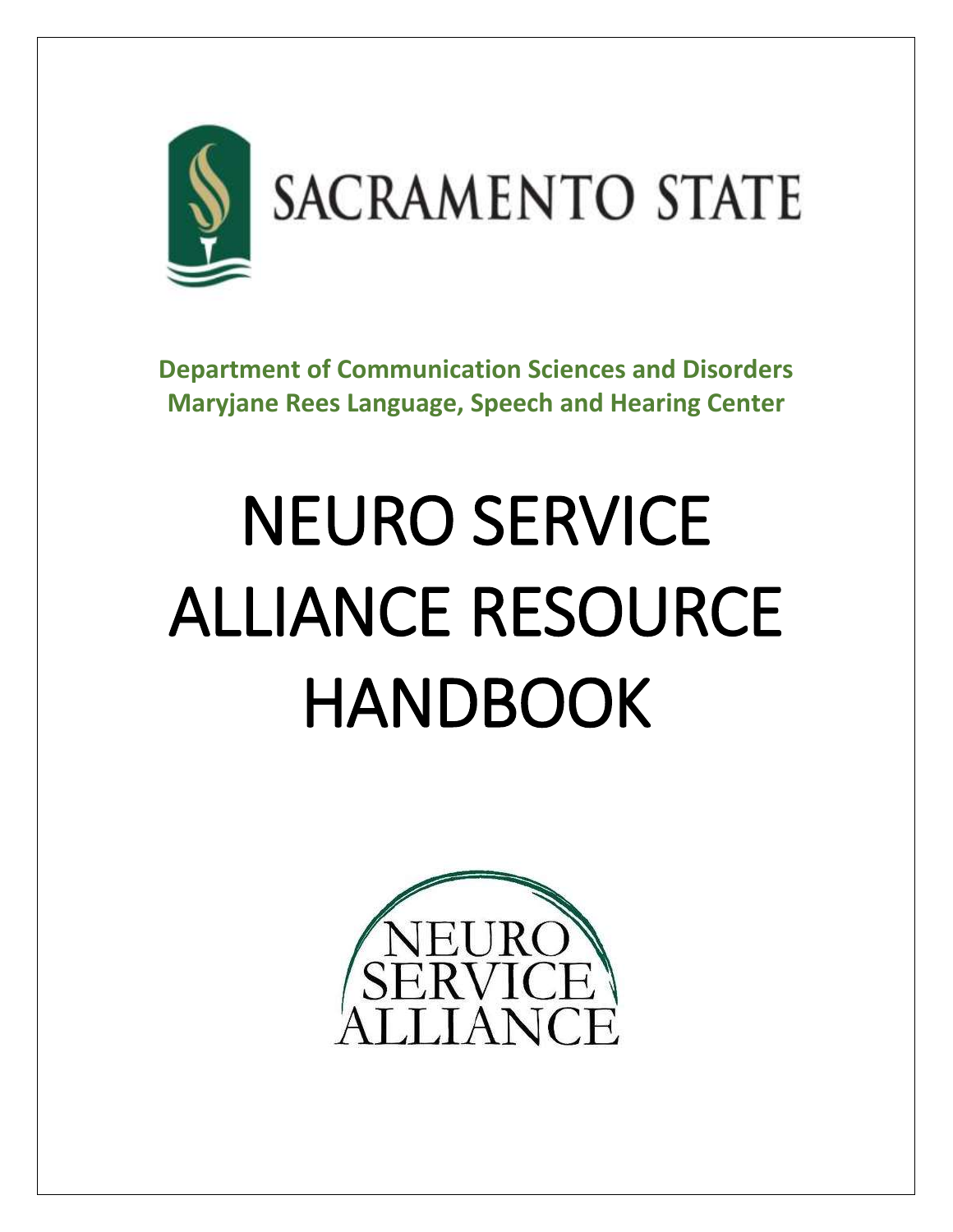# **Preface**

This handbook has been designed to serve as a resource to individuals in need of more information in regard to caregiving. It should serve as a resource during the various stages that a caregiver goes through while caring for a loved one.

The resources that involve a need to go to a location are all in the Sacramento area. All of the other resources in this handbook are applicable to any caregiver that is in need of resources in order to aid whatever needs they may have.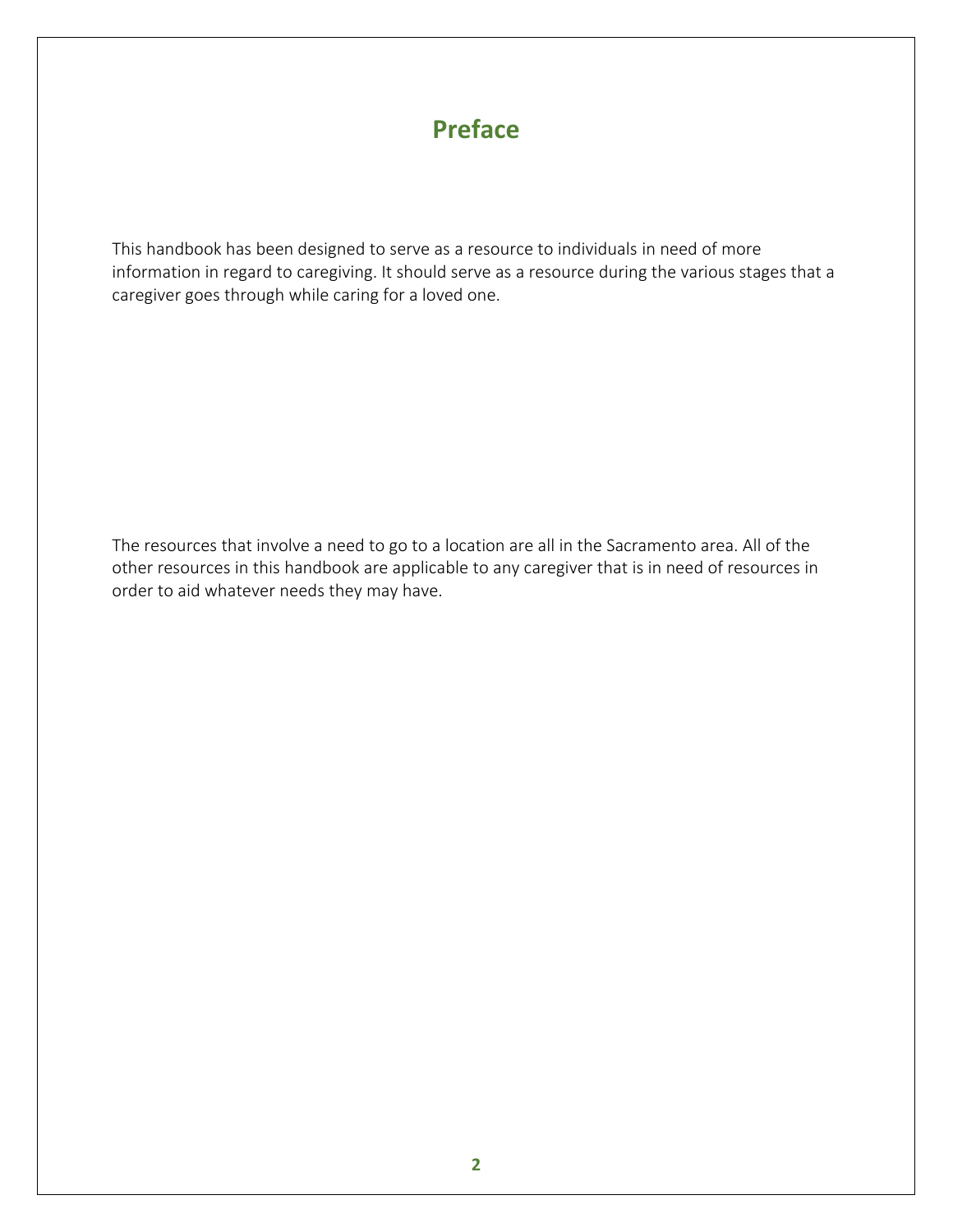#### Disclaimer:

The information contained in this handbook is for general guidance on matters of interest only. Given the changing nature of laws, rules and regulations, and the inherent hazards of electronic communication, there may be delays, omissions or inaccuracies in information contained in this handbook. Accordingly, the information contained within this handbook is provided with the understanding that the authors are not herein engaged in rendering legal, medical, healthcare, healthcare-related or other professional advice and services. As such, it should not be used as a substitute for consultation with an appropriate professional.

While we have made every attempt to ensure that the information contained in this site has been obtained from reliable sources, NeuroService Alliance is not responsible for any errors or omissions, or for the results obtained from the use of this information. All information in this handbook is provided "as is", with no guarantee of completeness, accuracy, timeliness or of the results obtained from the use of this information, and without warranty of any kind, express or implied, including but not limited to warranties of performance, merchantability and fitness for a particular purpose. In no event will NeuroService Alliance, its related organizations or partners, agents, volunteers or employees thereof be liable to you or anyone else for any decision made or action taken in reliance on the information in this handbook or for any consequential, special or similar damages, even if advised of the possibility of such damages.

Certain links in this handbook connect to other websites maintained by third parties over whom NeuroService Alliance has no control. NeuroService Alliances makes no representations as to the accuracy or any other aspect of information contained in other websites.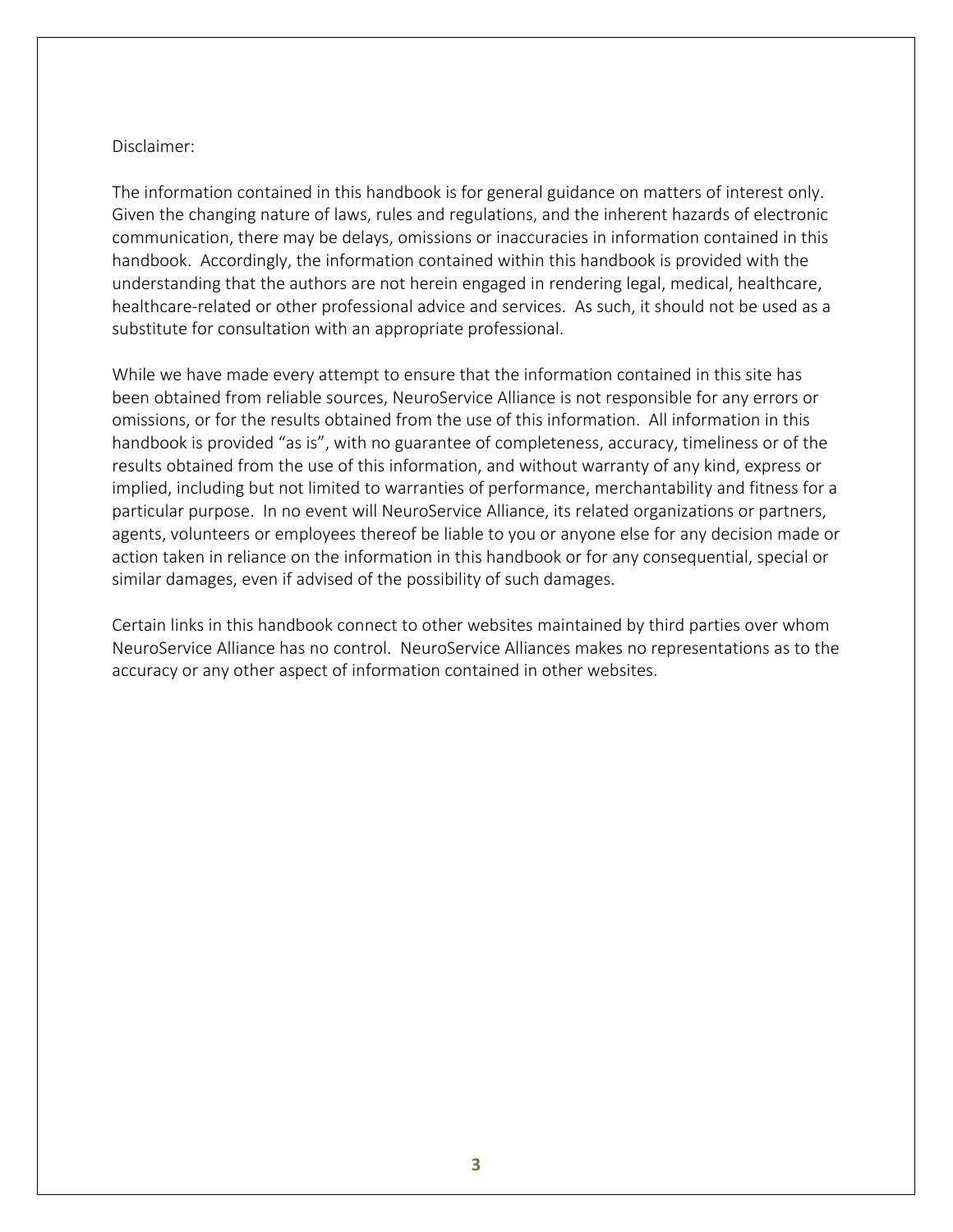# TABLE OF CONTENTS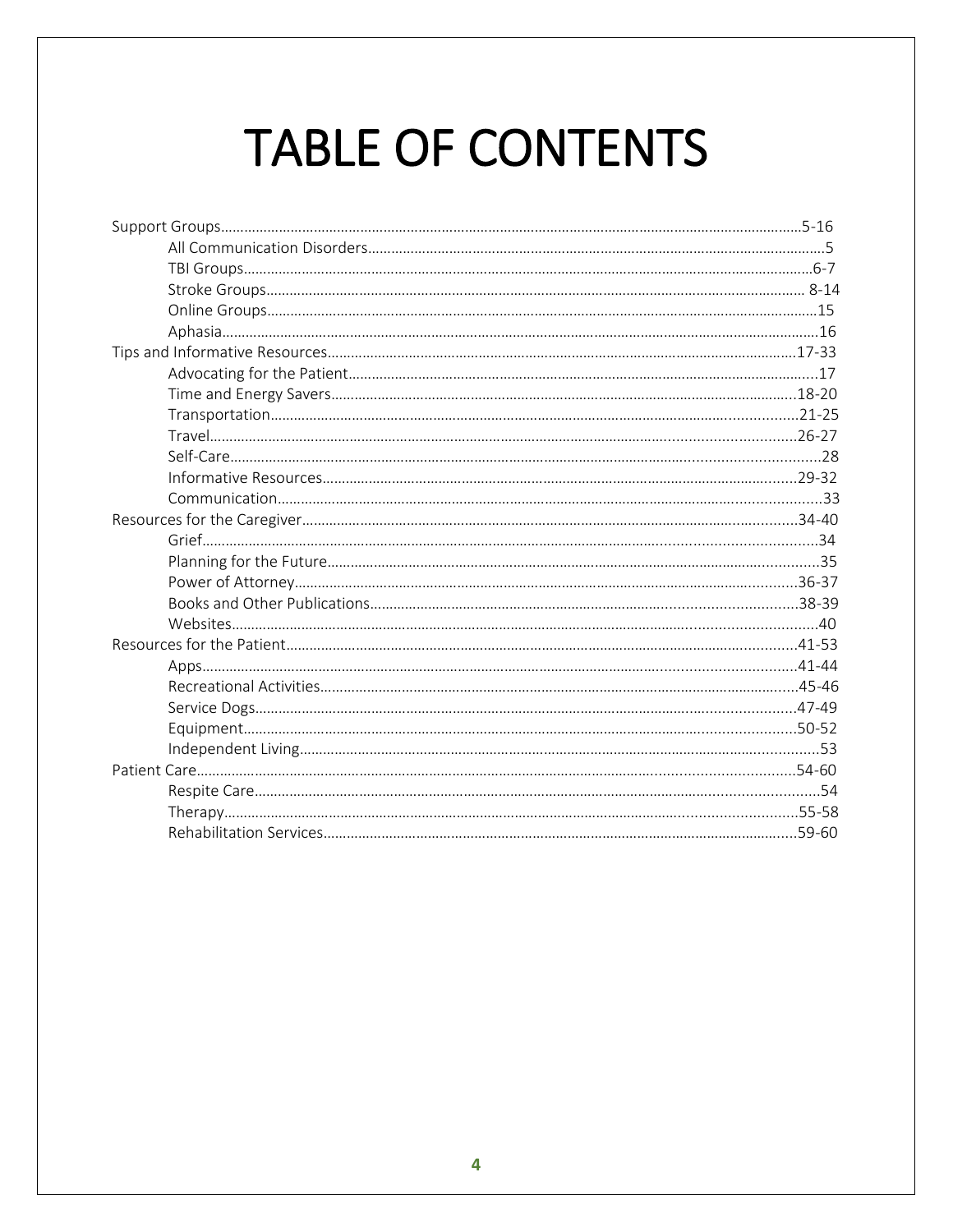# **Support Groups**

# All Communication Disorders

# Maryjane Rees Speech, Language and Hearing Center

- o The Speech, Language, and Hearing Center at California State University, Sacramento offers individuals with acquired communication disorders traditional, one-on-one therapy, and is customized to meet each client's individual communication needs. Therapy is focused on providing impairment-focused intervention, functional goals, compensatory strategies and/or augmentative alternative communication (AAC) tools.
- o <http://www.csus.edu/hhs/csad/>
- o For more information contact: (916) 278-6601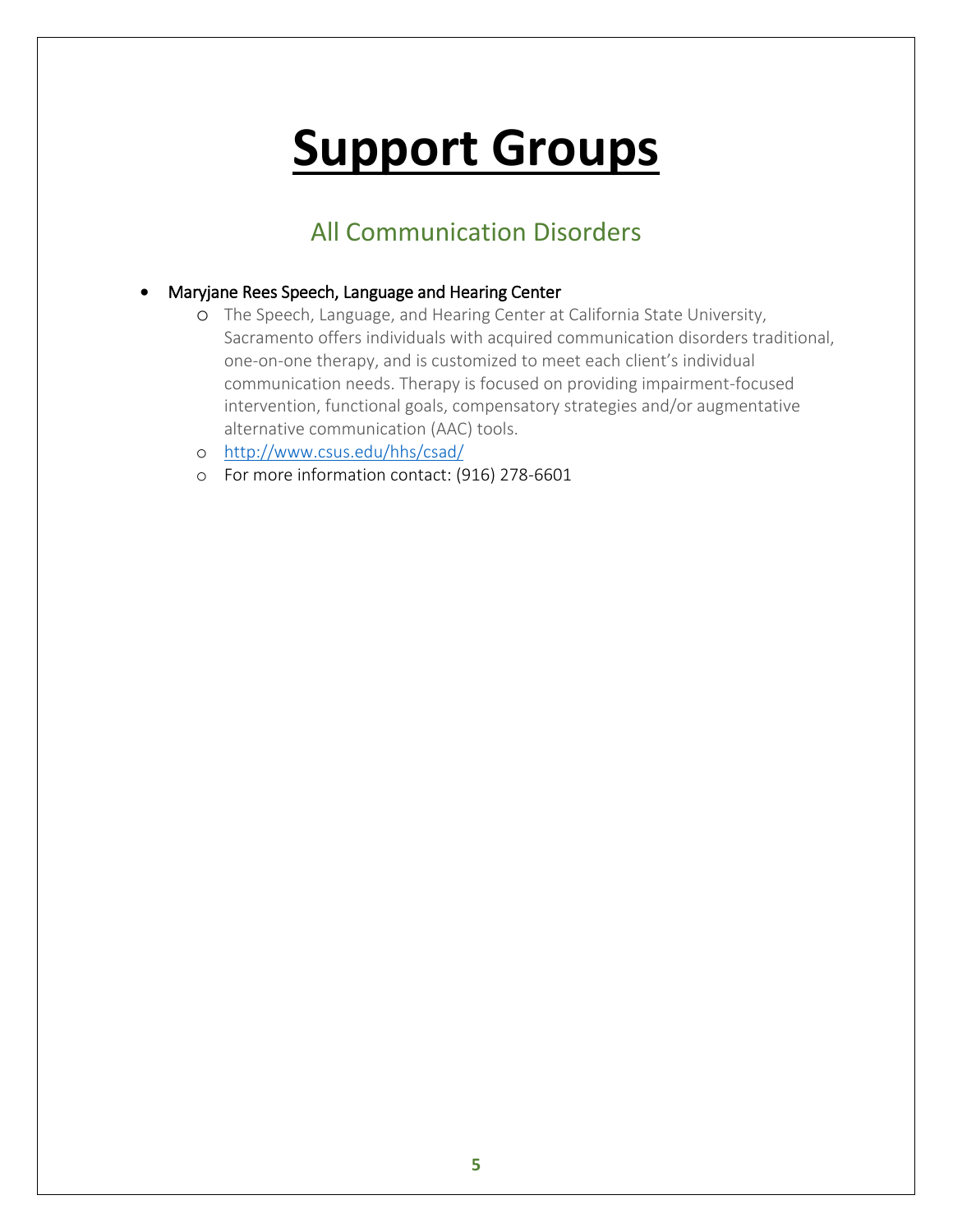# **TBI**

#### Head Trauma Caregivers/Families Support Group

- o Thursday's 6:30-8:30 PM
- o Caregivers and survivors meets in separate rooms. Contact: (916) 568-6660

Easter Seals 3205 Hurley Way Sacramento, CA

95864

#### TBI Survivors & Caregivers

- o Second Tuesday of each month: 6-7:30 PM
- o Survivors and caregivers meet in separate rooms at the same time.
- o <http://ucdmc.ucdavis.edu/cancer/>
- o Contact: Holly Bleasdale (Speech Therapist): (916) 734-3467

UC Davis Cancer Center Auditorium (Next to main hospital)

4501 X Street

Sacramento, CA

95817

(916) 734-5959

#### • Head Trauma Support Project

o <http://www.headtraumasacramento.org/>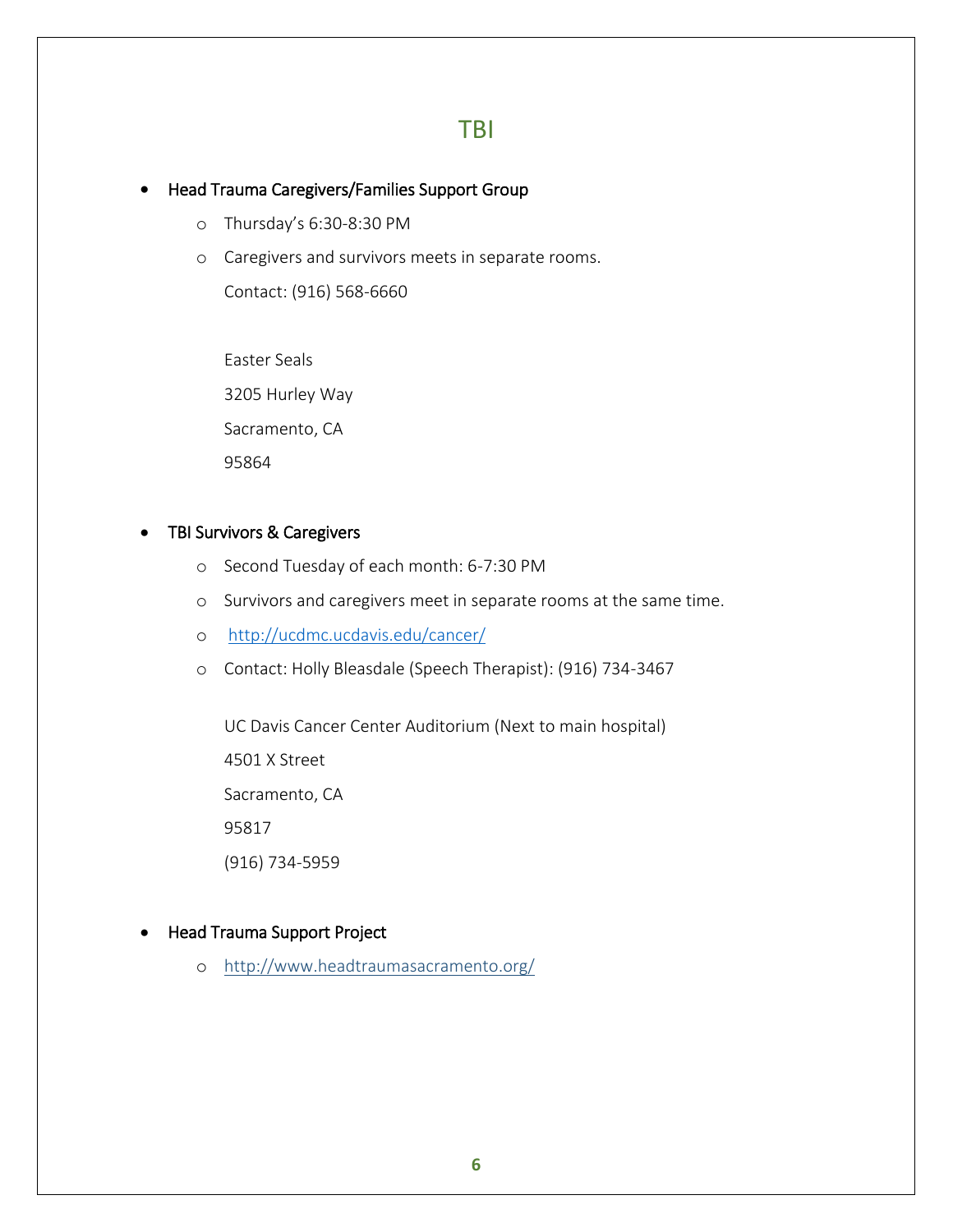#### • Second Chances:

- o [www.sacstrokesupport.org](http://www.sacstrokesupport.org/)
- o Contact: Gary and June Crumrine (916) 897-2276 or j[gcrumrinea@yahoo.com](mailto:jgcrumrinea@yahoo.com)

Sutter Medical Foundation – Elk Grove

8170 Laguna Boulevard: Building 2 – Classroom 1

Elk Grove, CA

95758

## • Sutter Sacramento

o Contact: Gary Kneppel – (916) 607-7712 or [gkvideo@pacbell.net](mailto:gkvideo@pacbell.net)

2800 J Street

Sacramento, CA

95819

# UC Davis Medical Center (UCDMC)

o Contact: Kevin Wheeler L.C.S.W – (916) 734-3467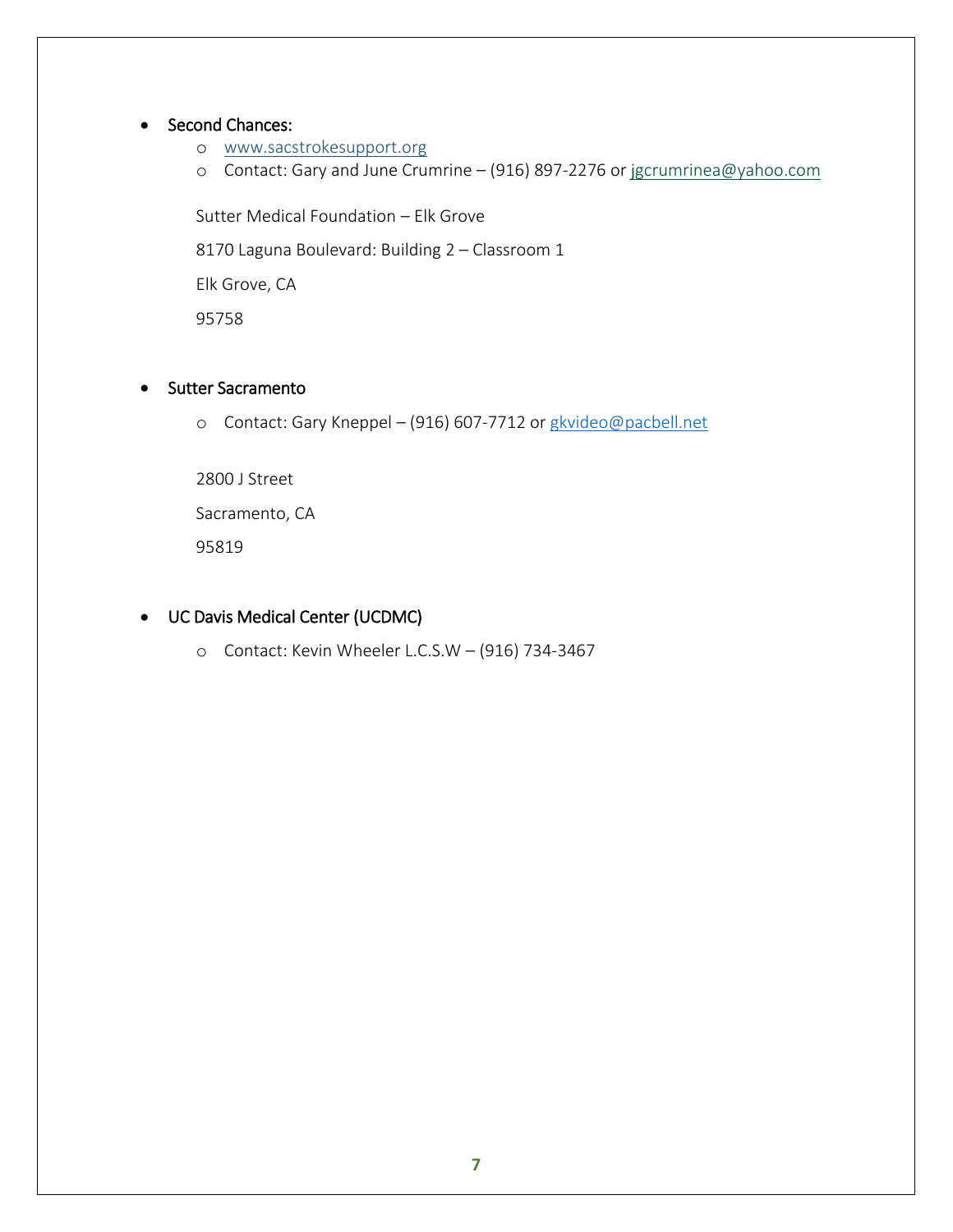# Stroke Support Groups

# Auburn:

- Sutter Auburn Faith Hospital Stroke Survivors & Caregivers Support Group
	- o Third Thursday of the month from 11-12 noon. Contact: (530) 889-6088

Sutter Auburn Faith Hospital, Conference Rooms A, B, C

11815 Education St.

Auburn, CA

95603

# Carmichael:

# El Camino Stroke Support Group – Carmichael

o Every Wednesday from 11:30-12:30.

Atria El Camino Gardens 1641 Mission Avenue Carmichael, CA 95608

# Dignity Health's Stroke Support Group

- o Second and Fourth Wednesday of the month from 1-2 PM.
- o The group is facilitated by a registered nurse.
- o Contact: (916) 537-5177

Mercy San Juan Medical Center Summit Orthopedics Building, Suite 200 6403 Coyle Avenue Carmichael, CA 95608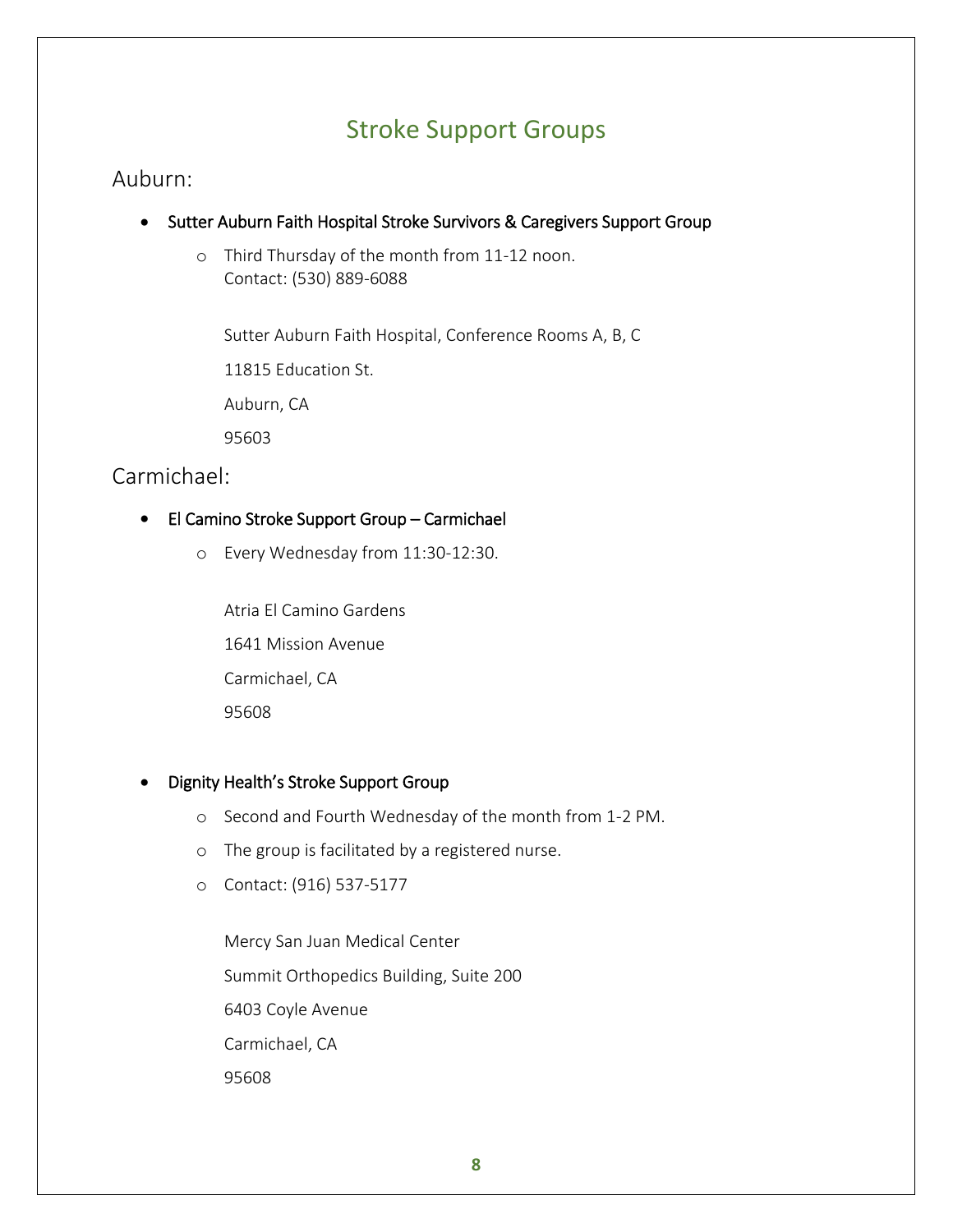# Fair Oaks:

- Men's Caregiver Support Group Caring for a Loved One
	- o For men who are caring for their wives: Third Tuesday of the month from 2-3:30.
	- o For men whose wives are in facilities: Third Thursday of the month from 2-3:30.

Senior Care Solutions 8910 Sunset Avenue, Suite B Fair Oaks, CA 95628

# Grass Valley:

# **•** Sierra Nevada Hospital Stroke Support Group

o Second Wednesday of the month from 12-1 PM.

Sierra Nevada Hospital: Outpatient Conference Room 120 155 Glasson Way Gras Valley, CA 95945

# Placerville:

# Marshall Hospital Stroke Support Group

o Second Wednesday of the month from 12-1 PM.

681 Main Street: Room 208 Placerville, CA 95667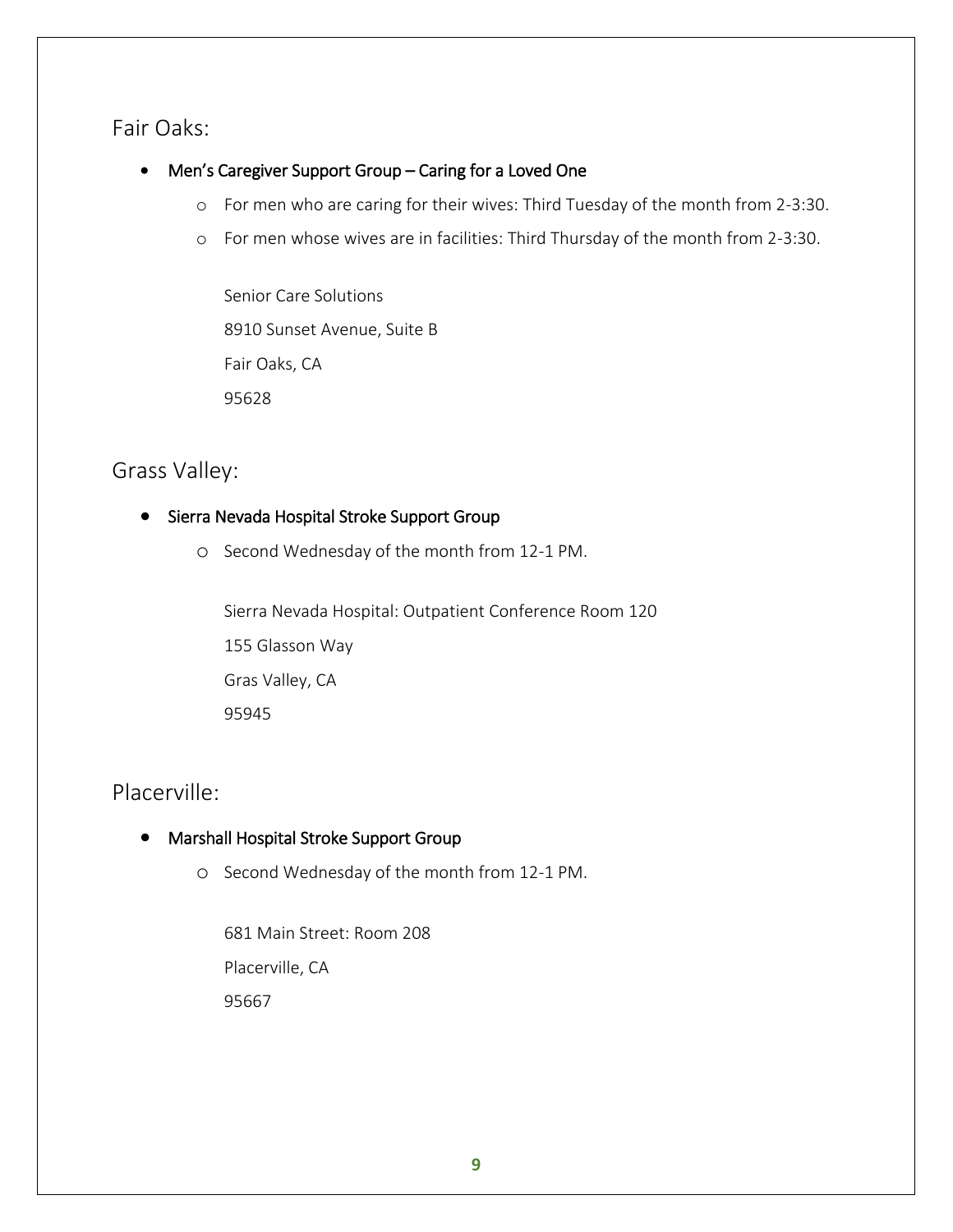# Rancho Cordova

# **•** Caregiver Support Group

o Third Wednesday of the month from 9:30-10:30 AM.

Cordova Neighborhood Church 10600 Coloma Road Rancho Cordova, CA 95670

# Roseville

# Kaiser Roseville Stroke Support Group

o Fourth Monday of the month from 1-2:15 PM. 1001 Riverside Avenue: Junction Building Roseville, CA 95678

# • Sutter Roseville Stroke Support Group

o First Tuesday of the month at 1:30 PM

Sutter Roseville Medical Center One Medical Plaza Drive: Rehab Department Roseville, CA 95661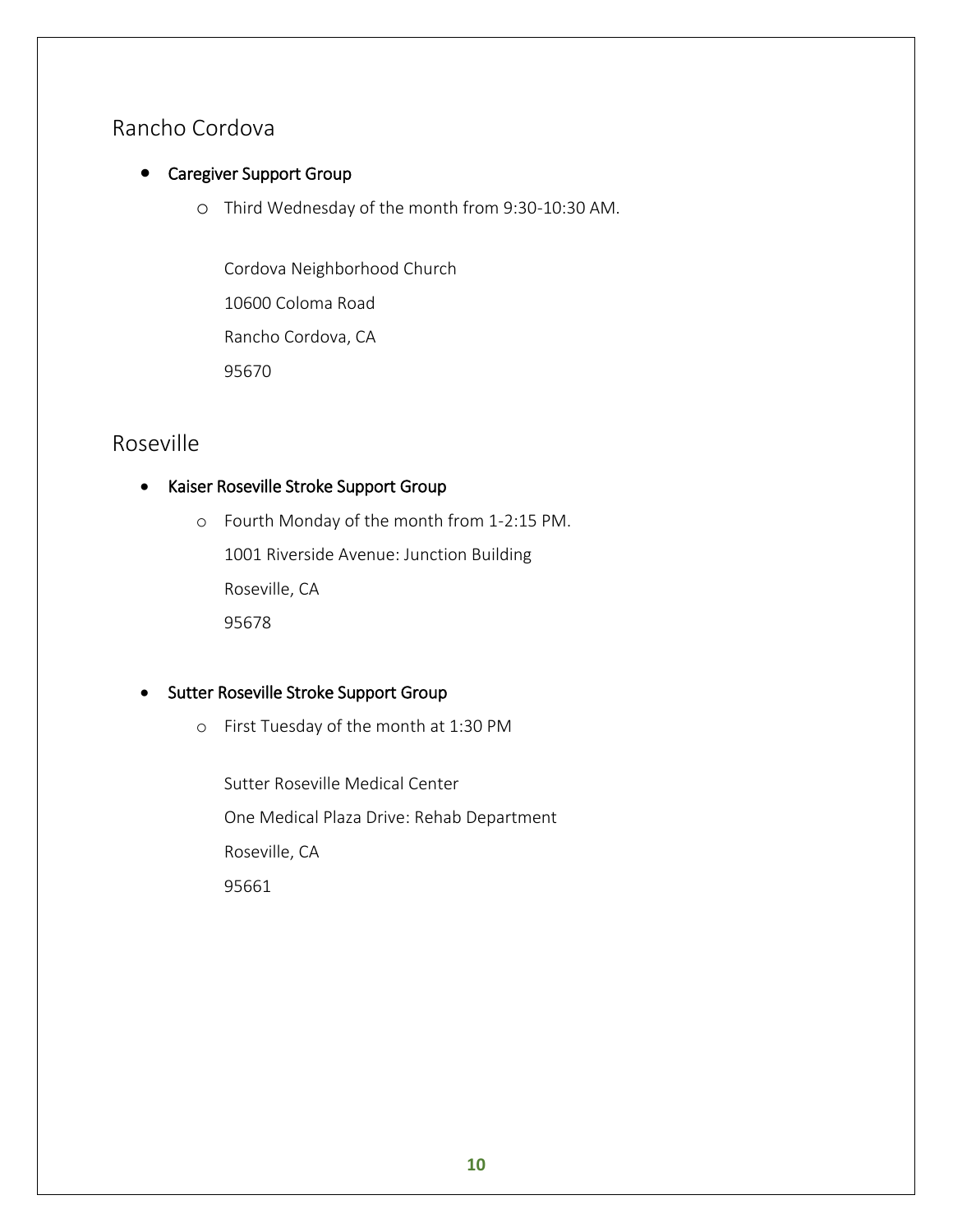# Sacramento

- Sutter Stroke Support Group Sacramento
	- o First, Third and Fifth Thursdays of the month from 11 12:30 PM.
	- o Contact: Spencer Ellis (916) 455-4821

Sutter Canter Center: Classrooms 3 and 4 (First Floor) 2800 L Street

Sacramento CA

95816

## • Stroke Club Support Group

o Third Wednesday of the month at 2 PM.

Kaiser Permanente 6600 Bruceville Road Sacramento, CA 95823

# • Stroke Survivors & Caregiver Support Group

o Third Tuesday of the month from 11-12 PM.

Mercy Learning Center 6007 Folsom Boulevard: Suite 2000 Sacramento, CA 95819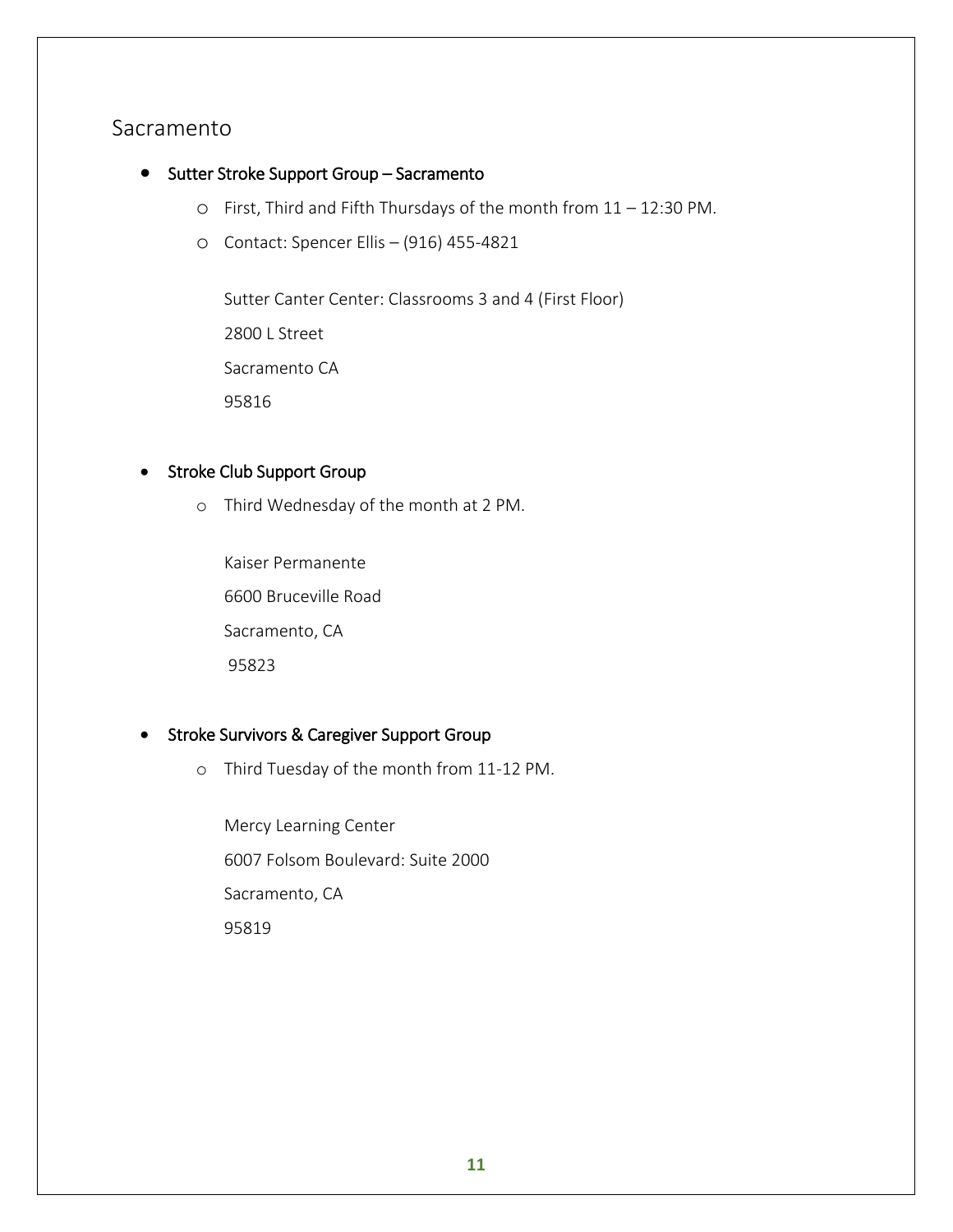## Kaiser South Sacramento

o Third Wednesday of the month from 2-4 PM.

Wyndham Medical Office Building 7300 Wyndham Drive: Second Floor Conference Room Sacramento, CA 95823

#### • Stroke Survivors Support Group

- o Tuesday's from 2-3
- o Contact: Kevin Wheeler L.C.S.W (916) 734-3467

UC Davis Medical Center – Room 3015 – A Lawrence J. Ellison Ambulatory Care Center 4860 Y Street Sacramento, CA 95817

#### Easter Seals Support Group Sacramento

- o Every Wednesday at 7 PM
- o Contact: Terrie Makin (916) 485-6711 or terriem@myeasterseals.org

Easter Seals 3205 Hurley Way Sacramento, CA 95864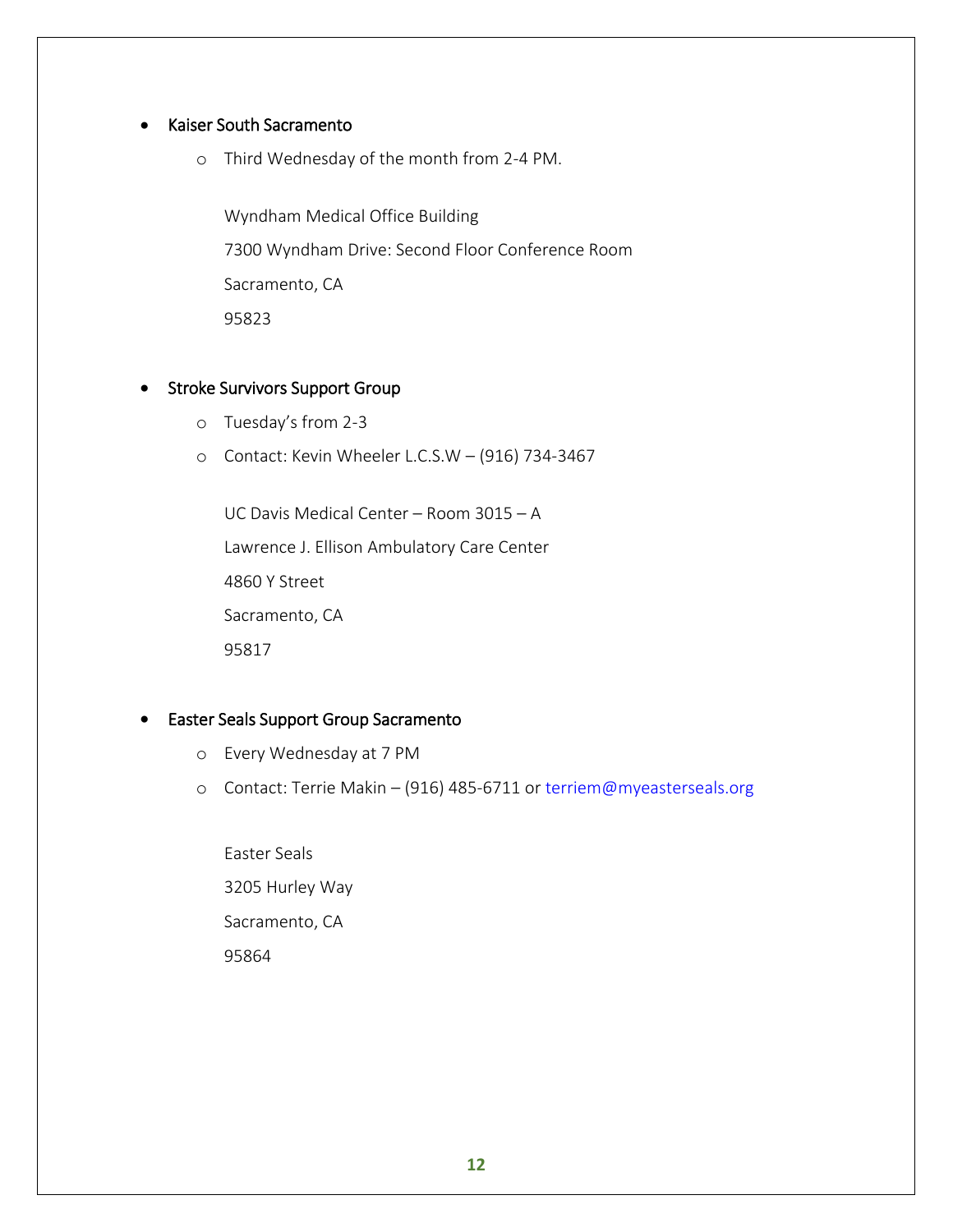# Woodland:

- Woodland Stroke Survivor Support Group
	- o Third Monday of the month from 1-2 PM.

Woodland Community & Senior Center 2001 East St. Woodland, CA 95695

# Other Support Groups

# Elk Grove – Sutter's Stroke Support Group

o The second and fourth Thursday of each month from 10:30-12:00.

Sutter Medical Foundation 8170 Laguna Blvd. Elk Grove, CA 95758

# Folsom – Stroke Club

- o The fourth Wednesday of every month at 11 am.
- o Contact: (916) 747-2392

1301 East Bidwell Street No. 210 Folsom, CA 95630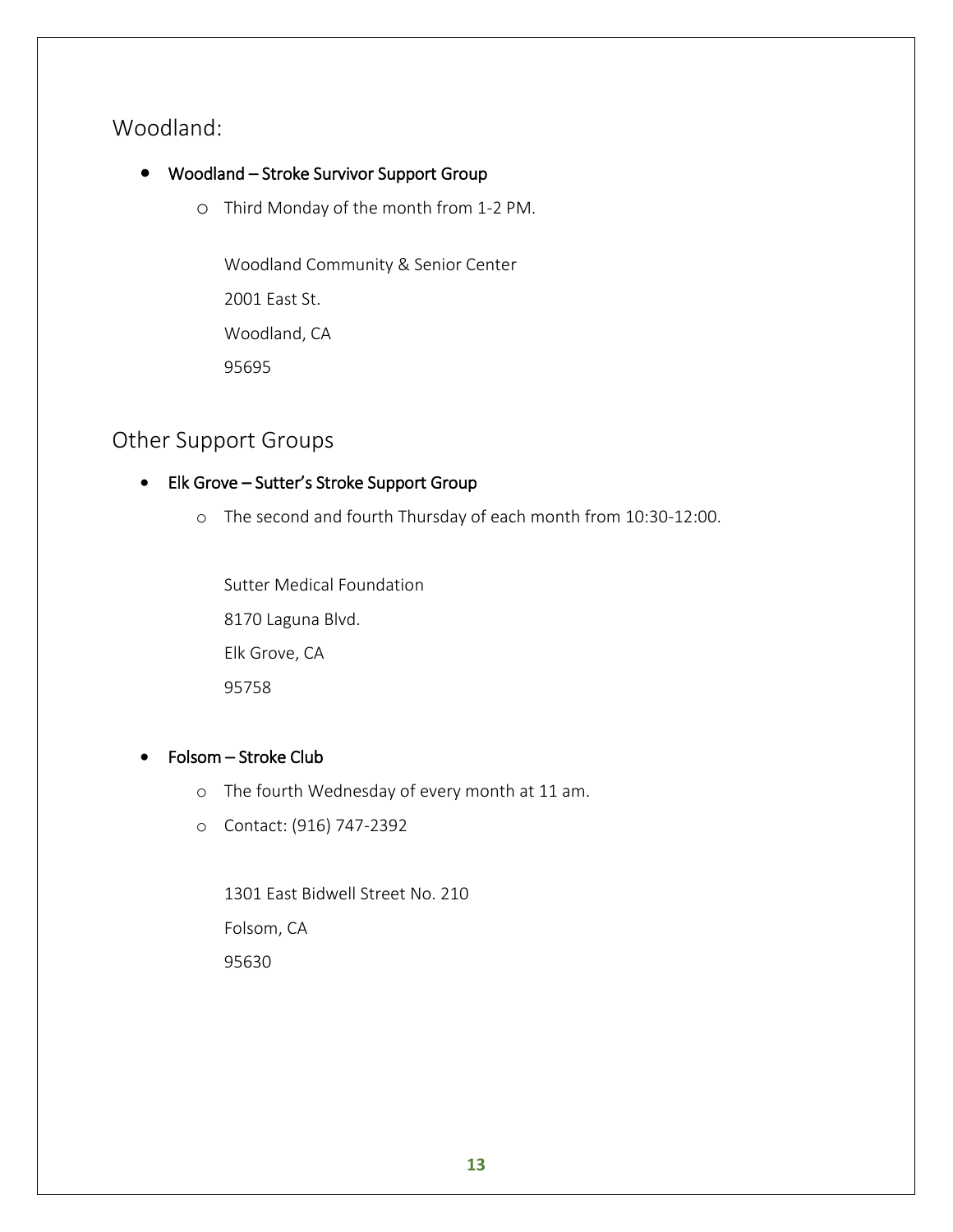# **E** Stanford University – Stroke Support Group

- o Stanford works with the Pacific Stroke Association in order to provide support for stroke patients and families
- o <https://stanfordhealthcare.org/events/stroke-support-group.html>
- o Contact: (650) 723-6469 for event details

Stroke Center 213 Quarry Road Palo Alto, CA 94304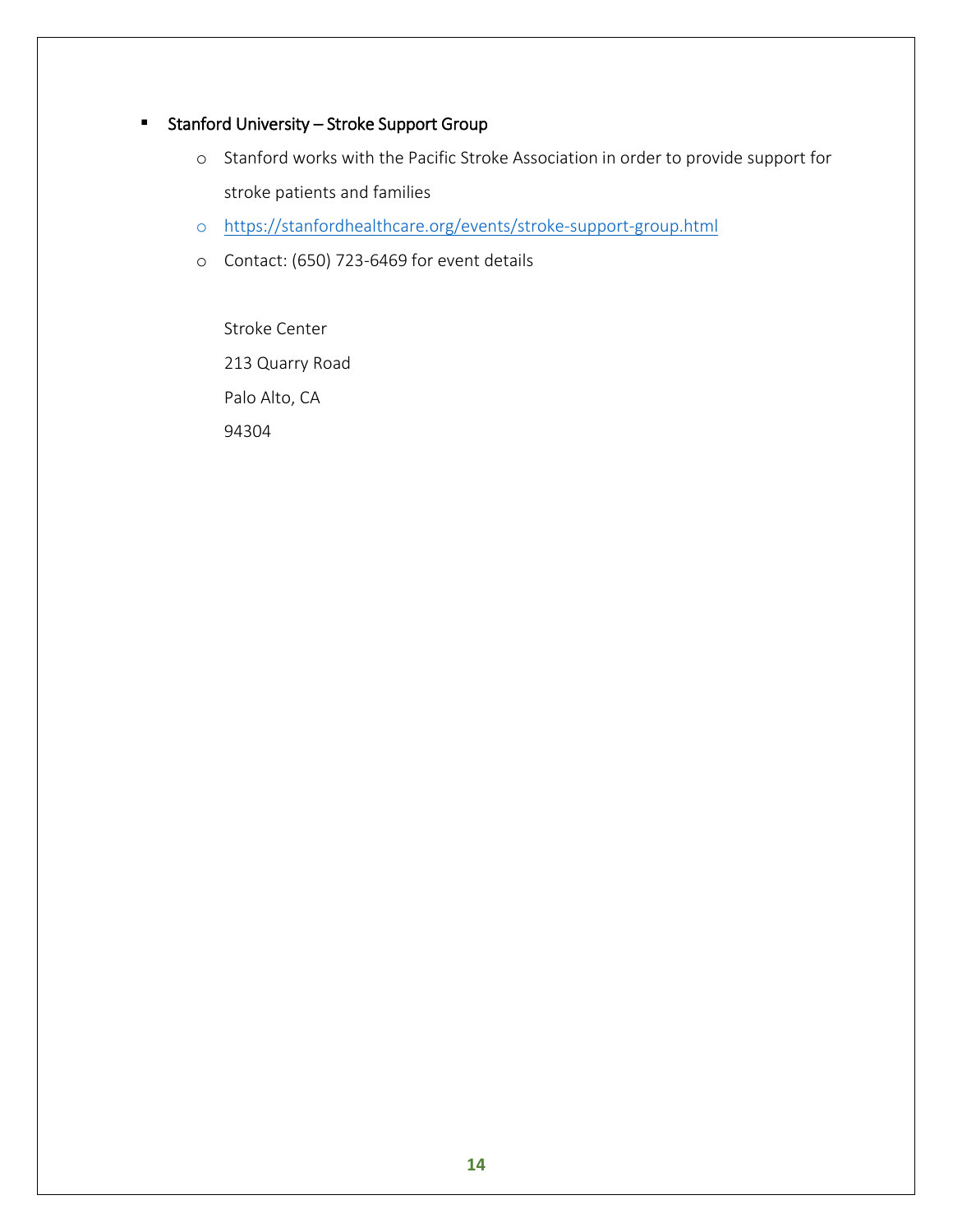# Online Support Groups

# Family Caregiver Alliance (FCA)

- o This program is an online subscription service where caregivers who are in need of support are able to use email to discuss various topics with other caregivers who are also in need of support.
- o The service is available 24 hours and day and 7 days a week.
- o [http://lists.caregiver.org/mailman/listinfo/caregiver-online\\_lists.caregiver.org](http://lists.caregiver.org/mailman/listinfo/caregiver-online_lists.caregiver.org)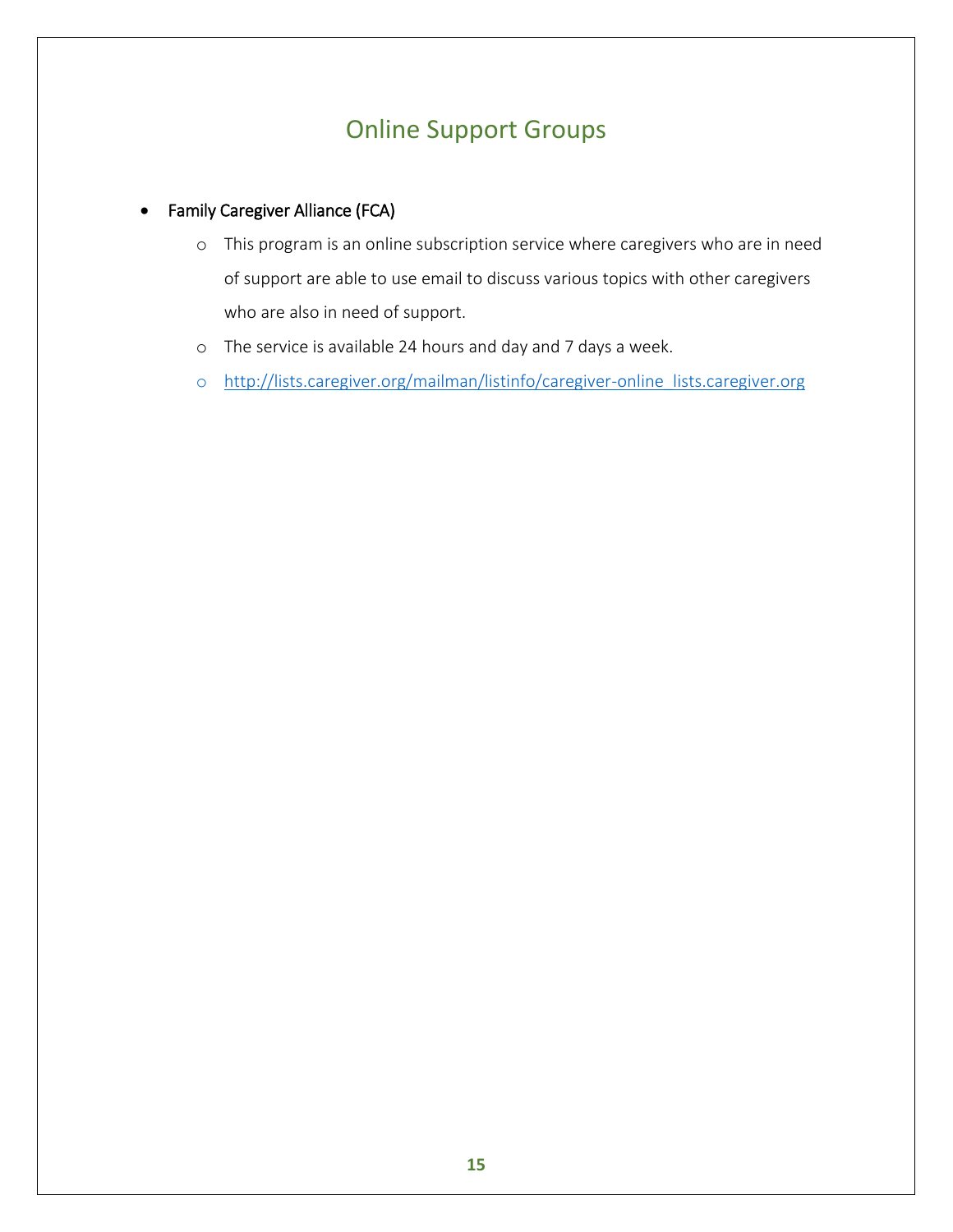# Aphasia Support Groups

#### • Sutter Aphasia Support Group

- o Contact: Arleen and Spencer (916) 455-4821
- o Contact: Gary and Pat (916) 714-0350

2800 L Street

Sacramento, CA

95816

#### UC Davis Medical Center

- o Friday's 12:30-2:00 PM
- o Contact: Kyle Renke (916) 734-6718 or [Kyle.Renke@ucdmc.ucdavis.edu](mailto:Kyle.Renke@ucdmc.ucdavis.edu)

Lawrence J. Ellison Ambulatory Care Center 4860 Y Street Sacramento, CA 95817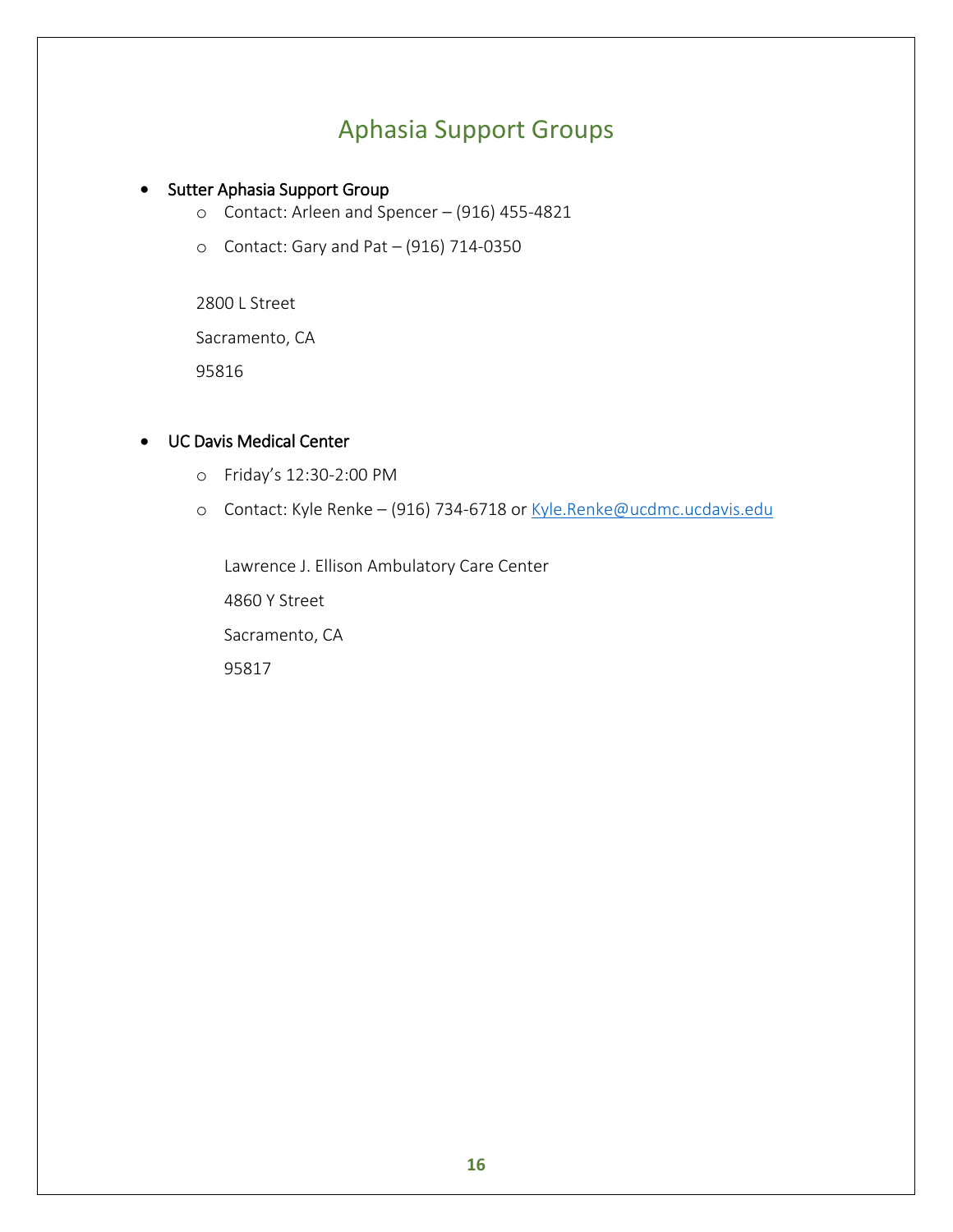# **Tips and Informative Resources**

# Advocating for the Patient

It is the responsibility of the family to advocate for their loved ones. They are the individuals who care the most about the patient and best understand their needs. If any issues or concerns arise that need to be addressed, go directly to the head supervisor as often as necessary in order to solve issue. In the case that the patient is in the VA system, call or write your congressman or senator.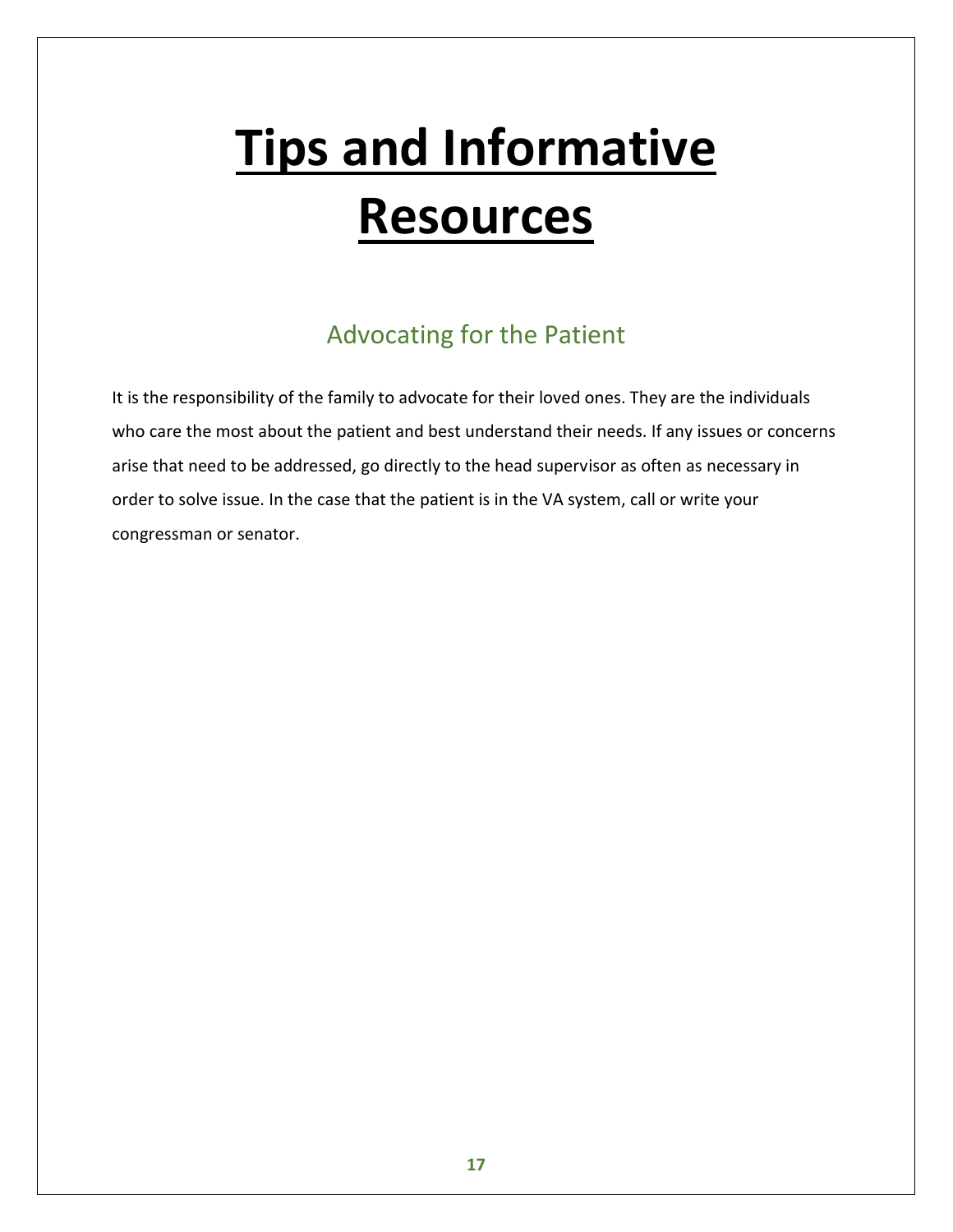# Time and Energy Savers

# Online Grocery Delivery Services

# Walmart

- o With this service you order your groceries online and select a pick-up day and time. When it's time to pick up you park in the designated pick up spots and they bring your groceries to your car.
- o There is no service charge or tipping.
- o [https://grocery.walmart.com](https://grocery.walmart.com/)

# Safeway

- o With this service you order your groceries online and have the option for store pickup or delivery to your home.
- o The first delivery is free.
- o Available is Sacramento, West Sacramento, Woodland, Davis and Dixon.
- o <http://grocery-delivery.safeway.com/ca/sacramento.html>

# Amazon

o Amazon offers grocery delivery services from Safeway and Sprouts

#### Instacart

- o This service allows you to shop online at various stores. When you have placed an order, a personal shopper picks up your selections and delivers them to you the same day.
- o The first delivery is free.
- o <https://www.instacart.com/grocery-delivery/sacramento-ca>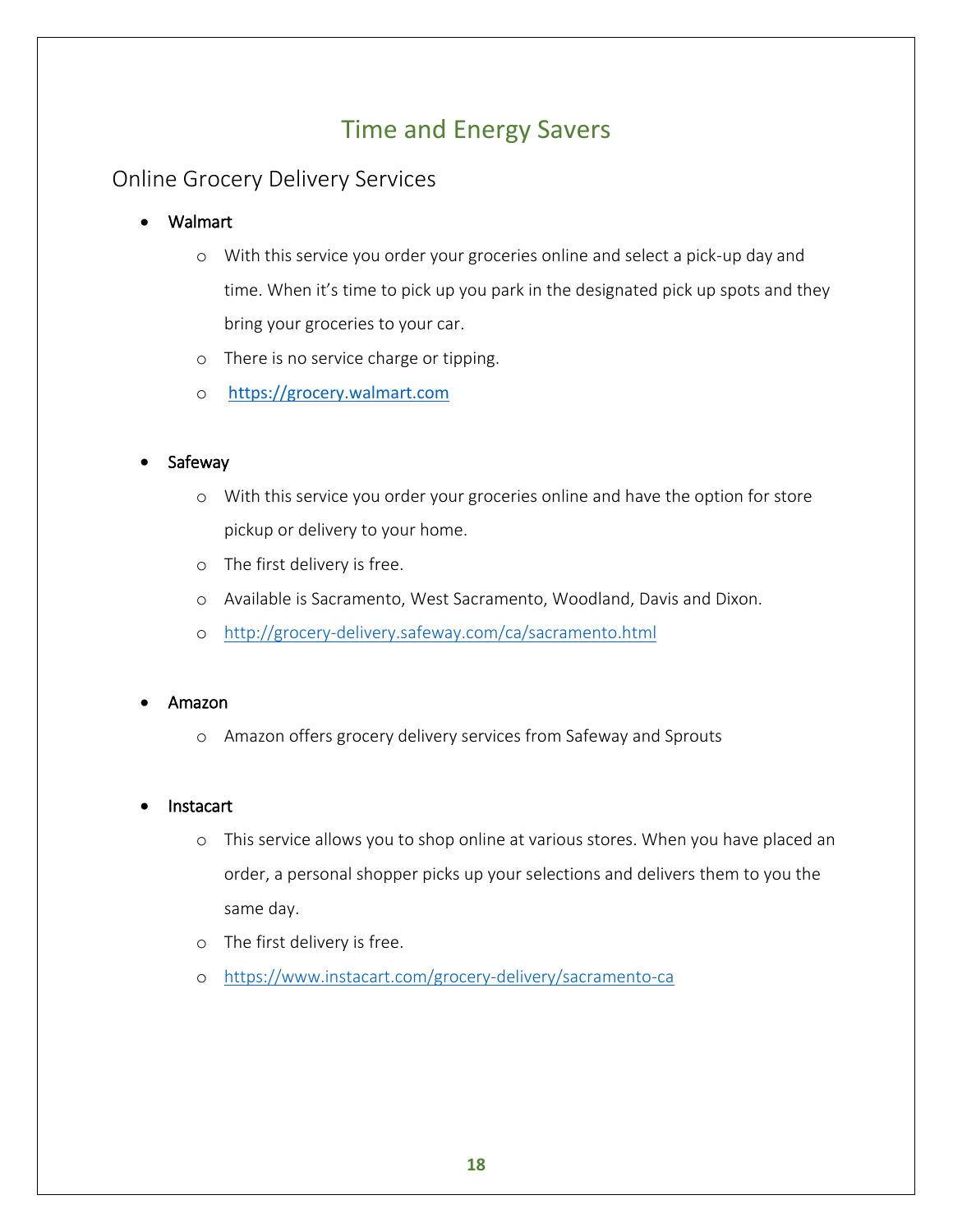# Meal Preparation Kits

The following are both services that send you recipes as well as all of the ingredients needed to make them in the correct proportions needed for the recipe. You can select how many meals you need as well as how many and how often you would like to receive them.

- Hello Fresh
	- o [www.hellofresh.com](http://www.hellofresh.com/)
- Blue Apron
	- o [www.blueapron.com](http://www.blueapron.com/)

# Pre-Made Meals

- Fit Eats
	- o This service delivers pre-made meals that are microwave ready.
	- o [www.fiteats.com](http://www.fiteats.com/)

# Delivery from Restaurants

The following services all deliver from various restaurants. You can go on their website or their apps and select what restaurants they deliver from. They then can show you the price, the delivery time and what food they can deliver. All of the fees for delivery, tip and the cost of food are paid for through the website or app using a credit card.

- Door Dash
	- o <https://www.doordash.com/food-delivery/sacramento-ca-restaurants/>
- GrubHub
	- o [www.grubhub.com](http://www.grubhub.com/)
- Uber Eats
	- o [www.ubereats.com](http://www.ubereats.com/)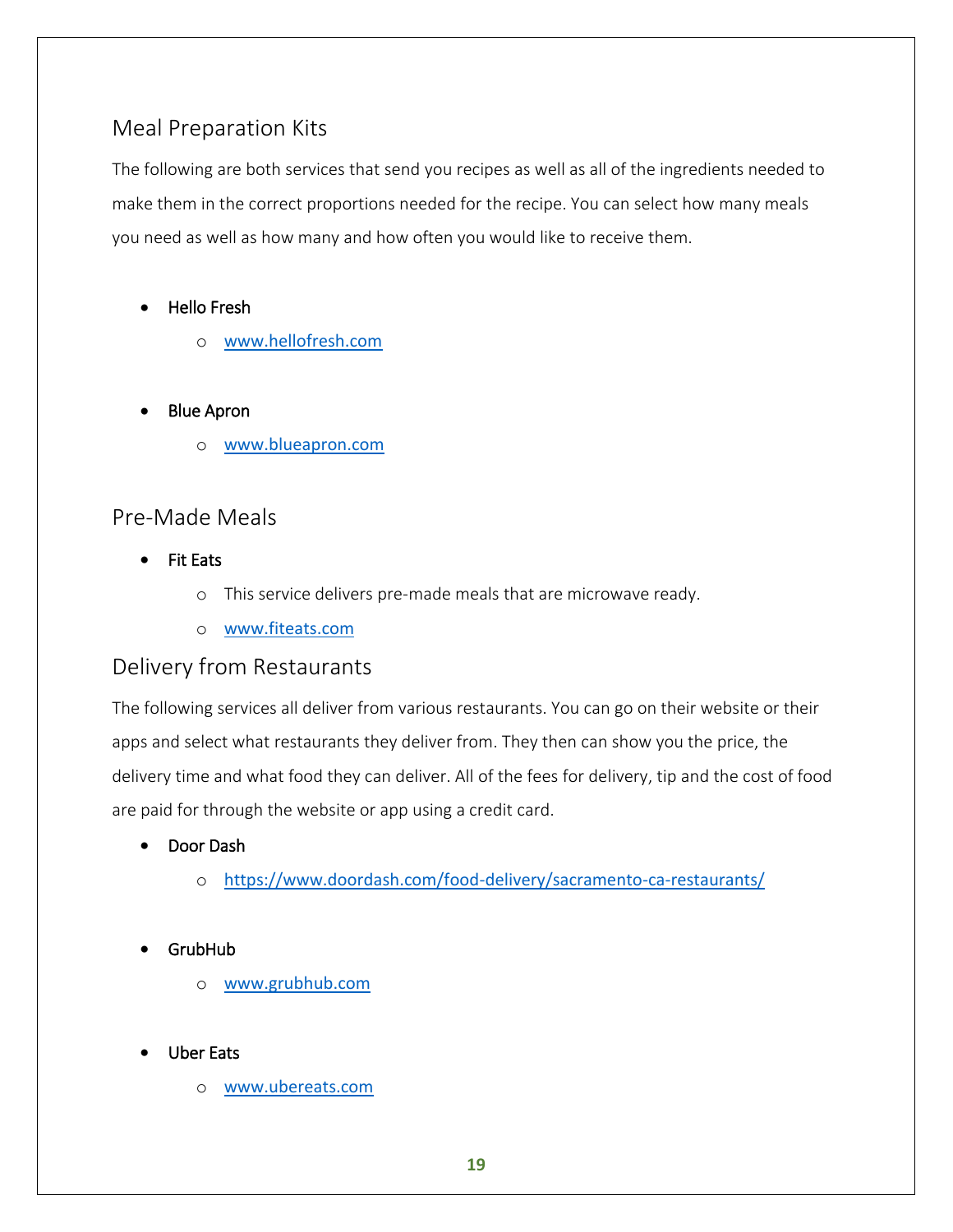## Food Jets

- o This service doesn't come to your door step. When they arrive, they send you a text and you meet them at the curb to get your order.
- o [www.foodjets.com](http://www.foodjets.com/)

## **Postmates**

- o This service delivers food as well anything else you may need such as groceries, alcohol, office supplies, etc.
- o <https://postmates.com/>

# Housekeeping

- Robot Vacuum Cleaners
	- o These vacuum cleaners operate on their own, can clean various surfaces and can save a lot of time.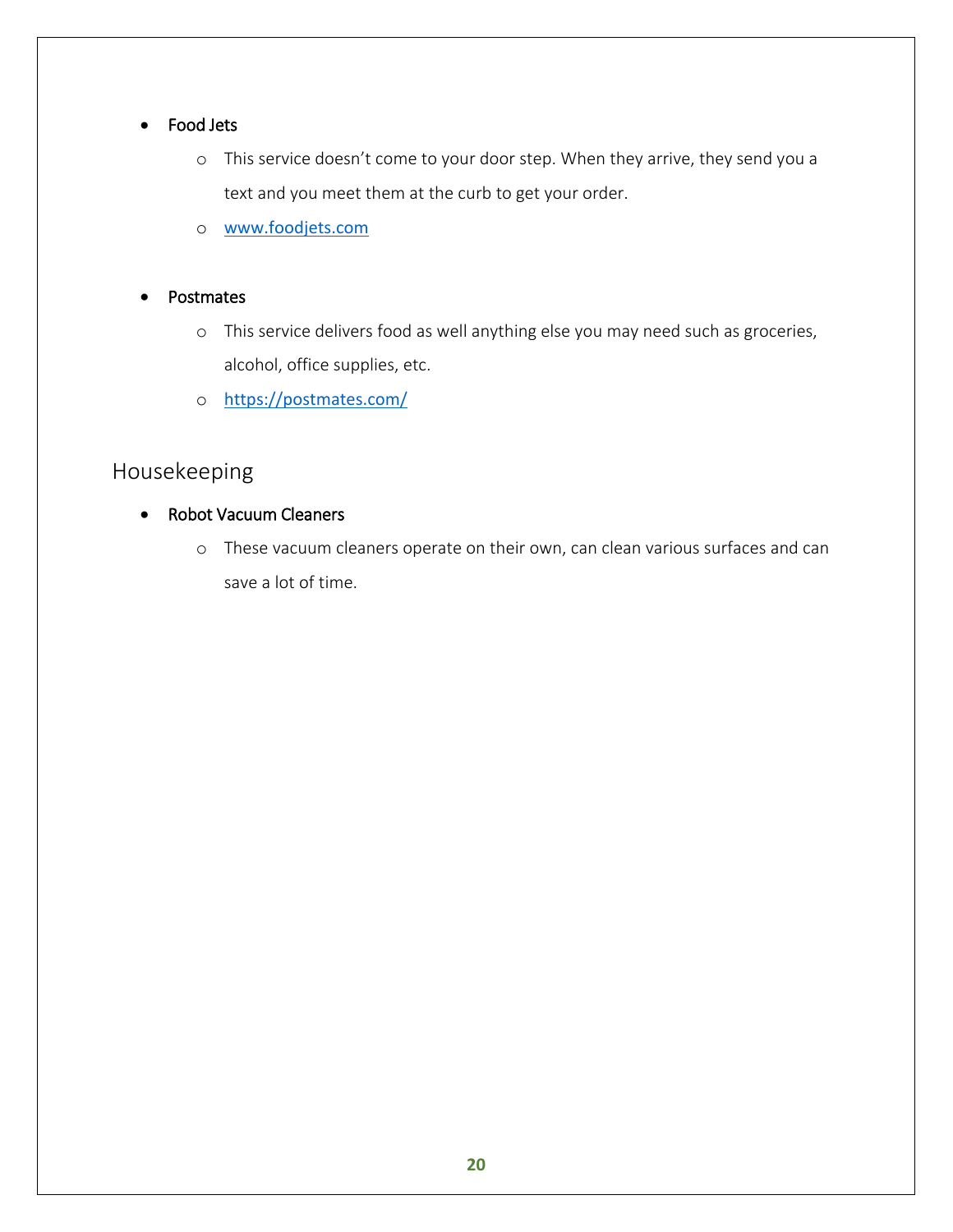# Transportation

#### ParaTransit

- o This is a local agency that provides transportation to various individuals with disabilities or the elderly.
- o More information:<http://www.paratransit.org/>
- o How to apply[: http://www.paratransit.org/registration/](http://www.paratransit.org/registration/)

## **Lyft**

- o Lyft has vans that are wheelchair accessible.
- $\circ$  The following link gives instructions on how to get this service from the app.
- o [https://help.lyft.com/hc/en-us/articles/115013081668-Accessible-vehicle](https://help.lyft.com/hc/en-us/articles/115013081668-Accessible-vehicle-dispatch)[dispatch](https://help.lyft.com/hc/en-us/articles/115013081668-Accessible-vehicle-dispatch)

#### Sacramento Regional Transit District

- o More popularly known as 'Regional Transit' or 'RT' and they are the major transit provider in the Sacramento area.
- o They provide both bus and light rail services
- o Contact: (916) 321-2877

#### Elk Grove e-Tran

- o The city of Elk Grove's bus system.
- o Contact: (916) 683-8726
- Folsom Transit
	- o Folsom Stage Line bus service and dial-a-ride transportation
	- o Contact: (916) 355-8347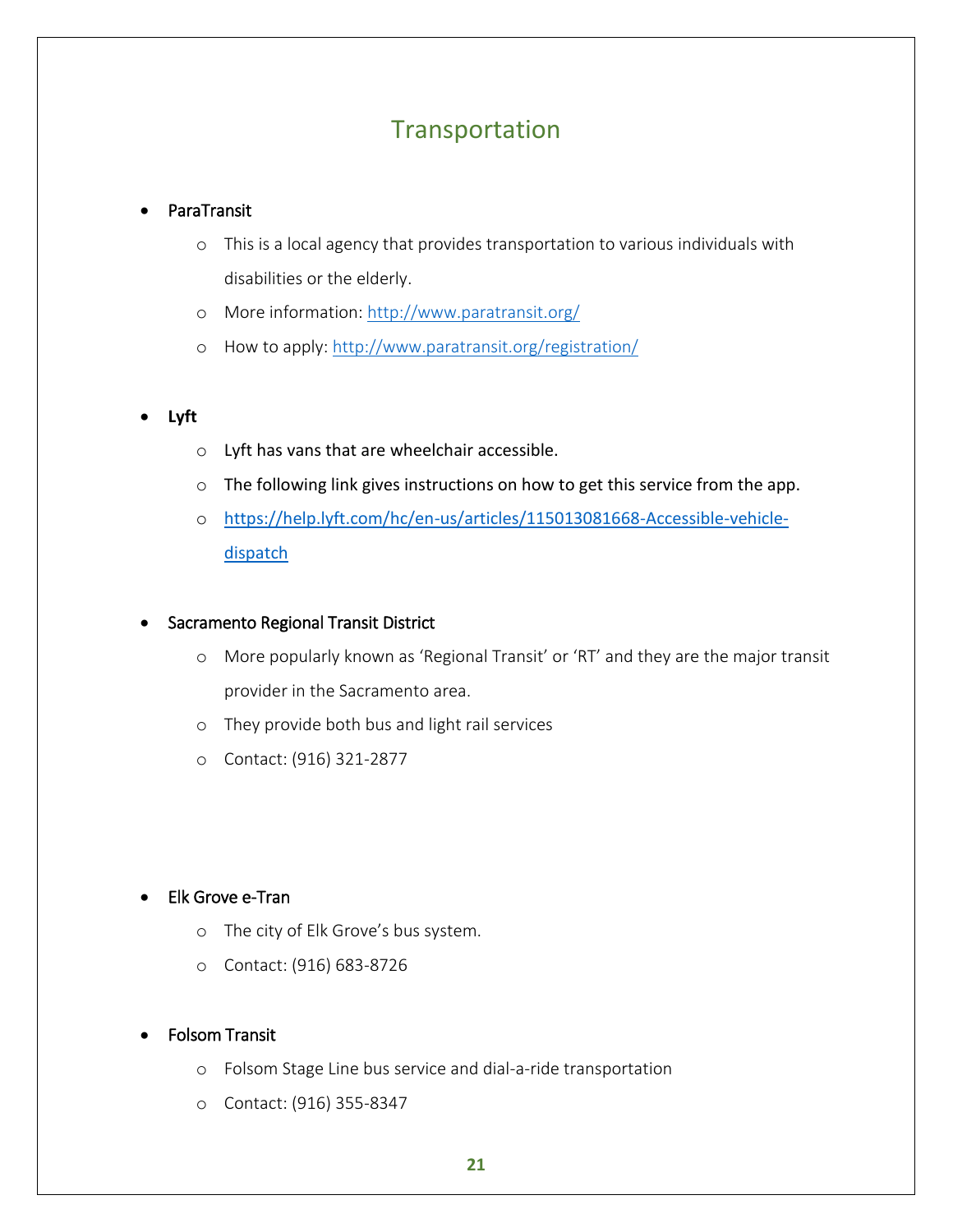#### Isleton/Rio Vista – Delta Breeze

- o Bus services to, from and within the City of Isleton to Rio Vista, Fairfield, Suisun City, Antioch and Pittsburg/Bay Point BART Station with connections to SCT/Link for travel to Galt and Lodi
- o Contact: (707) 374-2878

# • South County Transit/Link

- o South County Transit/Link offers bus to services to, from and within the City of Galt.
- o Contact: (209) 745-3052 or (800) 338-8676

# SACOG Rideshare Program

o (800) 266-6883

# Amador Transit

- o Amador Transit Sacramento Express travels Monday-Friday to downtown Sacramento.
- o All buses have lifts and bike racks
- o [www.amadortransit.com](http://www.amadortransit.com/)
- o Contact: (209) 267-9395

# Amtrak Capitol Corridor

- o <http://www.capitolcorridor.org/>
- o Contact: (877) 974-3322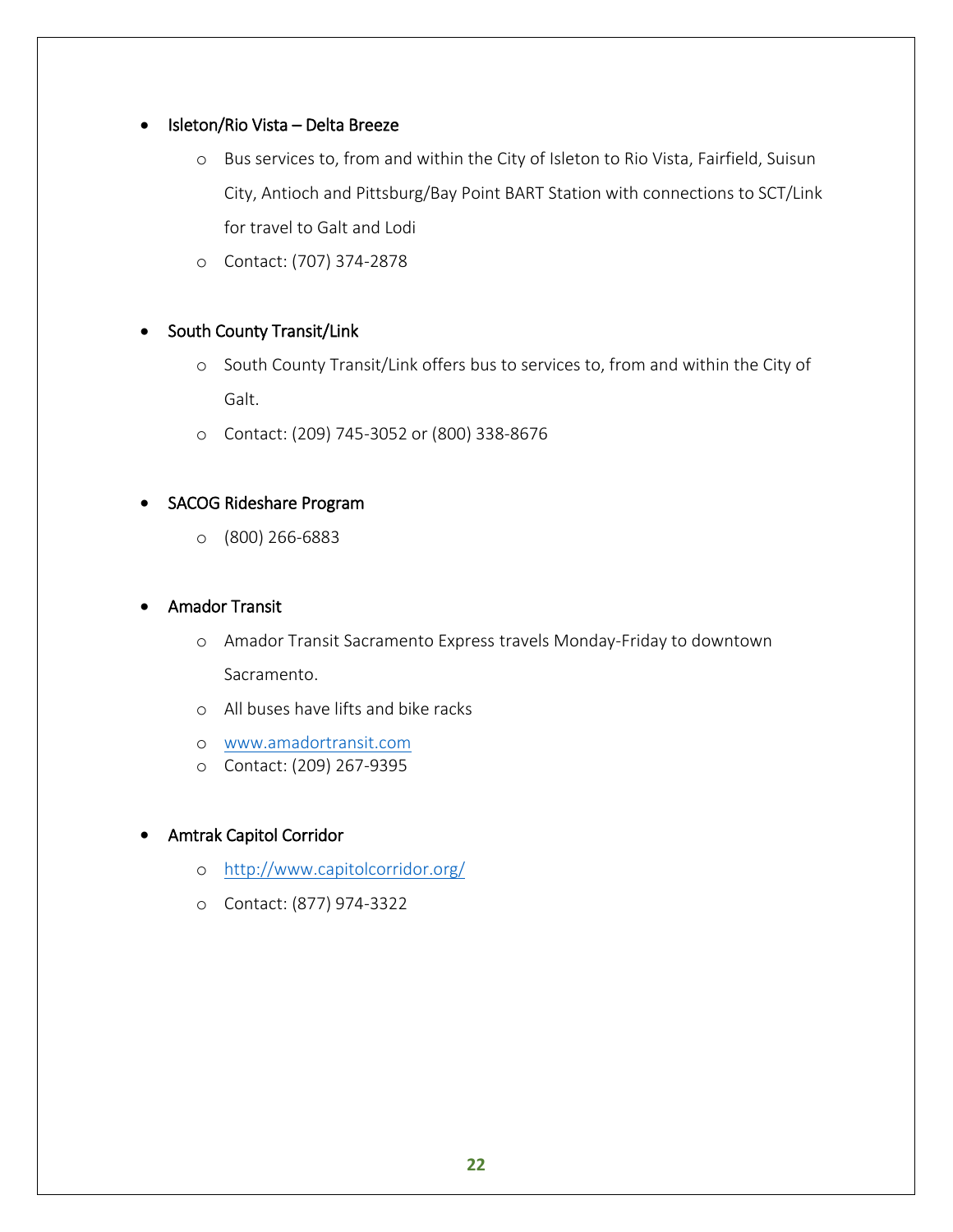## El Dorado Transit

- o Provides 11 morning trips from El Dorado county to downtown Sacramento with 11 return trips every weekday afternoon.
- o <http://eldoradotransit.com/>
- o Contact: (530) 642-5383

#### Placer Commuter Express

- o Placer Commuter Express (PCE) is a weekday commuter bus service that transports riders from stops along the I-80 corridor (Colfax, Clipper Gap, Auburn, Penryn, Loomis, Rocklin, and Roseville) to downtown Sacramento
- o <https://www.placer.ca.gov/Departments/Works/Transit/PCT.aspx>
- o Contact: (530) 885-BUSS or (916) 784-6177

#### Roseville Transit

- o Express routers to and from downtown Sacramento, Monday-Friday, during peak commute hours
- o <https://www.roseville.ca.us/cms/One.aspx?portalId=7964922&pageId=8756328>
- o Contact: (916) 745-7560

#### **Unitrans**

- o Unitrans connects with several transit systems and Amtrak/Capitol Corridor trains. YoloBus connects with Unitrans at the Memorial Union and many stops in Davis
- o Contact: (530) 752-2877

# Yolo Bus

- o YoloBus provides service to Sacramento, Woodland, the Sacramento Airport, as well as within Davis and throughout Yolo County.
- o <http://www.yolobus.com/>
- o Contact: (530) 661-0816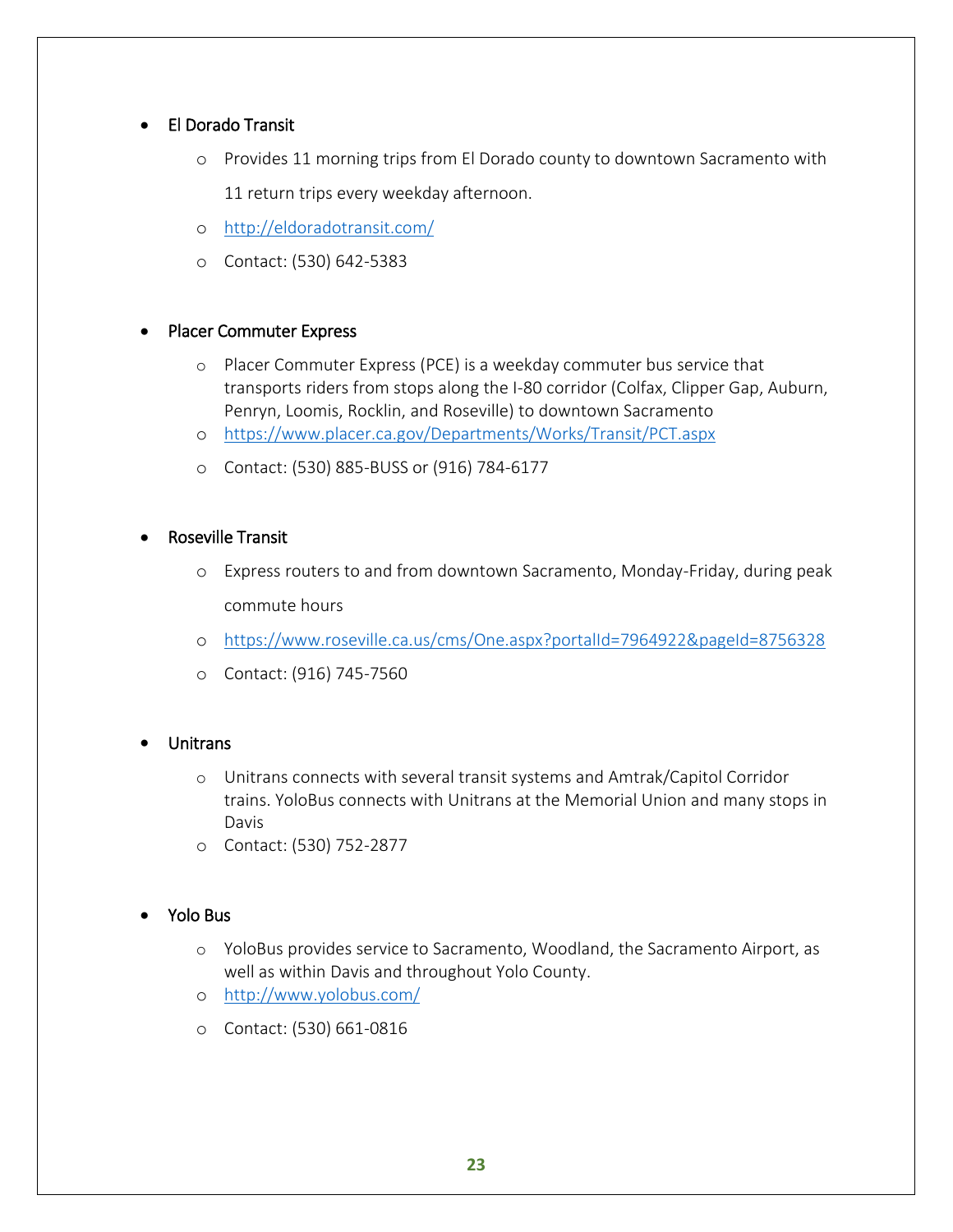### Yuba-Sutter Transit

- o Sacramento Commuter Express offers commute-hour service between Marysville/Yuba City and key stops in Downtown Sacramento.
- o <https://www.yubasuttertransit.com/>
- o Contact: (530) 742-2877

## Altamont Commuter Express – ACE

- o Altamont Commuter Express (ACE Rail) is a commuter train that runs between Stockton and San Jose, California.
- o <http://www.acerail.com/>
- o Contact: 1 (800) 411-RAIL

# Velocab

- o Velocab operates downtown/midtown Mon Fri, 10:00am 6:00pm around the Capitol, Convention Center, Cathedral and Old Sacramento
- o <http://www.ridevelocab.com/>
- o Contact: (916) 498-9980

# Vanpool Services

- **•** Enterprise Rideshare
	- o Full service commuter vanpool leasing company. Assistance forming a vanpool or finding an existing vanpool.
	- o <https://www.enterpriserideshare.com/vanpool/en.html>
	- o Contact: (916) 480-4961

# Commuter Resources

- **•** Mobility Training
	- o Mobility training provides assistance to people learning how to ride regional transit buses and light rail.
	- o Contact: (916) 429-2009 (ext. 7720 or 7719)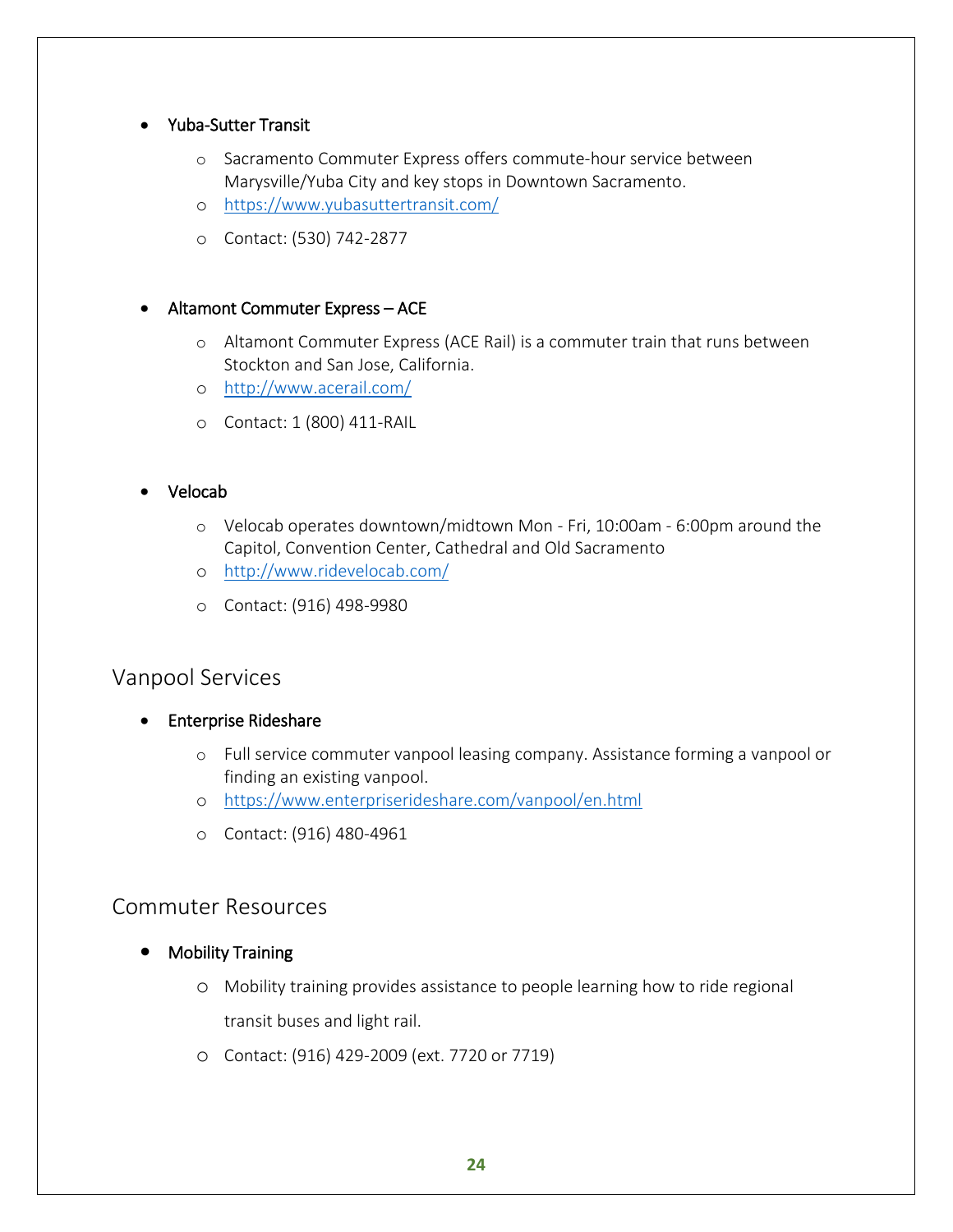## • Sacramento Region Travel Info

- o The following site provides information regarding traffic conditions, bus and light rail information from more than 20 travel agencies.
- o Operators speak both Spanish and English
- o <http://www.sacregion511.org/>
- o Contact: 511 (Area Code 916)

#### Sacramento Commuter Club

- o Create an account to find a carpool/vanpool and download a voucher for an emergency ride.
- o <https://sacregioncommuterclub.org/>
- o Contact: (916) 737-1513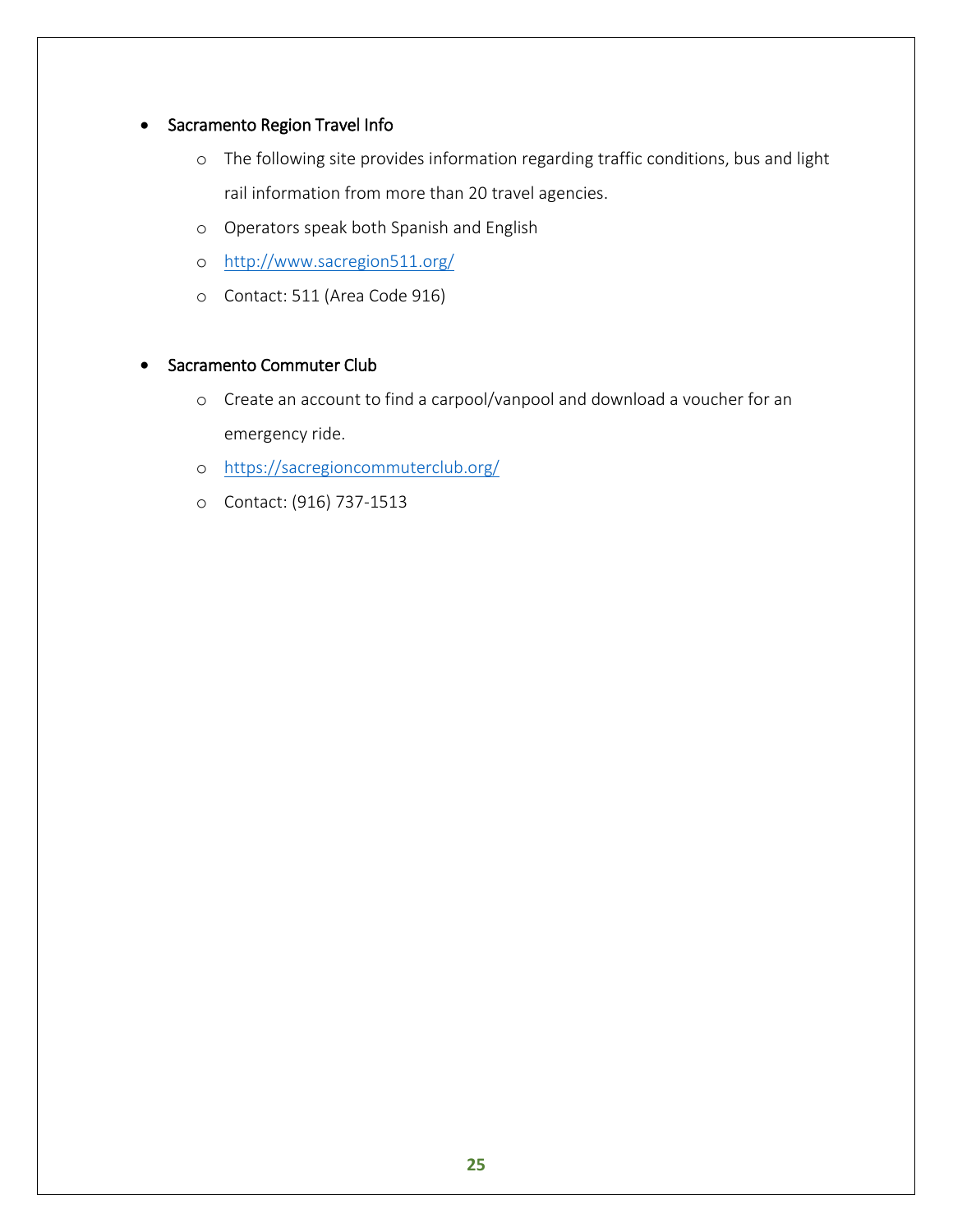# Travel

# Air Travel

# TSA Cares

- o The following number allows you to call TSA 72 hours in advance to ask about security screening procedure for disables passengers.
- o Contact: 1 (855) 787-2227

# TSA Pre Check

- o With TSA Pre Check you go in a separate line that does not require you to remove your shoes, belts, jackets or laptops. This process is much quicker.
- o The fee for this is \$85 dollars and lasts for 5 years.
- o <https://www.tsa.gov/precheck>

# Airline Disability Desks

o You can contact the following numbers to ask about the layout of the plane,

storage of the wheelchair on board and other various questions.

- United: 1 (800) 228-2744
- American and US Airways: 1 (800) 428-4322

# Disabled Word Travel Tips

- o The following website has various travel tips and information about multiple airlines.
- o <https://www.disabled-world.com/travel/airlines/airlines.php>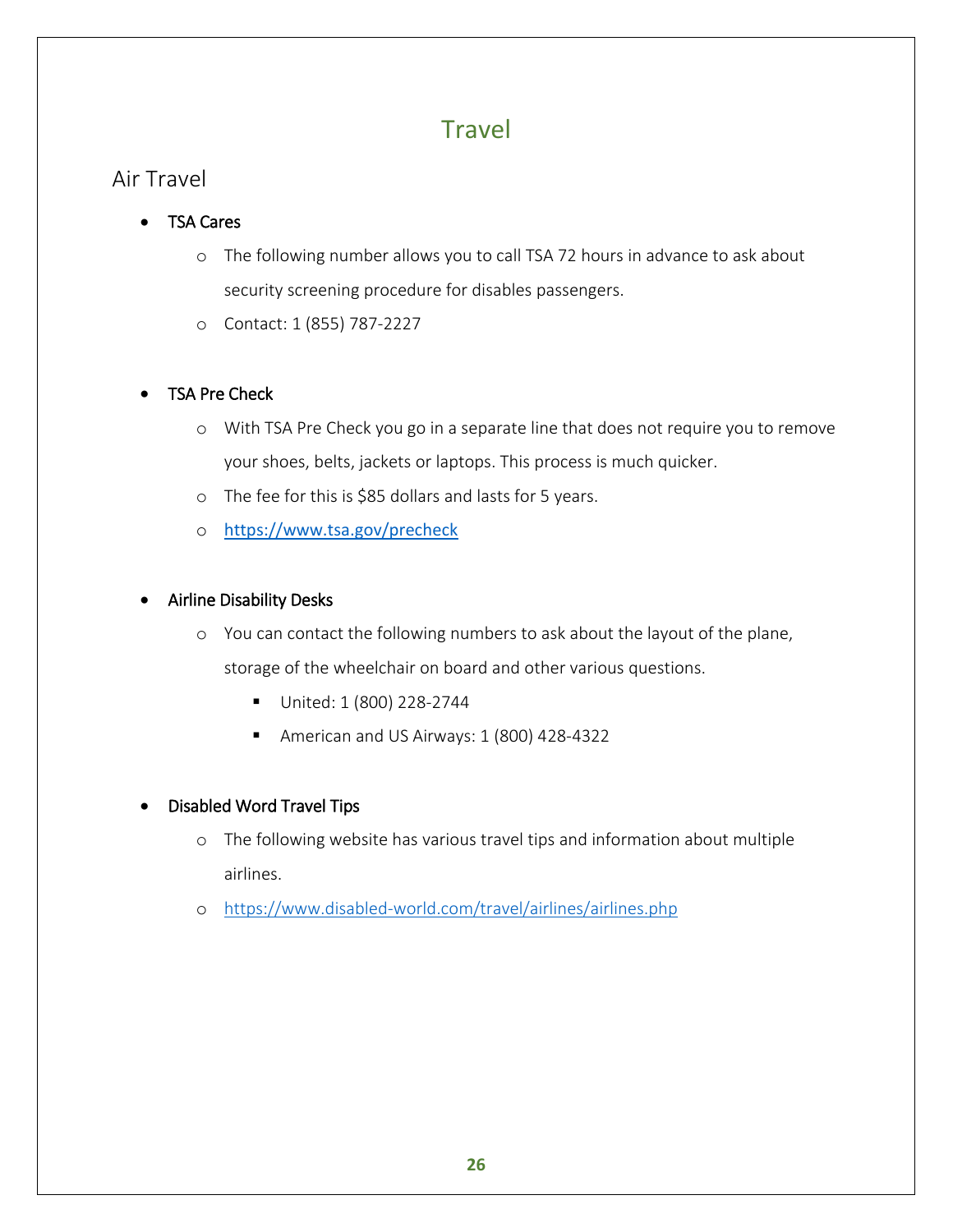# Hotels

- When booking a hotel accessible room is it important to consider the following things:
	- o Is there a step to get into the shower?
	- o How high is the bed?
	- o On which side of the toilet is the grab bar?
	- o Is there a frame or drop-down arm rests around the toilet to prevent guests from falling off?
- When inquiring about the previous information you need to contact the head of housekeeping.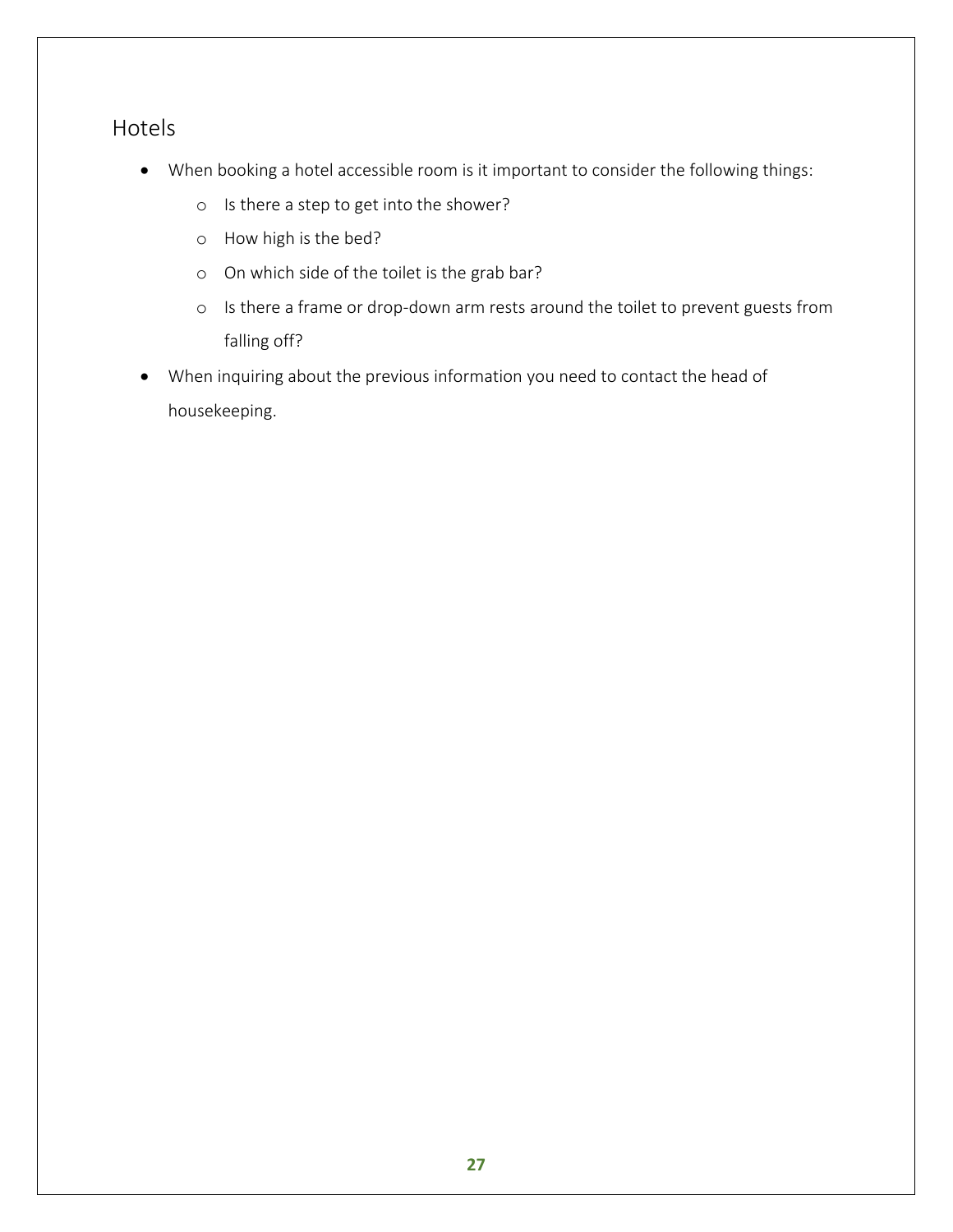# Caregiver Self Care

It's necessary that caregivers consider their own well-being even though they are taking care of a loved one.

- Comedy vs Drama: As an individual, you have the choice of how you want to respond to any situation that arises in your life. It's important to try to focus on happiness, humor and positive thoughts.
- Invest in Self Care
	- o Get plenty of sleep and rest
	- o Eat healthy
	- o Laugh
- Take time to do things that you enjoy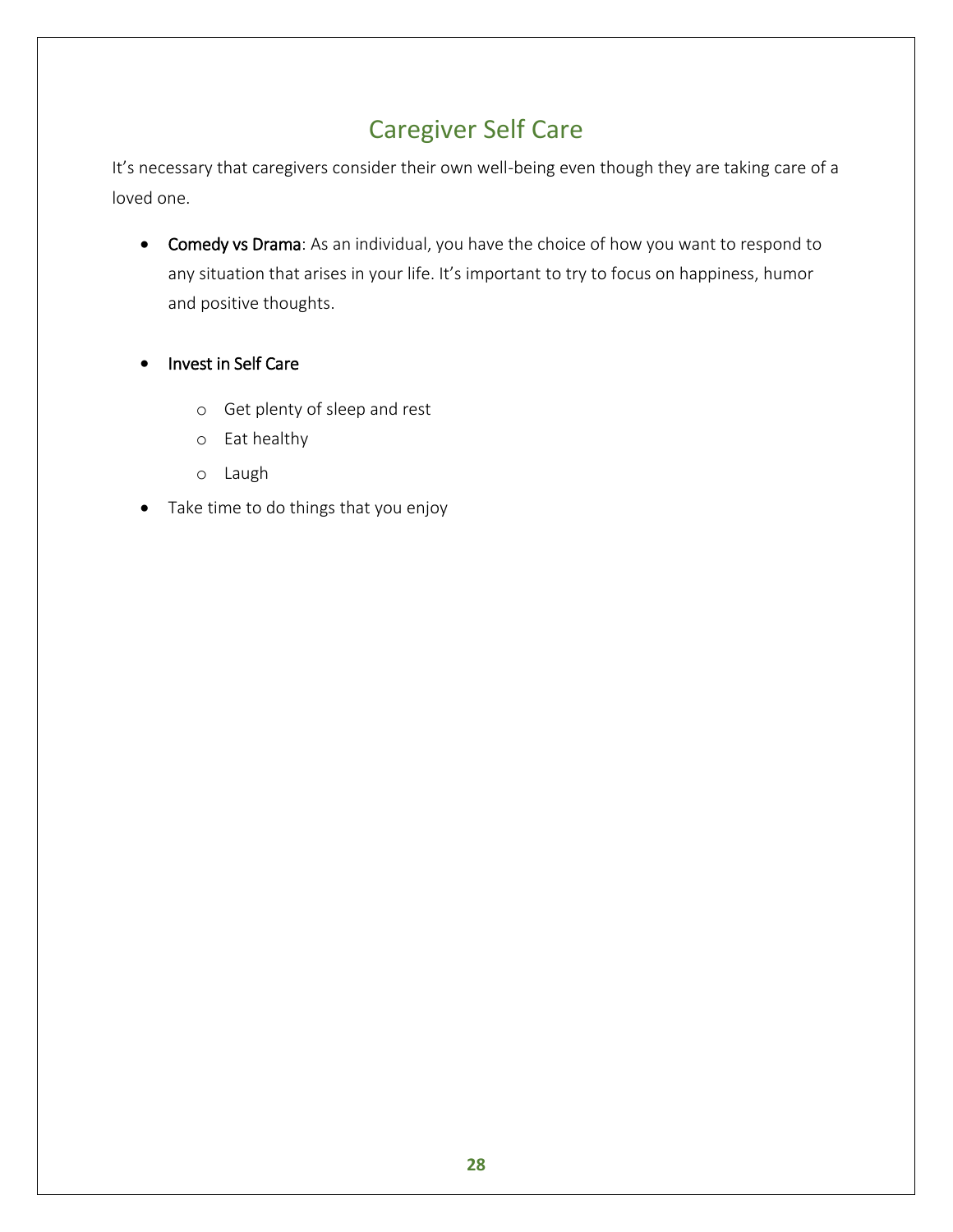# Informative Resources

Hospital and Physician Finder

- Directory of "find a..." Listings from Medicine Plus
	- o Provides links to directories to help you find health professionals, services and facilities
	- o Includes: Doctors/Dentists, Hospital/Clinics, Other Health Care Providers
	- o <https://medlineplus.gov/directories.html>

## DoctorFind through the American Medical Association (AMA)

- o DoctorFinder provides you with basic professional information on virtually every licensed physician in the United States. This database includes more than 690,000 doctors
- o <https://apps.ama-assn.org/doctorfinder/>

# Joint Commission on Accreditation of Health Organizations (JCAHO)

- o The joint commission accredits and certifies health care organizations that they find meet their standards of care.
- o <https://www.jointcommission.org/>
- o Contact: Toll Free: (800) 994-6610

#### Special Focus Facility SFF Initiative

- o Through the Centers for Medicare & Medicaid Services (CMS) this listing contains information on the worse rated nursing homes.
- o [https://www.cms.gov/Medicare/Provider-Enrollment-and-](https://www.cms.gov/Medicare/Provider-Enrollment-and-Certification/CertificationandComplianc/downloads/SFFList.pdf)[Certification/CertificationandComplianc/downloads/SFFList.pdf](https://www.cms.gov/Medicare/Provider-Enrollment-and-Certification/CertificationandComplianc/downloads/SFFList.pdf)
- U.S. Hospital Finder
	- o <http://www.ushospitalfinder.com/>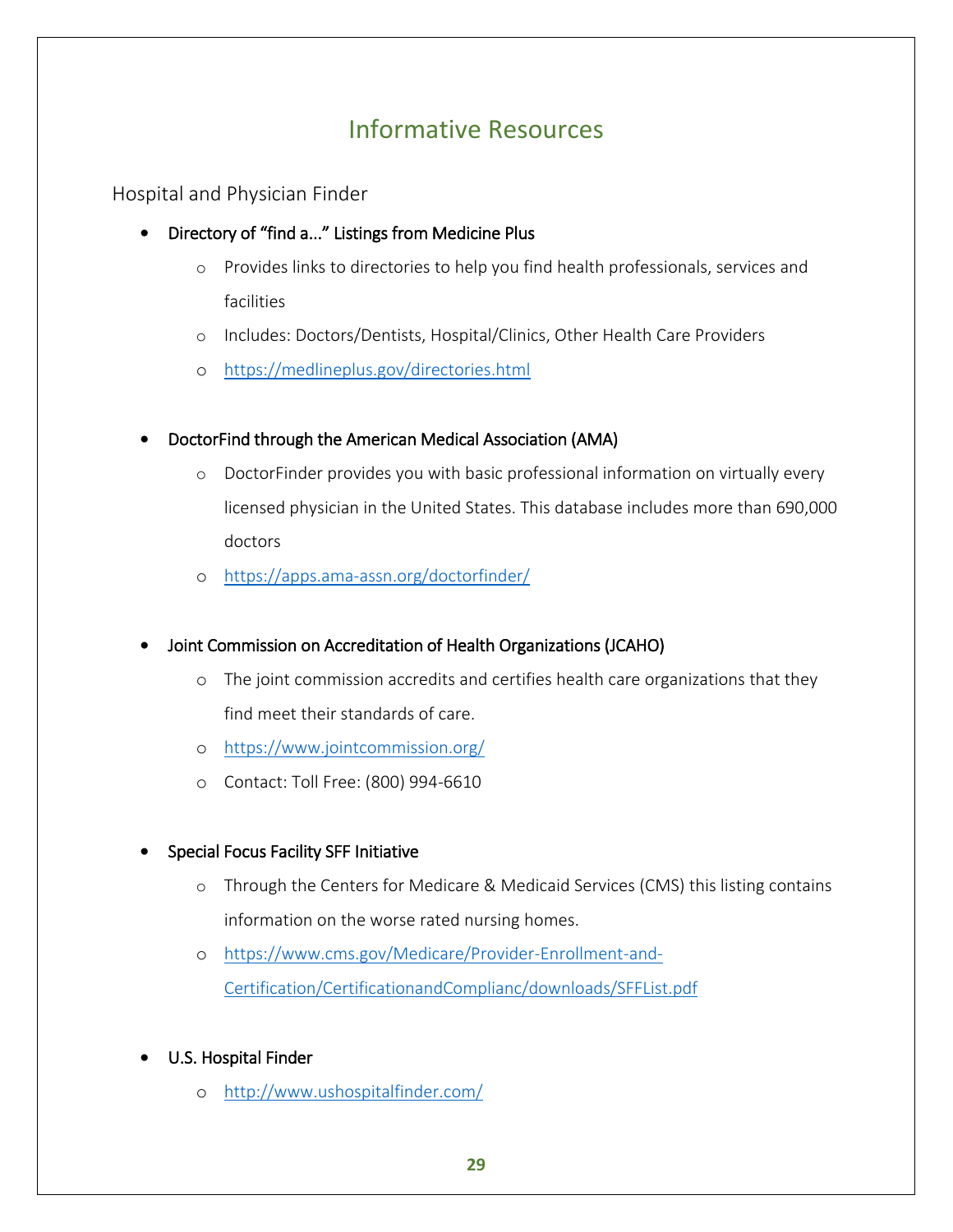- U.S. News and World Report Listing of Best Hospitals
	- o Includes the top 15 rehabilitation hospitals.
	- o <https://health.usnews.com/best-hospitals>

# Brain/Head Injury

- Brain Injury Association of America (BIAA)
	- o National Brain Injury Information Center: (800) 444-6443
	- o <https://www.biausa.org/>
	- o State Affiliate:<https://www.biausa.org/find-bia>
	- o Contact: (703) 761-0750 or [braininjuryinfo@biausa.org](mailto:braininjuryinfo@biausa.org)

## • Brain Injury Resource Center

- o <http://www.headinjury.com/>
- o Contact: (206) 621-8558 or [brain@headinjury.com](mailto:brain@headinjury.com)

# Center for Neuro Skills: TBI Resource Guide

- o <https://www.neuroskills.com/>
- o Contact: (800) 992-4994 or [cns@neuroskills.com](mailto:cns@neuroskills.com)

# • International Brain Injury Association (IBAA)

- o <http://www.internationalbrain.org/>
- o Contact: (703) 960-0027
- National Resource Center for Traumatic Brain Injury
	- o <http://www.tbinrc.com/>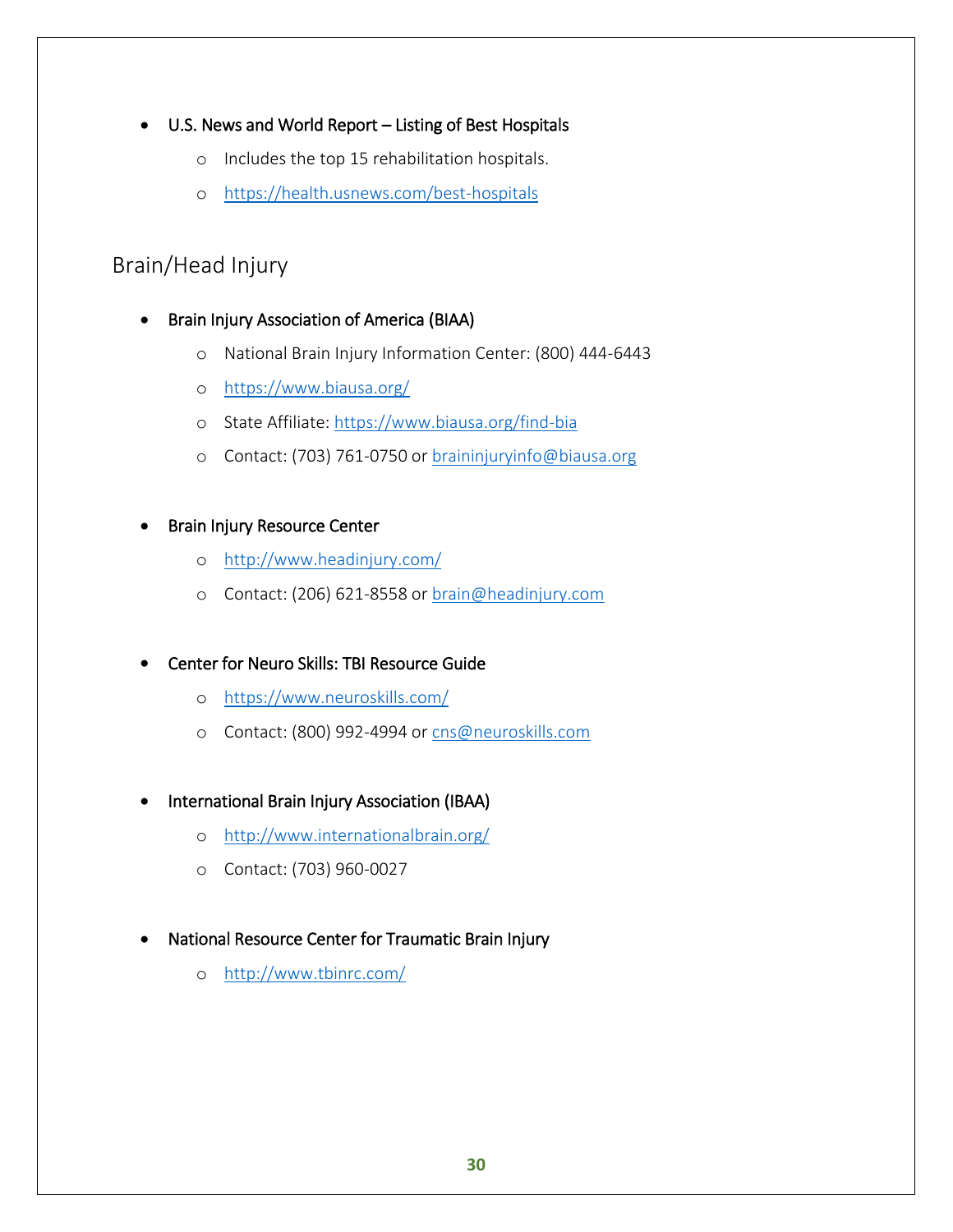# Stroke

- American Stroke Association (ASA)
	- o <http://www.strokeassociation.org/STROKEORG/>

# Internet Stroke Center

- o <http://www.strokecenter.org/>
- o Contact: (214) 648-3111 or [info@strokecenter.org](mailto:info@strokecenter.org)
- National Aphasia Association (NAA)
	- o <https://www.aphasia.org/>
	- o Contact: (800) 922-4622 or [naa@aphasia.org](mailto:naa@aphasia.org)

# University of Michigan Aphasia Program

- o <http://www.aphasiahelp.com/>
- o Contact: (734) 764-8440
- National Institute of Neurological Disorders and Stroke (NINDS)
	- o <https://www.ninds.nih.gov/>
	- o Contact: Tolle Free: (800) 352-9424
- National Stroke Association (NSA)
	- o <http://www.stroke.org/>
	- o Contact: Tolle Free: (800) 787-6537
- Pediatric Stroke Network (PSN)
	- o <http://www.pediatricstrokenetwork.com/>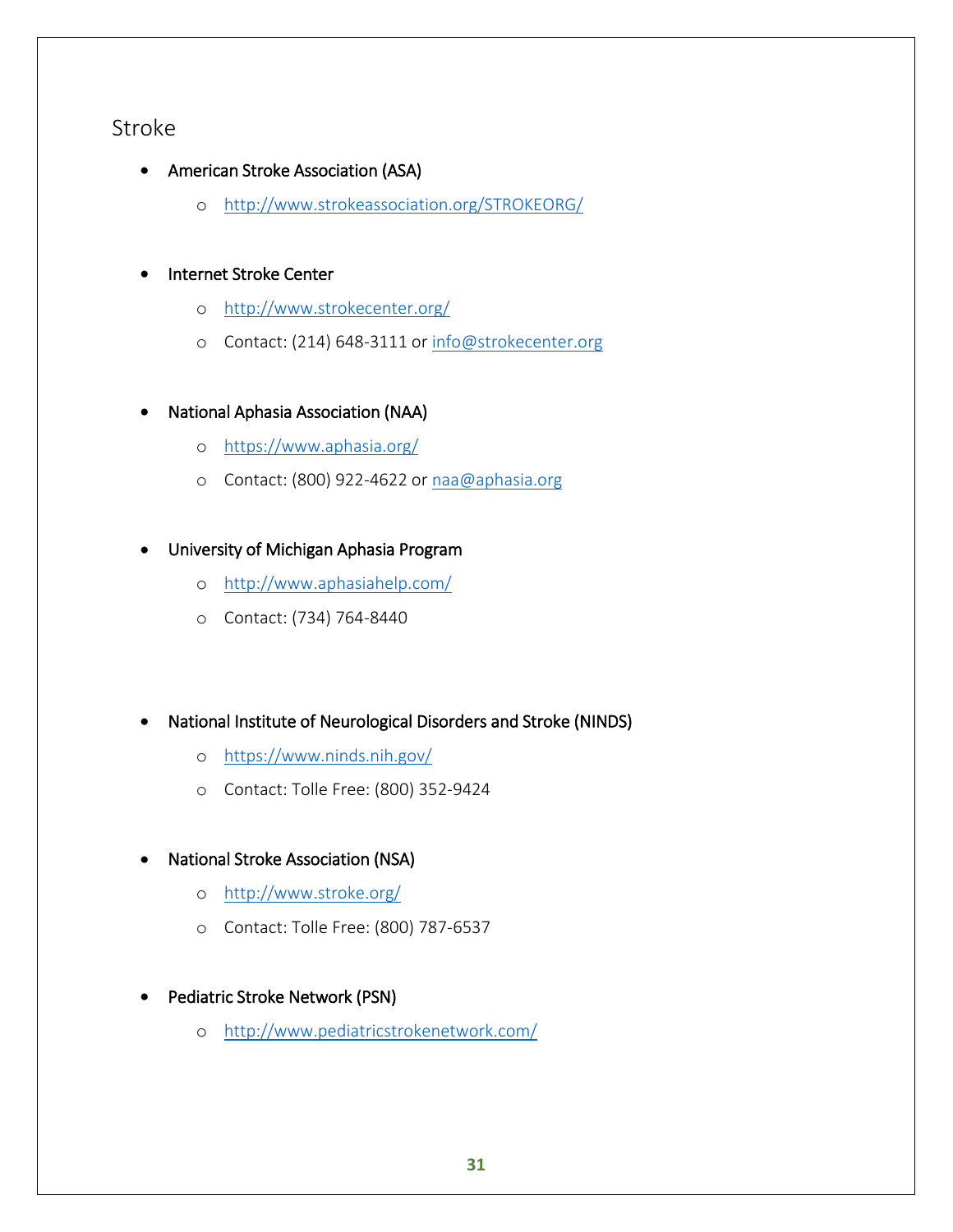# Elderly

- American Association of Retired Persons (AARP) Aging and Elderly
	- o <https://www.aarp.org/>

# Pain Management

- American Academy of Pain Medicine Foundation (AAPM)
	- o Main Website:<http://aapmfoundation.org/>
	- o Patient Website:<http://www.painmed.org/patientcenter/>
	- o Contact: (847) 375-4731 or [info@painmed.org](mailto:info@painmed.org)
- American Chronic Pain Association (ACPA)
	- o <https://www.theacpa.org/>
	- o Contact: Toll Free: (800) 533-3231 or [ACPA@theacpa.org](mailto:ACPA@theacpa.org)
- National Center for Complementary and Integrative Health (NCCIH)
	- o <https://nccih.nih.gov/health/pain>
	- o Contact: Toll Free: (888) 644-6226

# Career Resources

- One-Stop Career Centers
	- o CareerOneStop is a U.S. Department of Labor-sponsored Web site that offers career resources and workforce information to job seekers, students, businesses, and workforce professionals to foster talent development in a global economy
	- o <https://www.careeronestop.org/>
	- o Contact: (877) 872-5627 or [info@careeronestop.org](mailto:info@careeronestop.org)
- Job Accommodation Network (JAN)
	- o <https://askjan.org/>
	- o Contact: (800) 526-7234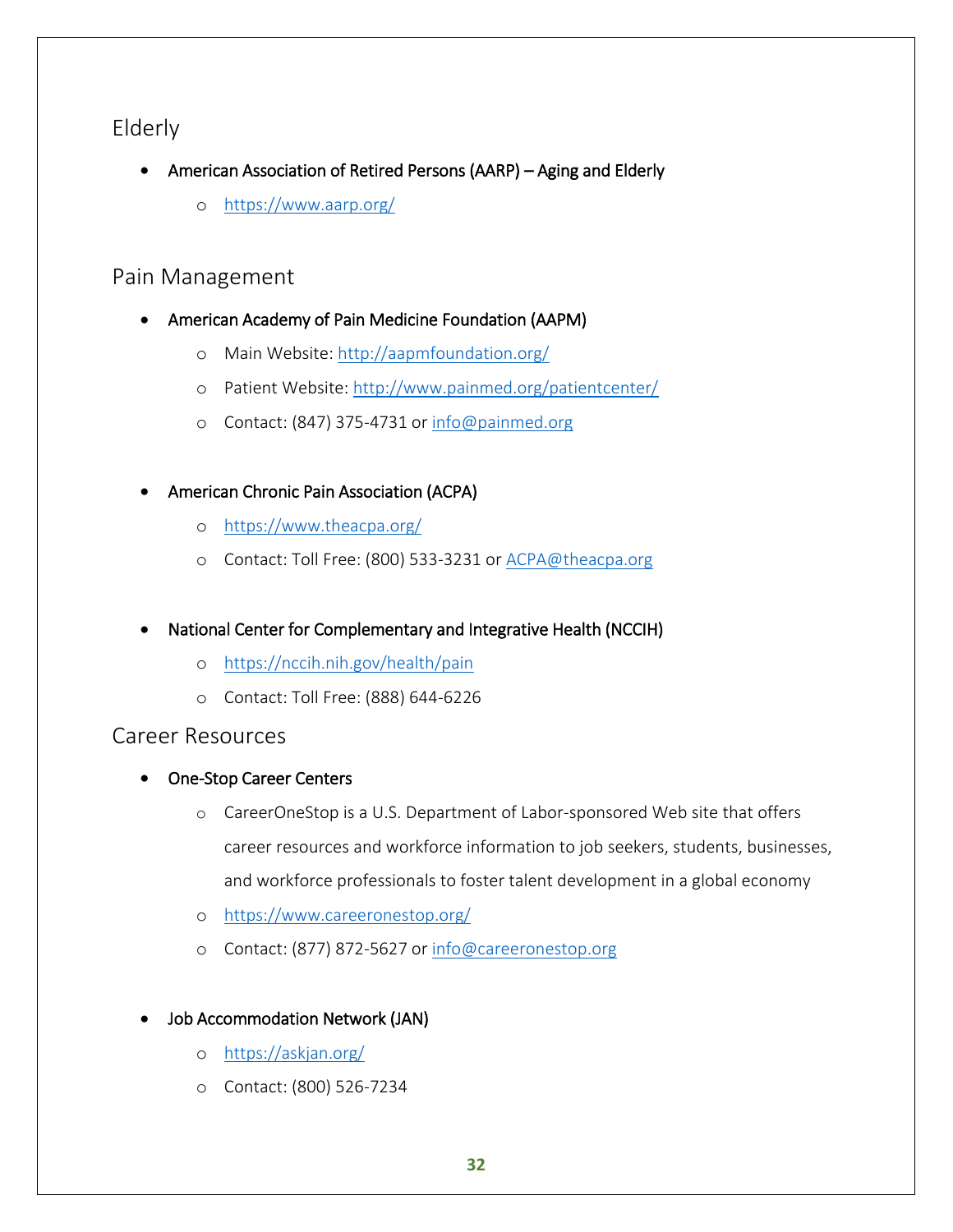# Communication

Communication Strategies found at[: https://www.aphasia.org/aphasia-](https://www.aphasia.org/aphasia-resources/communication-tips/)

[resources/communication-tips/](https://www.aphasia.org/aphasia-resources/communication-tips/)

- o Make sure you have the person's attention before you start.
- o Minimize or eliminate background noise (TV, Radio, other people).
- o Keep your own voice at a normal level unless the person has indicated otherwise.
- o Keep communication simple, but adult. Simplify your own sentence structure and reduce your rate of speech. Emphasize key words. Don't "talk down."
- o Give them time to speak. Resist the urge to finish sentences or offer words.
- o Communicate with drawings, gestures, writing and facial expressions in addition to speech.
- o Confirm that you are communicating successfully with "yes" and "non" questions.
- o Praise all attempts to speak and downplay any errors. Avoid insisting that each word be produced perfectly.
- o Engage in normal activities whenever possible. Do not shield people from family or ignore them in conversation. Rather, try to involve them in family decision makings as much as possible. Keep them informed of events but avoid burdening them with day to day details.
- o Encourage independence and avoid being overprotective.
- See video at:<https://www.youtube.com/watch?v=aPTTjRTmgq0&feature=youtu.be>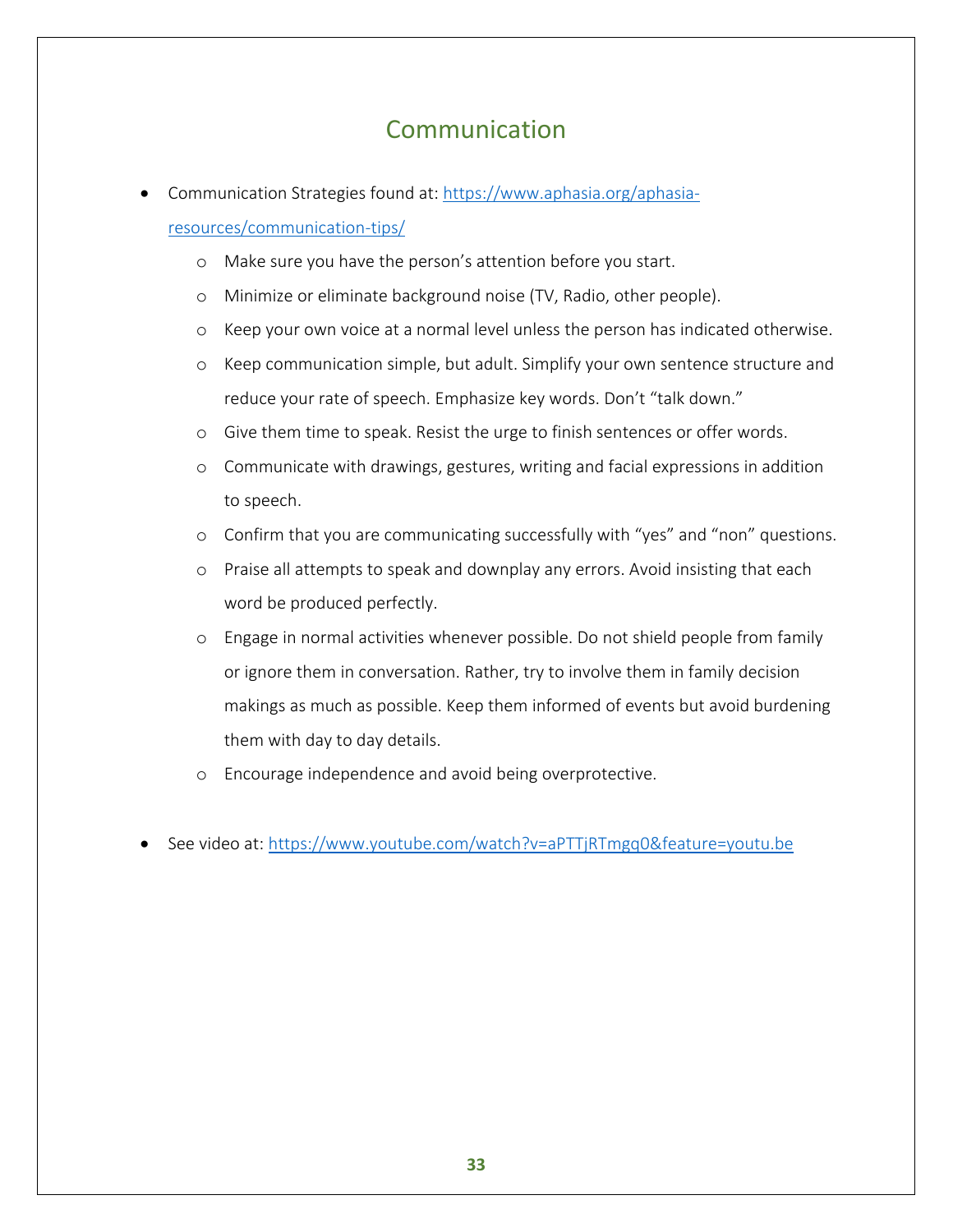# **Resources for the Caregiver**

# Grief

The need for grief counseling for caregivers and family members is something that is common. Whether you have lost your family member or have lost the person that they used to be, both situations leave impacts on the lives of those that are close to them. The following is a list of support groups that help individuals to cope with the new situations that they have found themselves in.

- Sutter Bereavement & Grief Support: Sacramento
	- o Sutter's programs are open to the public and provide support for adults, young adults, teens and children who have experienced loss.
	- o There are no fees as the program is funded by community donations.
	- o [www.suttercareathome.org/griefsupport/sacramento.html](http://www.suttercareathome.org/griefsupport/sacramento.html)

# Bereavement Support Group Finder

- $\circ$  The following website allows you to search for a support group in your particular area to find one that best suits your needs.
- o Support Groups – [Bereavement Support Groups | 211 Sacramento](http://www.211sacramento.org/211/online-database/categories/mental-health/bereavement-support/)

#### Bereavement Network Resources of Sacramento

- o The purpose of the network is to refer bereaved members to an appropriate support group that will support their needs.
- o <http://griefhelpsacramento.com/>

P.O. Box 660365 Sacramento, CA 95866-0365 1 (916) 557-5882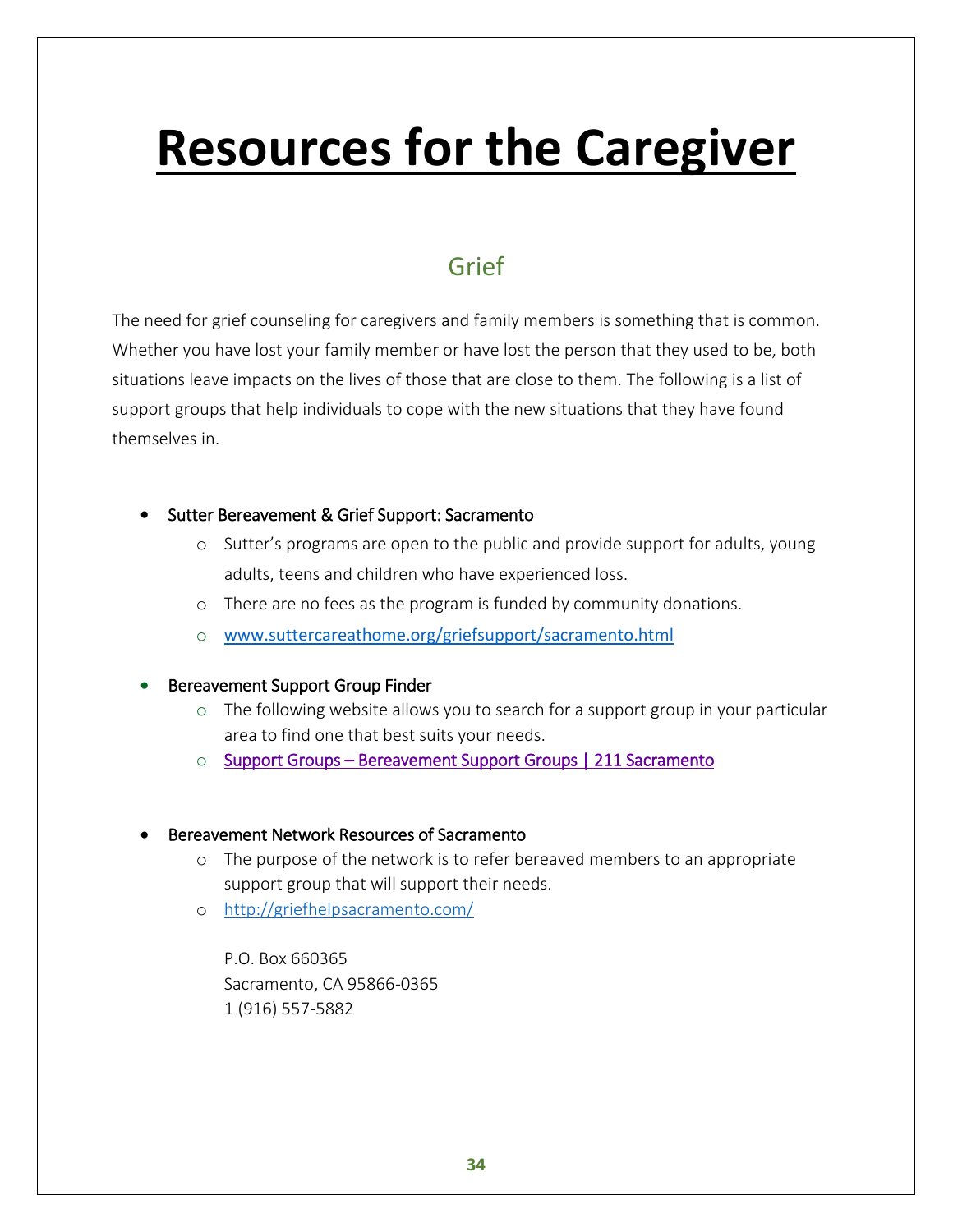# Planning for the Future

A major concern for many caregivers is who would take over their responsibilities if something were to happen to them. For this reason, it is extremely important for caregivers to designate another individual as a potential, future caregiver. To do so, a caregiver has to give the future caregiver legal authority to take on their role, make clear plans with them and give them precise instructions. The following is a list of specific information that could be helpful to provide to the future caregiver.

- Letters to loved ones
- Instructions
- Biographical Information
- Children
- Others Who Depend on Me
- Pets and Livestock
- Employment
- Business Interests
- Memberships and Communities
- Where to get Supplies
- Service Providers
- Health Care
- Power of Attorney for Finances
- Organ Donation
- Burial or Cremation
- Funeral Services
- Obituary
- Will and Trust
- $\bullet$  Insurance
- Bank and Brokerage

Accounts

- Retirement Plans and Pensions
- **•** Government Benefits
- Taxes
- Credit Cards and Debt
- Secured Places
- Passwords
- Real Estate
- Vehicles
- Other Income and Personal Property
- Medication List
- **Habits**
- Daily Routine

# Get It Together: Organize Your Records So Your Family Won't Have To

- o Author: Melanie Cullen
- o The above book is a step by step guide for collecting and organizing your information for yourself and your family.
- o Available on Amazon.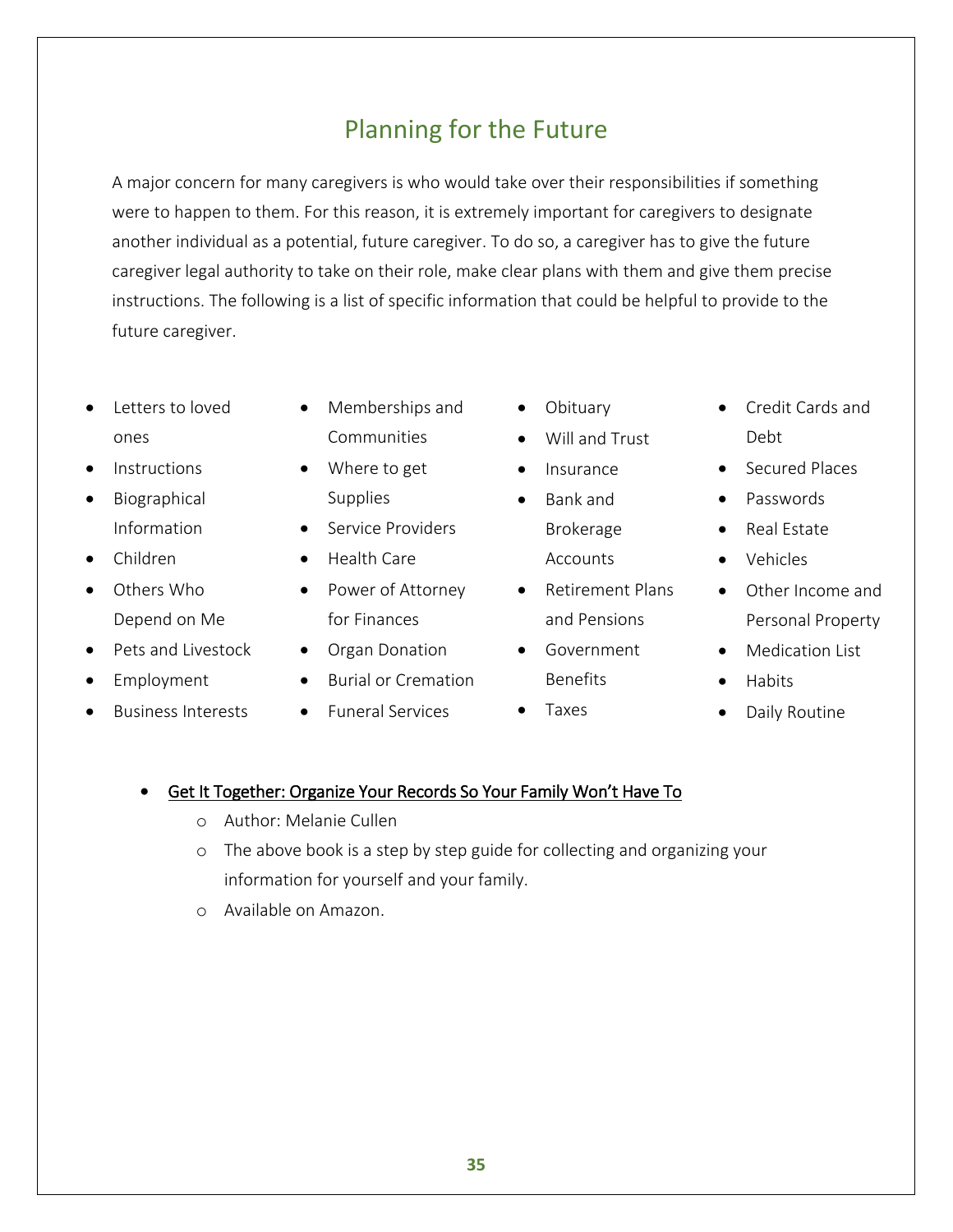# Power of Attorney

After a stroke or TBI the next-of-kin should obtain both durable power of attorney and medical power of attorney as soon as possible. It is also suggested that there be a second individual to assume responsibility in the event that the primary person with power of attorney becomes incapacitated.

# The following is a list of resources that are intended to assist in the power of attorney process.

- Durable Power of Attorney
	- o This gives the agent power to manage, sell and dispose of real and personal property.
	- o Durable power of attorney must be dated and must be acknowledged before a notary public or signed by two witnesses.
	- o Form: <http://www.bayareaseniorcare.com/files/DPOA.pdf>
- Durable Power of Attorney for Heath Care or the Medical Power of Attorney
	- o This allows an individual to handle someone else's health care decisions only in the event that he or she may not be able to think for themselves.
	- o Amazon is a great resource for various books and CD's that contain information regarding forms and other topics related to the topic.

# The following is a list of sources that are available at the Sacramento Public Library

- Living Wills & Powers of Attorney for California: 5<sup>th</sup> Edition by Irving Shae
	- o Topics include: medical directives, durable power of attorney for property and finances, mental capacity requirement, do not resuscitate (DNR) and POLST forms, etc.
	- o It is also available as an electronic resource through Sacramento Public Library.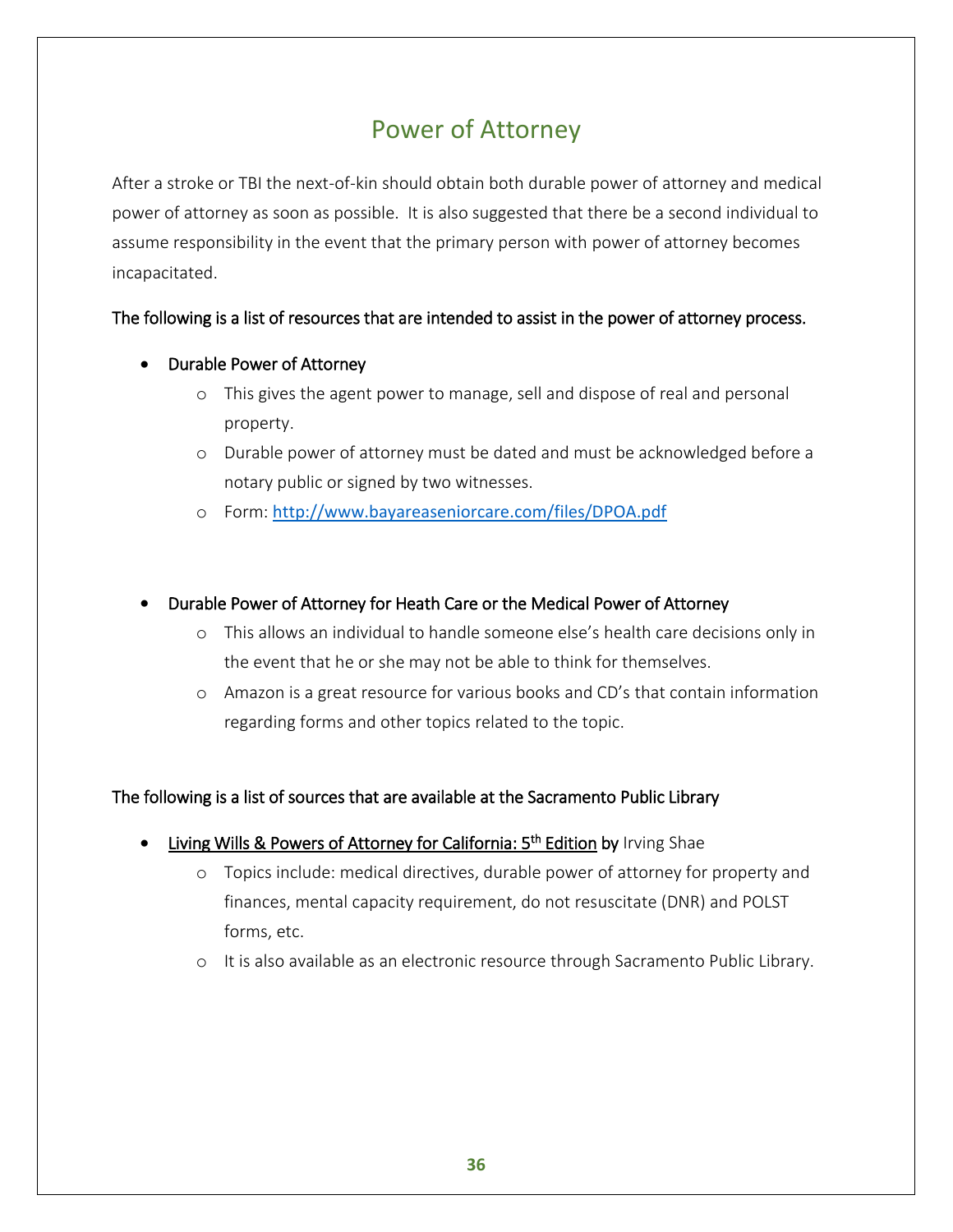# Quicken WillMaker Plus 2014: Book and Software Kit

- o Provides Information and forms to create legal documents.
- o This includes: wills, living trusts, financial power of attorney, healthcare directives, final arrangements, executor documents, promissory notes and legal forms for daily use.
- o If you need more help than a will it also assist with durable power of attorney for finances, health care directives and final arrangements.

# 101 Law Forms for Personal Use

- o 101 legally enforceable forms with step by step instructions.
- o Topics include: basic estate planning, handling personal finances, delegating authority to care for children, pets and property, things to do after a death, documents for executors, hiring child care, elder care of household help.
- o Available on Amazon.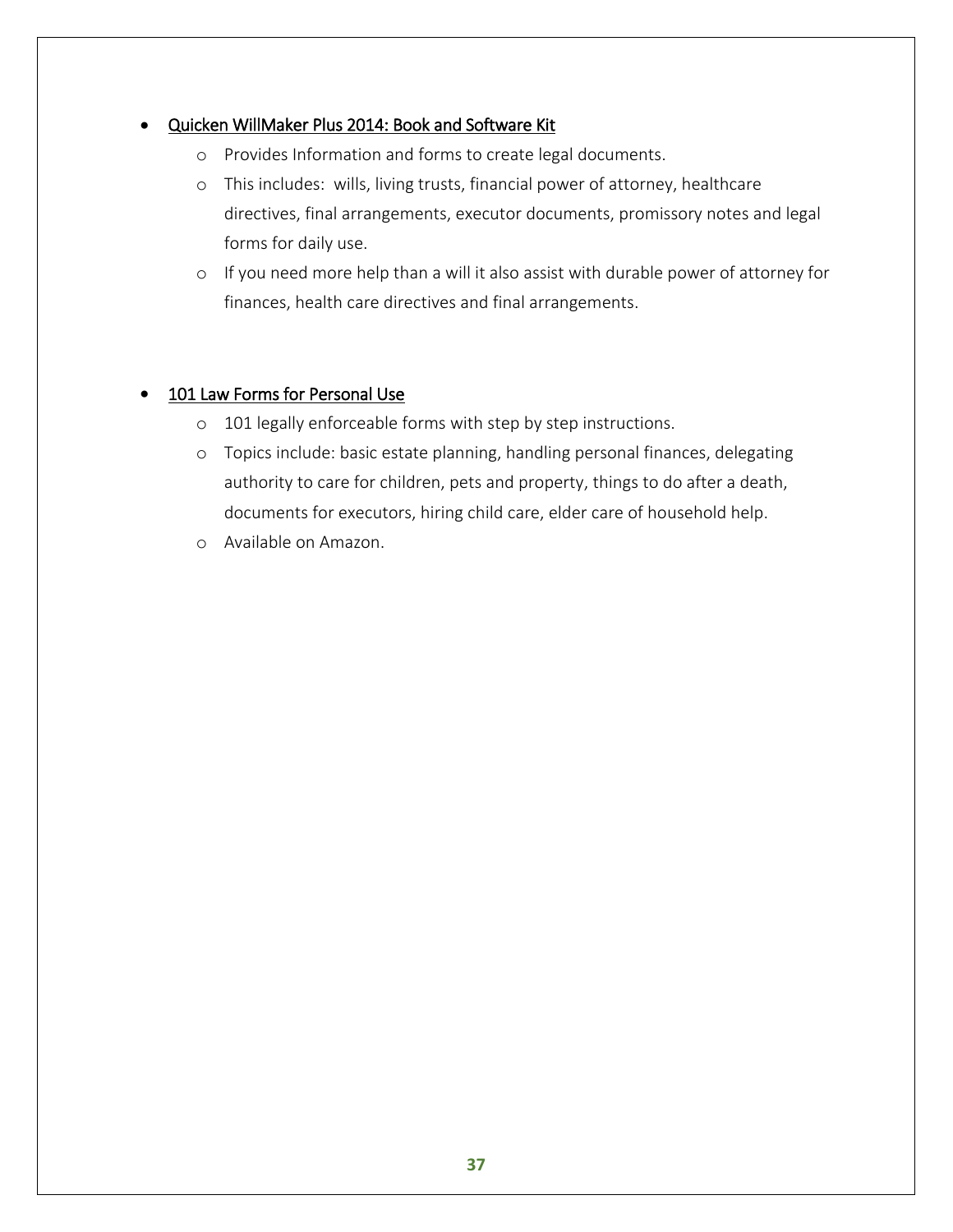# Books and Other Publications

# Books

- My Stroke of Insight: A Braine Scientist's Personal Journey Author: Taylor, Jill Bolte
	- o <http://drjilltaylor.com/book.html>
	- o Available in regular print, large print and audio at the Sacramento Public Library
	- o Available for purchase through Amazon and Barnes & Noble
- Letters from Madelyn: Chronicles of a Caregiver Author: Elaine K. Sanchez
	- o <http://elaineksanchez.com/letters-from-madelyn/>
	- o Not currently available at the Sacramento Public Library
	- o Available for purchase through Amazon and Barnes & Noble
- Traumatic Brain Injury Survival Guide Author: Dr. Glen Johnson, Clinical Neuropsychologist o <http://www.tbiguide.com/>
- My Stroke of Luck Author: Kirk Douglas
- Momma Just Shake It Author: Rachel Eagly
- Brain Attack: My Journey of Recovery from Stroke and Aphasia Author: David Dow
- The Power of I Believe: A Book of Motivation, Encouragement and Inspirational Thoughts After a Stroke Author: Robert Lee Fields
- Without Utterance: Tales from the Other Side of Language Author: Ruth Codier Resch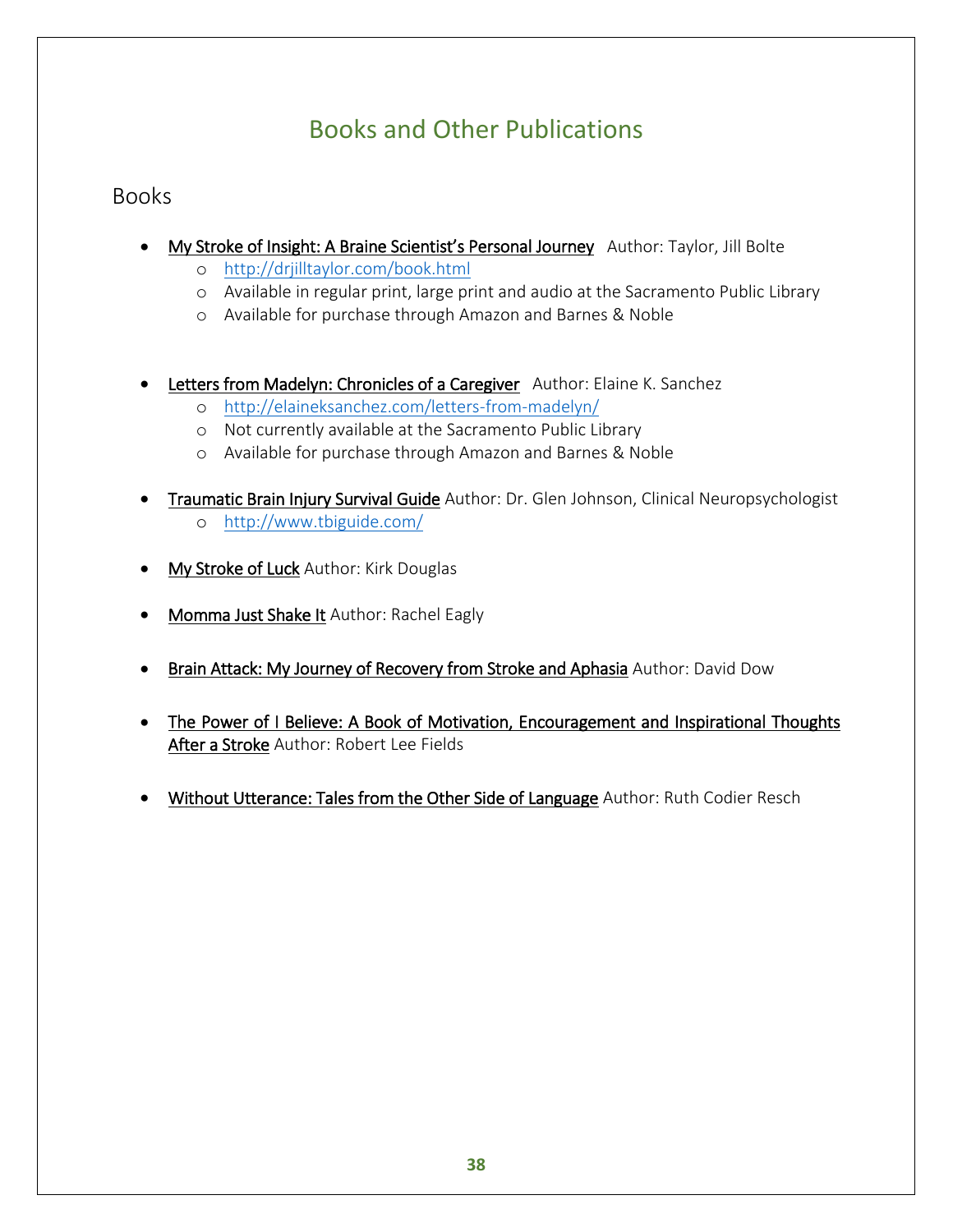# Other Publications

- **Senior Resource Directory** by The Sacramento Bee:
	- o An annually published guide to resources & services in and around Sacramento.
	- o Topics include: caregiving, libraries, veteran's services, health services, disability services, in-home health care, medical equipment, skilled nursing facilities, transportation (including transportation for disabled persons), hospitals and clinics.
	- o Available at all libraries and most nursing homes
	- o Also available online: [http://www.sacbee.com/site-services/marketing/senior](http://www.sacbee.com/site-services/marketing/senior-resources/)[resources/](http://www.sacbee.com/site-services/marketing/senior-resources/)

## Stroke Smart

o A free magazine published by:

The National Stroke Assn.

9707 E. Easter Lane, Suite B

Centennial, CO 80112

1-800-STROKES

[www.strokesmart.org](http://www.strokesmart.org/)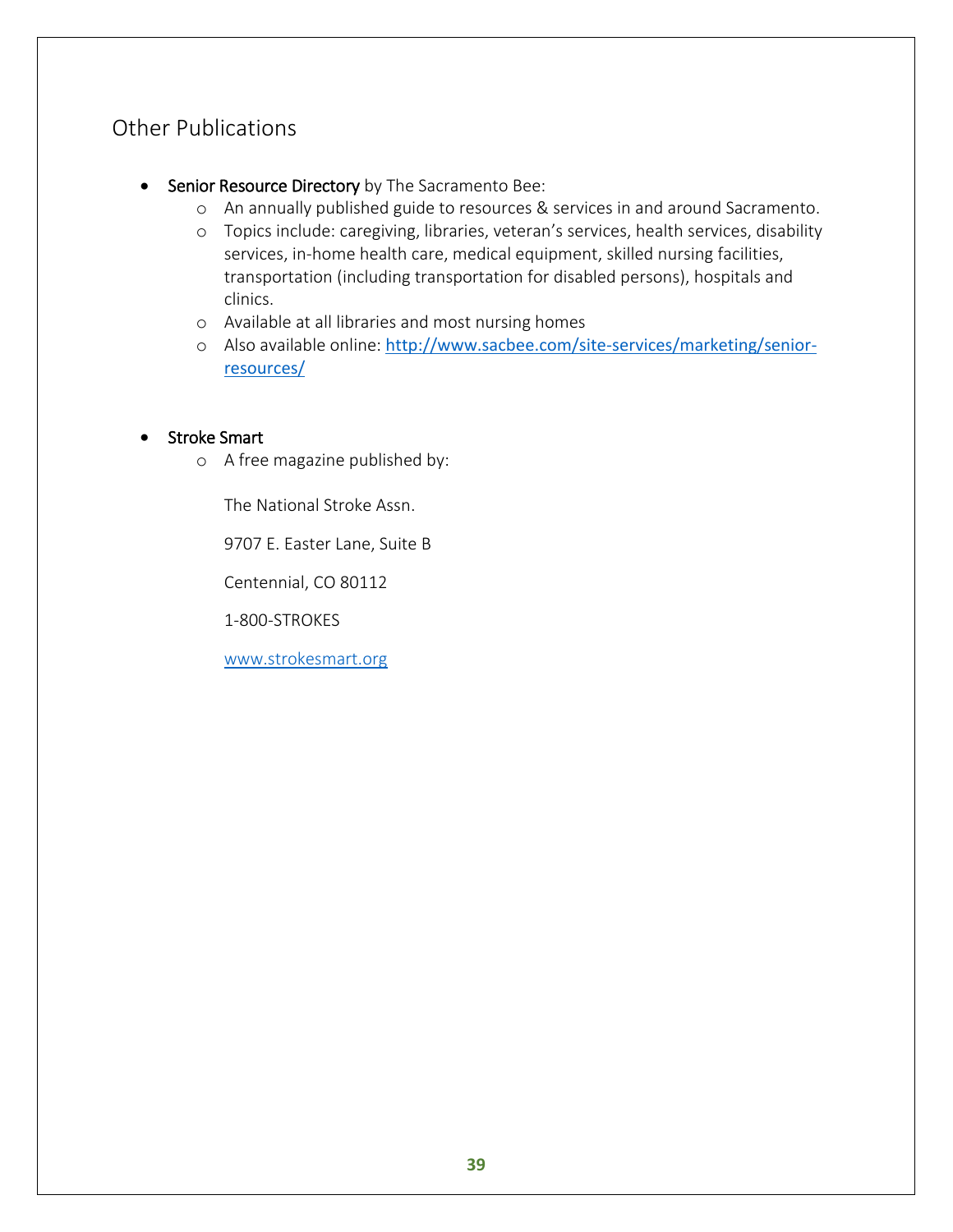# **Websites**

- Aphasia: [www.asha.org/public/speech/disorders/aphasia.htm](http://www.asha.org/public/speech/disorders/aphasia.htm)
- Acquired Apraxia of Speech: [www.asha.org/public/speech/disorders/ApraxiaAdults/](http://www.asha.org/public/speech/disorders/ApraxiaAdults/)
- Dysarthria: [www.asha.org/public/speech/disorders/dysarthria/](http://www.asha.org/public/speech/disorders/dysarthria/)
- National Institute on Deafness and Other Communication Disorders: [www.nidcd.nih.gov](http://www.nidcd.nih.gov/)
- **Traumatic Brain Injury:** [www.asha.org/public/speech/disorders/TBI/](http://www.asha.org/public/speech/disorders/TBI/)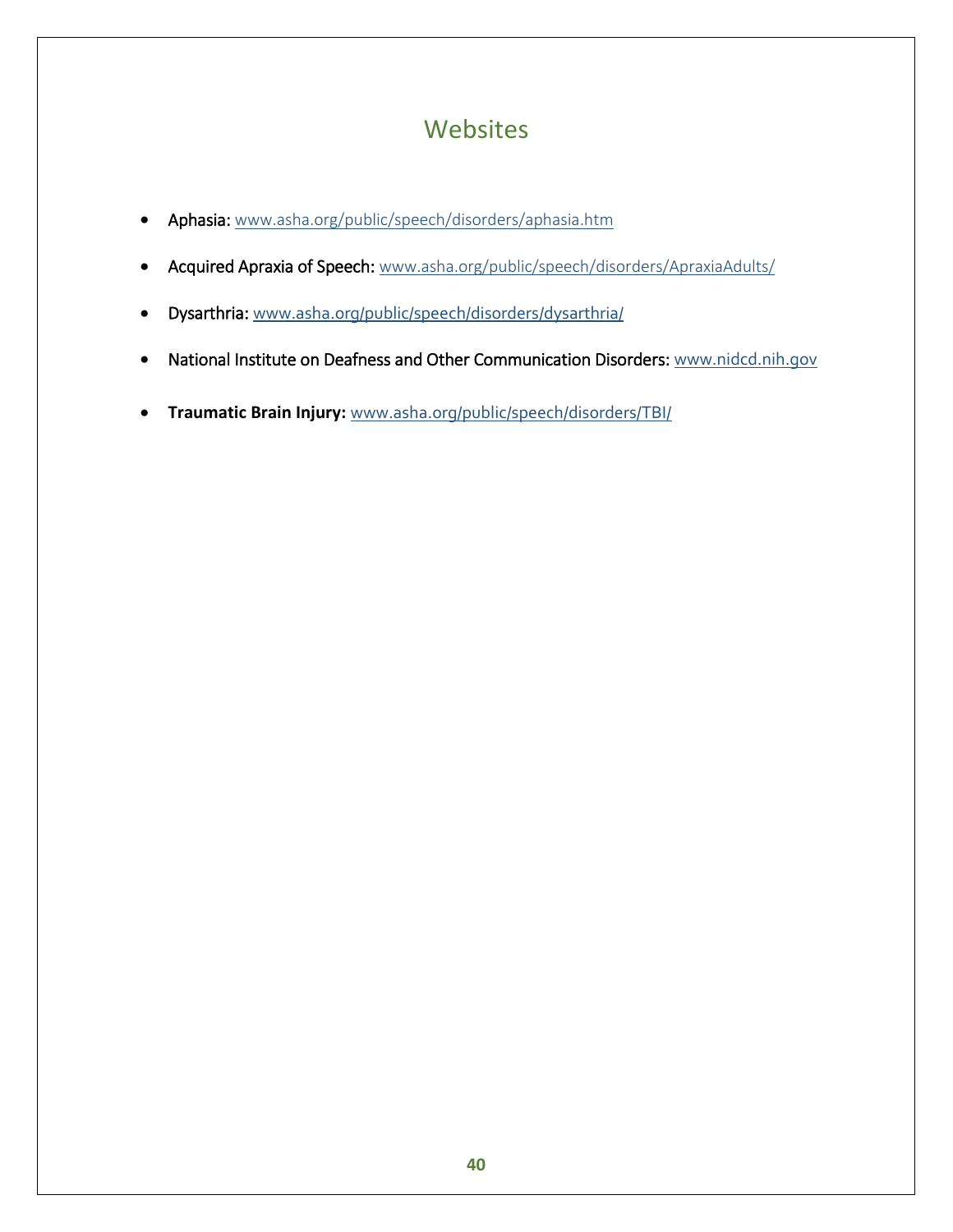# **Resources for the Patient**

# Apps

# Receptive and Expressive Language

- Talking Ben:<https://outfit7.com/apps/talking-ben-dog/>
- Talking Tom:<https://talkingtomandfriends.com/apps/>
- Shapes (Shape Identification):<https://shapeapp.io/>
- Pop Words:<https://itunes.apple.com/us/app/popwords/id472853634?mt=8>
- CategoryLite:<https://tactustherapy.com/app/category/>
- Naming Therapy:<http://tactustherapy.com/app/naming/>
- Fun with Directions:<http://www.hamaguchiapps.com/fun-with-directions.html>
- ABA Which One Belongs? [https://itunes.apple.com/us/app/aba-problem-solving-what](https://itunes.apple.com/us/app/aba-problem-solving-what-does-not-belong/id450990906?mt=8)[does-not-belong/id450990906?mt=8](https://itunes.apple.com/us/app/aba-problem-solving-what-does-not-belong/id450990906?mt=8)
- Bitsboard<http://bitsboard.com/>
- Word to Word Association: [https://itunes.apple.com/us/app/word](https://itunes.apple.com/us/app/word-association/id716759372?mt=8)[association/id716759372?mt=8](https://itunes.apple.com/us/app/word-association/id716759372?mt=8)
- WordLink <https://itunes.apple.com/us/app/word-link-free/id657439178?mt=8>
- Conversation Therapy<https://tactustherapy.com/app/conversation/>
- Comprehension Therapy <https://tactustherapy.com/app/comprehension/>
- Magical Concepts https://www.virtualspeechcenter.com/app/magical concepts app
- ABC 123 [https://itunes.apple.com/us/app/abc-123-reading-writing-practice](https://itunes.apple.com/us/app/abc-123-reading-writing-practice-hd/id459434624?mt=8)[hd/id459434624?mt=8](https://itunes.apple.com/us/app/abc-123-reading-writing-practice-hd/id459434624?mt=8)

# Reading

- Reading Therapy <https://tactustherapy.com/app/reading/>
- Category Lite<https://tactustherapy.com/app/category/>
- LangLite<https://itunes.apple.com/us/app/language-therapy-lite/id527100035?mt=8>

# Writing

- White Board [https://itunes.apple.com/us/app/showme-interactive](https://itunes.apple.com/us/app/showme-interactive-whiteboard/id445066279?mt=8)[whiteboard/id445066279?mt=8](https://itunes.apple.com/us/app/showme-interactive-whiteboard/id445066279?mt=8)
- Writing Therapy <https://tactustherapy.com/app/writing/>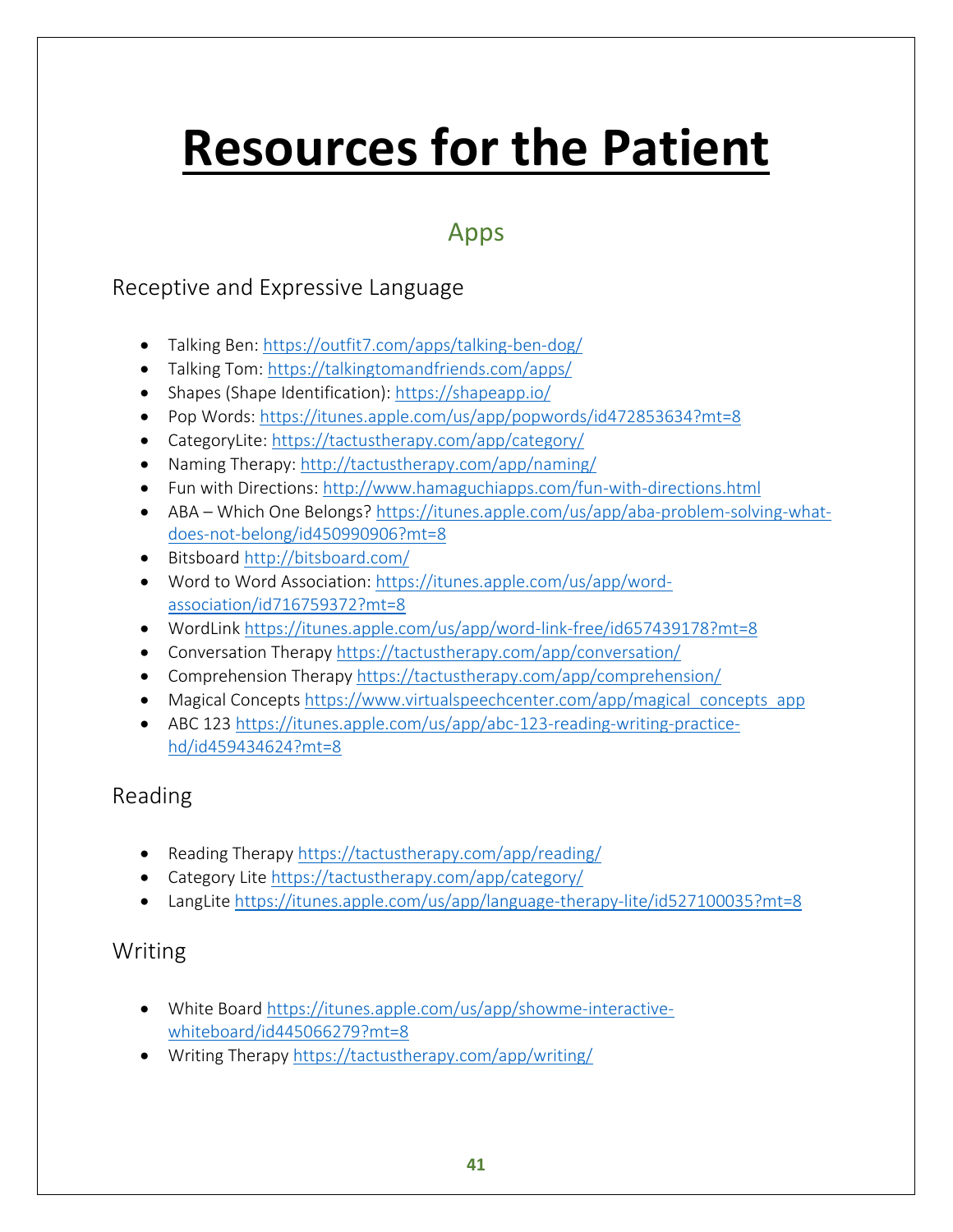# Memory

- Repeat<https://itunes.apple.com/us/app/repeat-a-memory-game/id1227323626?mt=8>
- Simon Says [https://itunes.apple.com/us/app/isays-free-simon-says-classic-color-memory](https://itunes.apple.com/us/app/isays-free-simon-says-classic-color-memory-game/id398411576?mt=8)[game/id398411576?mt=8](https://itunes.apple.com/us/app/isays-free-simon-says-classic-color-memory-game/id398411576?mt=8)
- MemMatches<https://itunes.apple.com/us/app/memory-matches/id380007120?mt=8>
- Matchy<http://matchymatchysets.com/matchy-matchy-app/>
- Memory<https://itunes.apple.com/us/app/memory/id467939841?mt=8>
- Spaced Retrieval App<https://tactustherapy.com/app/srt/>
- Monster Hunt [https://itunes.apple.com/us/app/monster-hunt-fun-logic-game-to](https://itunes.apple.com/us/app/monster-hunt-fun-logic-game-to-improve-your-memory/id510490133?mt=8)[improve-your-memory/id510490133?mt=8](https://itunes.apple.com/us/app/monster-hunt-fun-logic-game-to-improve-your-memory/id510490133?mt=8)

# Visual Spatial and Attention Skills

- I Spy <https://itunes.apple.com/us/app/i-spy-hidden-object-games/id783473673?mt=8>
- Candy Crush<https://king.com/game/candycrush>
- Yummy Burger [https://itunes.apple.com/kn/app/yummy-burger](https://itunes.apple.com/kn/app/yummy-burger-mania/id1031481791?mt=8)[mania/id1031481791?mt=8](https://itunes.apple.com/kn/app/yummy-burger-mania/id1031481791?mt=8)
- Mysteriez [https://itunes.apple.com/us/app/mysteriez-hidden](https://itunes.apple.com/us/app/mysteriez-hidden-numbers/id520013349?mt=8)[numbers/id520013349?mt=8](https://itunes.apple.com/us/app/mysteriez-hidden-numbers/id520013349?mt=8)
- 5Differences<https://itunes.apple.com/us/app/tap-5-differences/id915657877?mt=8>
- Crosswords [https://itunes.apple.com/us/app/crossword-worlds](https://itunes.apple.com/us/app/crossword-worlds-biggest/id859866568?mt=8)[biggest/id859866568?mt=8](https://itunes.apple.com/us/app/crossword-worlds-biggest/id859866568?mt=8)
- Hidden Objects [https://itunes.apple.com/us/app/hidden-object-will-you-find-them](https://itunes.apple.com/us/app/hidden-object-will-you-find-them-all/id644293656?mt=8)[all/id644293656?mt=8](https://itunes.apple.com/us/app/hidden-object-will-you-find-them-all/id644293656?mt=8)
- FlowFree<https://www.bigduckgames.com/>
- PaperToss<https://itunes.apple.com/us/app/paper-toss/id317917431?mt=8>
- Match Blitz<https://itunes.apple.com/us/app/match-blitz/id584218046?mt=8>
- Bejeweled Blitz<https://itunes.apple.com/us/app/bejeweled-blitz/id469960709?mt=8>
- Gobstoppers<https://itunes.apple.com/us/app/gobstoppers/id555009317?mt=8>
- Find the Ball<https://itunes.apple.com/us/app/find-the-ball/id317239334?mt=8>
- Aerox<https://itunes.apple.com/us/app/aerox/id370532221?mt=8>
- Number Match [https://itunes.apple.com/us/app/number-games-match-game-free](https://itunes.apple.com/us/app/number-games-match-game-free-games-for-kids-math/id698019156?mt=8)[games-for-kids-math/id698019156?mt=8](https://itunes.apple.com/us/app/number-games-match-game-free-games-for-kids-math/id698019156?mt=8)
- Jigsaw Puzzle<https://www.kristanix.com/jigsawpuzzleepic/>
- Disney Free Fall<http://lol.disney.com/games/frozen-free-fall-app>
- Fruit Catcher<https://itunes.apple.com/us/app/fruit-catcher-free/id489439067?mt=8>
- Four in a Row [https://itunes.apple.com/us/app/four-in-a-row-classic](https://itunes.apple.com/us/app/four-in-a-row-classic-games/id604921715?mt=8)[games/id604921715?mt=8](https://itunes.apple.com/us/app/four-in-a-row-classic-games/id604921715?mt=8)
- Bingo<https://itunes.apple.com/us/app/bingo/id546871573?mt=8>
- LinkGugl <https://itunes.apple.com/us/app/link-that-gugl-pro/id633956407?mt=8>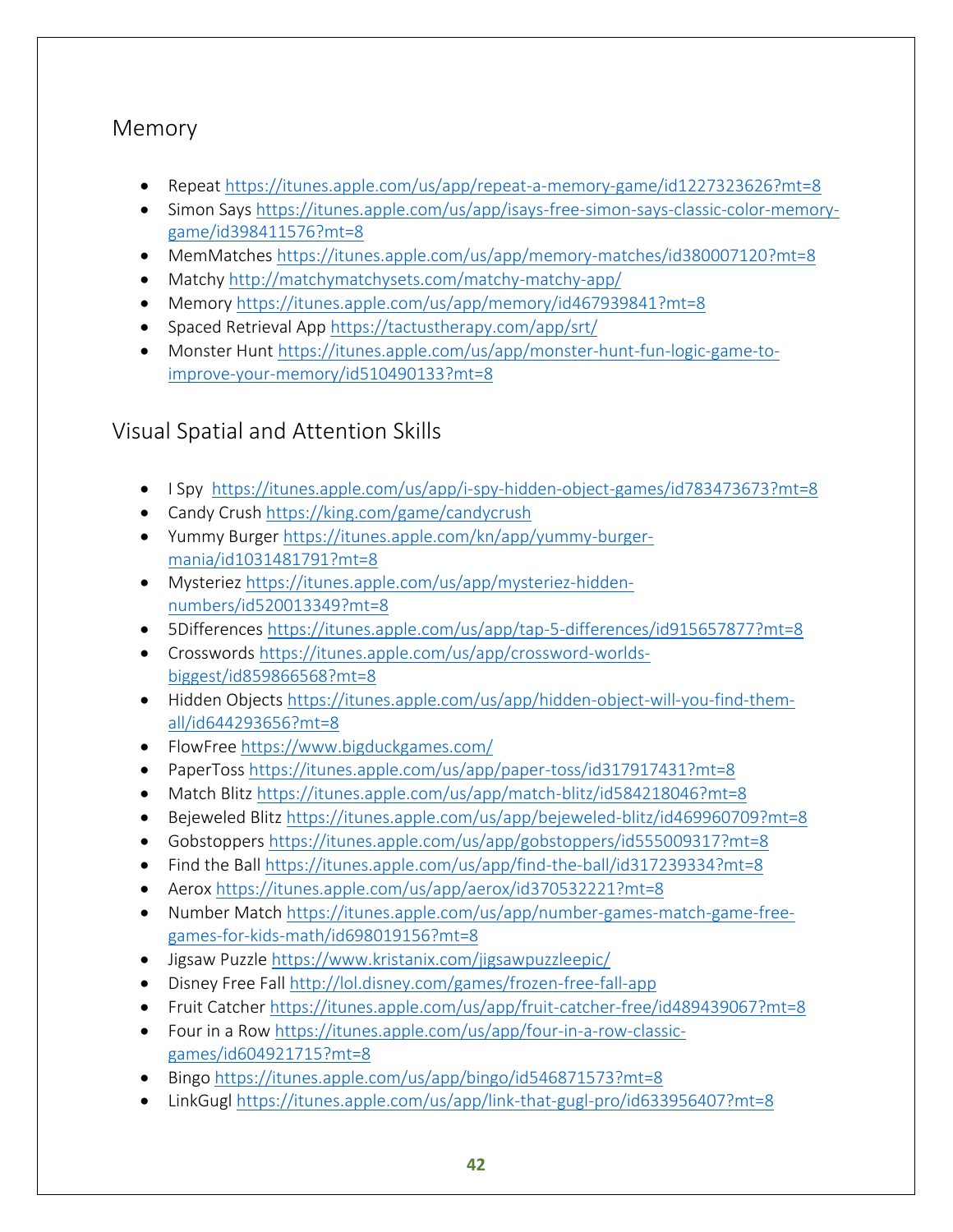- Search60 <http://www.klicktock.com/109/news/super-search-60/>
- iShuffleBowling<https://itunes.apple.com/us/app/ishuffle-bowling-2/id487088645?mt=8>
- Kid's Puzzles <https://itunes.apple.com/us/app/kids-puzzles/id461777211?mt=8>

# High Level Problem Solving

- Sporcle-Triva<https://www.sporcle.com/apps/>
- Word Chain <https://wordchain.co.nz/>
- Rebuzzle [https://itunes.apple.com/us/app/rebuzzle-a-rebus-word-puzzle](https://itunes.apple.com/us/app/rebuzzle-a-rebus-word-puzzle-game/id451903398?mt=8)[game/id451903398?mt=8](https://itunes.apple.com/us/app/rebuzzle-a-rebus-word-puzzle-game/id451903398?mt=8)
- Left vs Right [https://itunes.apple.com/us/app/left-vs-right-brain](https://itunes.apple.com/us/app/left-vs-right-brain-games/id576395411?mt=8)[games/id576395411?mt=8](https://itunes.apple.com/us/app/left-vs-right-brain-games/id576395411?mt=8)
- Rebus Free [https://itunes.apple.com/us/app/rebus-absurd-logic](https://itunes.apple.com/us/app/rebus-absurd-logic-game/id966536279?mt=8)[game/id966536279?mt=8](https://itunes.apple.com/us/app/rebus-absurd-logic-game/id966536279?mt=8)
- Puzzaz<http://www.puzzazz.com/>
- Word Ladder<https://itunes.apple.com/us/app/word-ladder/id431089283?mt=8>

# Deductive Reasoning

- Rail Maze<https://itunes.apple.com/us/app/rail-maze-train-puzzler/id445853367?mt=8>
- Unblock Me<https://itunes.apple.com/us/app/unblock-me/id315019111?mt=8>
- 4pics1word<https://itunes.apple.com/us/app/4-pics-1-word/id595558452?mt=8>
- Guess the Person<https://itunes.apple.com/us/app/guess-the-person/id515909521?mt=8>
- Counting Money [https://itunes.apple.com/us/app/monkey-preschool](https://itunes.apple.com/us/app/monkey-preschool-lunchbox/id328205875?mt=8)[lunchbox/id328205875?mt=8](https://itunes.apple.com/us/app/monkey-preschool-lunchbox/id328205875?mt=8)
- Crazy Train<https://itunes.apple.com/us/app/crazy-train/id338778972?mt=8>
- Crazy Maze [https://itunes.apple.com/us/app/crazy-maze-traffic](https://itunes.apple.com/us/app/crazy-maze-traffic-puzzle/id1050608523?mt=8)[puzzle/id1050608523?mt=8](https://itunes.apple.com/us/app/crazy-maze-traffic-puzzle/id1050608523?mt=8)
- Family Feud <https://itunes.apple.com/us/app/family-feud-live/id1195092555?mt=8>
- Chain of Thought [https://itunes.apple.com/us/app/chain-of-thought-the-word](https://itunes.apple.com/us/app/chain-of-thought-the-word-association-game/id503575375?mt=8)[association-game/id503575375?mt=8](https://itunes.apple.com/us/app/chain-of-thought-the-word-association-game/id503575375?mt=8)
- Brain Tuner<https://itunes.apple.com/us/app/brain-tuner-x/id287360582?mt=8>

# Swallow

Dysphagia<https://itunes.apple.com/us/app/dysphagia/id494326380?mt=8>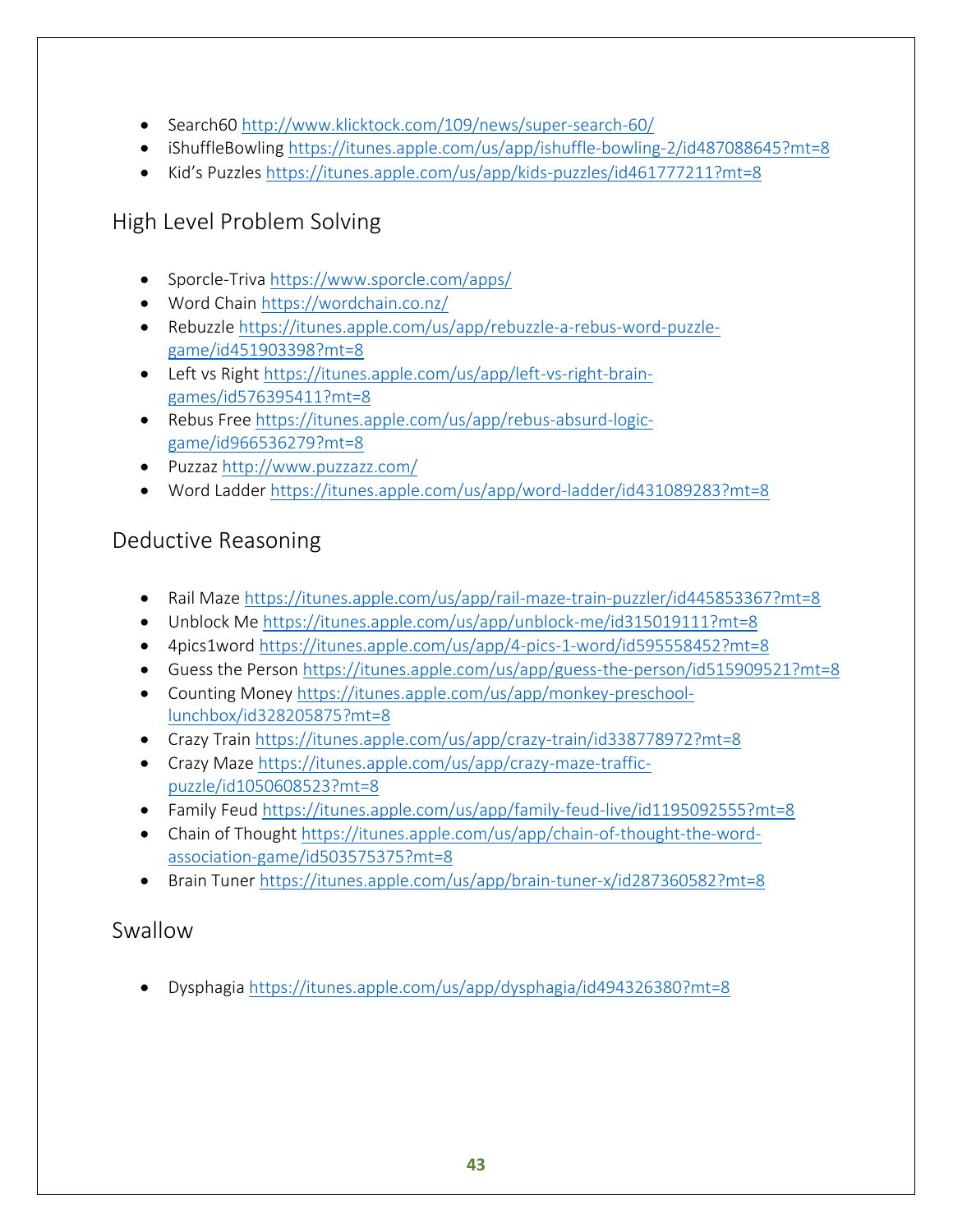# Augmentative Communication

- Aphasia <https://itunes.apple.com/us/app/smalltalk-aphasia-female/id310102858?mt=8>
- Speak It!<http://www.future-apps.net/app/voice-synthesis-for-your-iphone/>
- Speak for Yourself [https://itunes.apple.com/us/app/speak-for](https://itunes.apple.com/us/app/speak-for-yourself/id482508198?mt=8)[yourself/id482508198?mt=8](https://itunes.apple.com/us/app/speak-for-yourself/id482508198?mt=8)
- My Talk Tools<http://www.mytalktools.com/dnn/2/Home.aspx>
- Speech Button [http://www.wipitup.com/?page\\_id=2](http://www.wipitup.com/?page_id=2)
- ASL Dictionary Lite [https://itunes.apple.com/ky/app/my-smart-hands-baby-sign](https://itunes.apple.com/ky/app/my-smart-hands-baby-sign-language-dictionary-lite/id366879790?mt=8)[language-dictionary-lite/id366879790?mt=8](https://itunes.apple.com/ky/app/my-smart-hands-baby-sign-language-dictionary-lite/id366879790?mt=8)
- Speech Trainer <https://itunes.apple.com/us/app/speech-trainer-3d/id418333616?mt=8>
- Scene Speak<https://itunes.apple.com/us/app/scene-speak/id420492342?mt=8>
- Scene & Heard<https://itunes.apple.com/us/app/scene-heard/id423528276?mt=8>
- Talk Rocket<https://myvoiceaac.com/app/talkrocketgo/>
- Proloquo2Go<https://itunes.apple.com/us/app/proloquo2go/id308368164?mt=8>
- TalkTablet<http://www.talktablet.com/>
- Locabulary<http://locabulary.com/>
- PhotoVOCA <https://photovoca.com/>
- Verbally<http://verballyapp.com/>
- iSpeech<https://www.ispeech.org/apps/tts>
- Predictable<https://itunes.apple.com/us/app/predictable/id404445007?mt=8>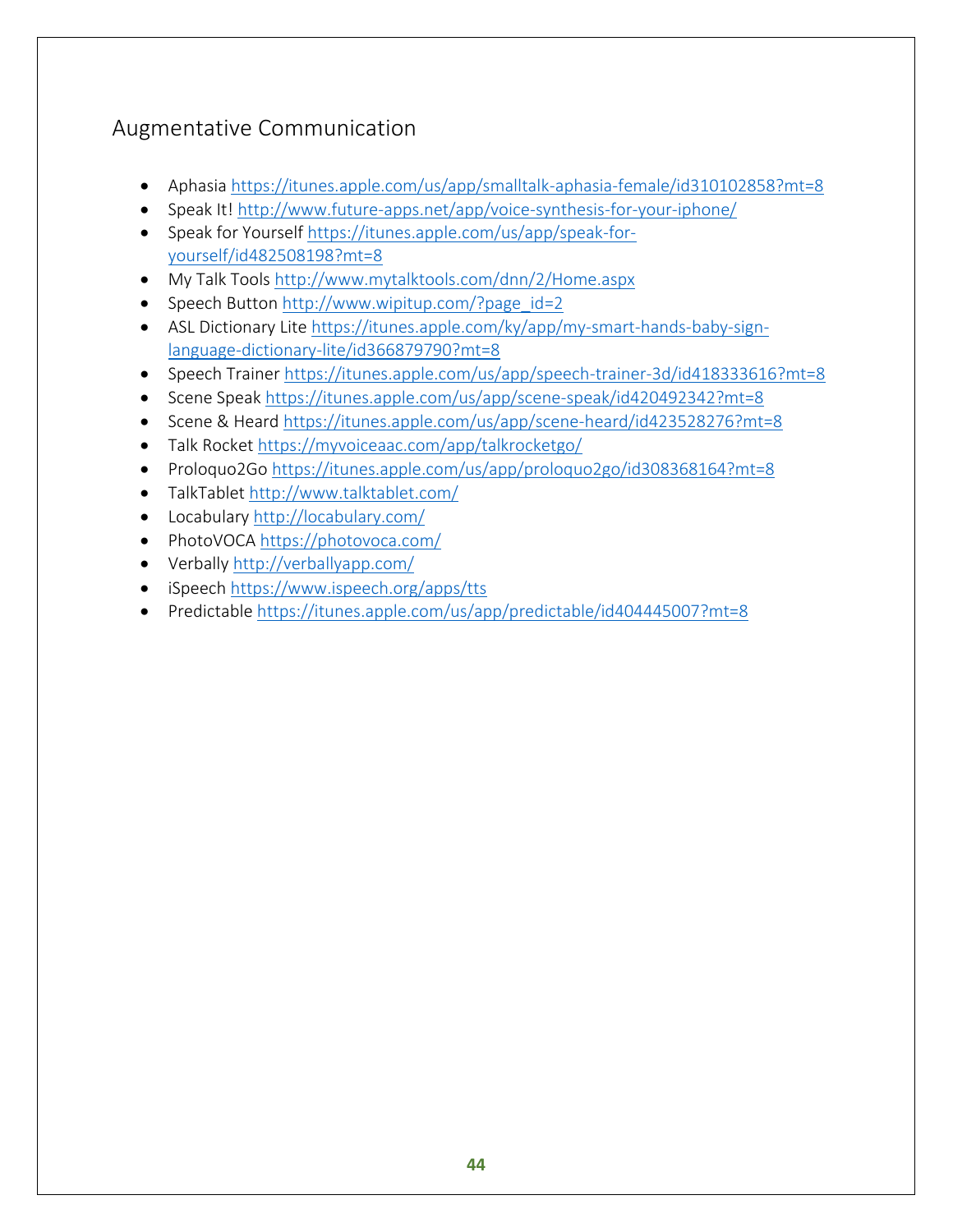# Recreational Opportunities

#### • Stroke Camp

- o Sponsored By: Sutter Stroke Center
- o For Who: Stroke survivors and their caregivers
- o When: Late September
- o Indoor activities include: stroke education, games, therapy, and time for relaxation and visiting.
- o Outdoor activities include: swimming, tennis, horseshoes, volleyball, basketball and hiking.
- o For more information or to register: Please call the Sutter Stroke Center (888) 287-2270

#### • Saving Strokes Golf Program

- o Sponsored by: American Heart Association
- o When: Annually in April
- o For more Information contact:

American Heart Association 2700 O Street Sacramento, CA 95811 (916) 446-6505

#### Ride to Walk

- o This program aims to create a therapeutic activity for children and young adults who suffer from neurological disabilities by using innovative horseback riding techniques.
- o <http://www.ridetowalk.org/> Contact: (916) 791-2747

1630 Hwy 193 Lincoln, CA 95648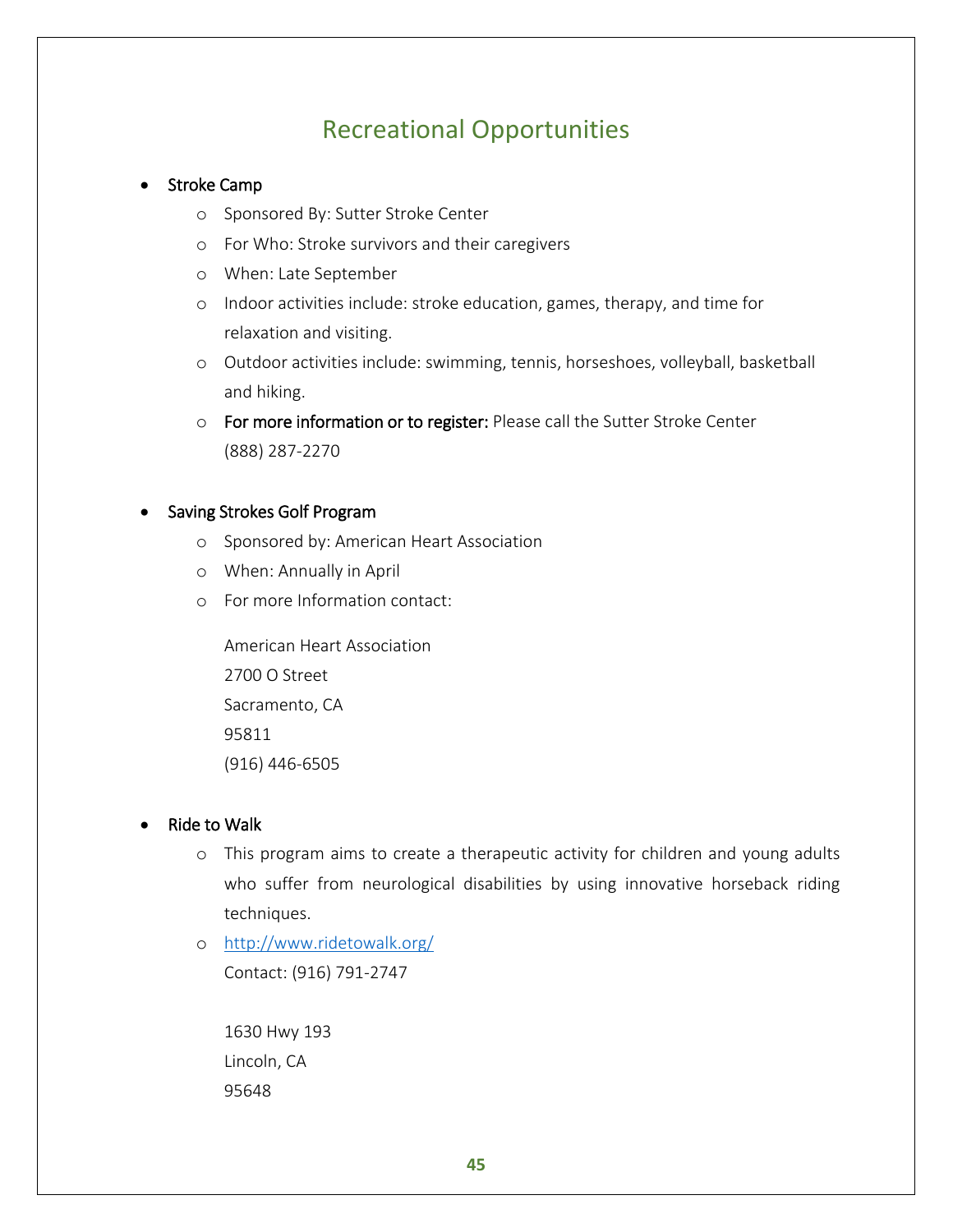- Wheelchair Accessible and Easy Walking Trails
	- o [http://www.accessiblenature.info/?page\\_id=152](http://www.accessiblenature.info/?page_id=152)
	- o <https://www.traillink.com/activity/wheelchair-accessible-trails/>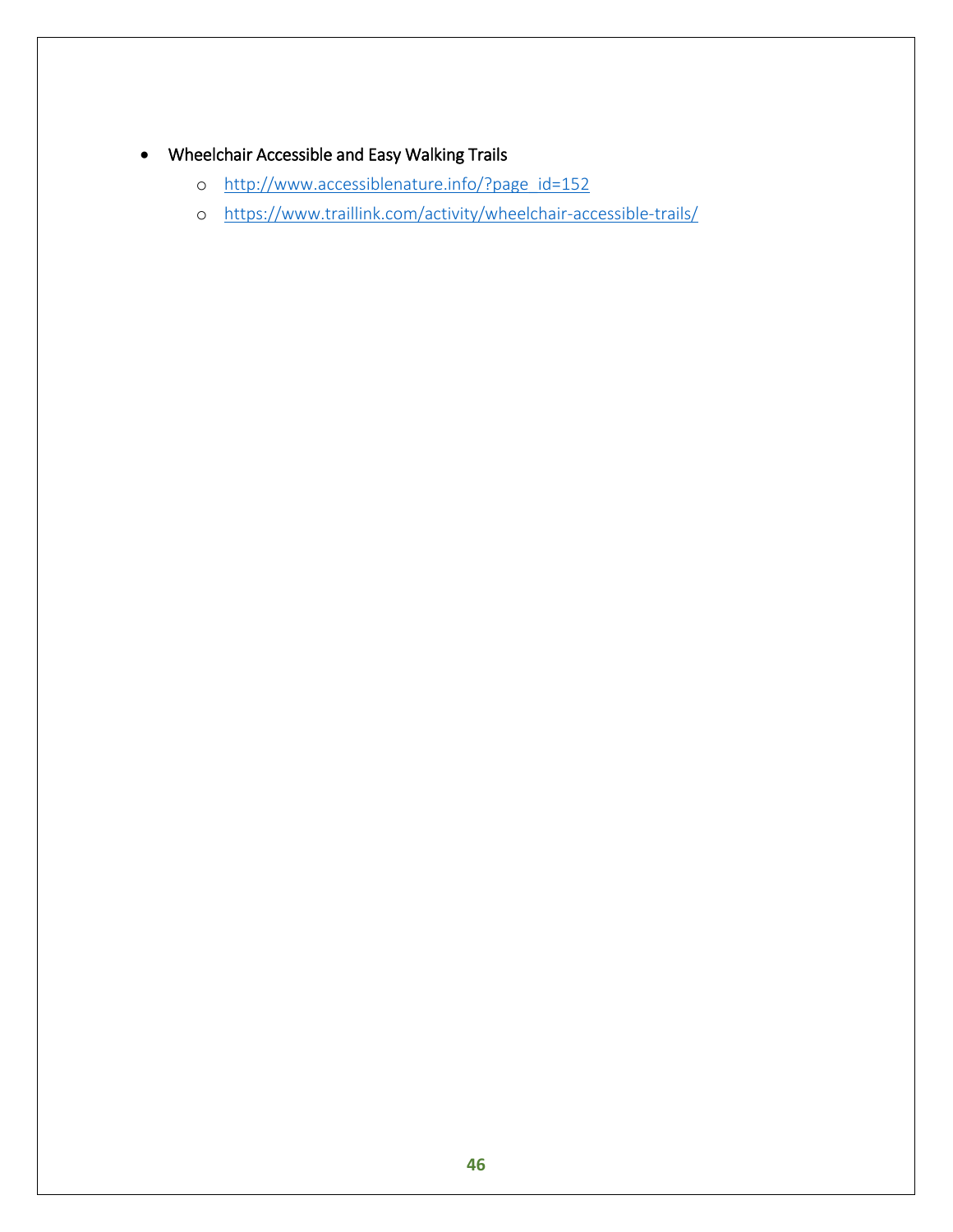# Service Dogs

# Canine Companions for Independence

- o This association is a nonprofit group that trains and gives out service dogs to those who needs them, free of cost.
- o The "Gold Rush" Chapter is located in the Sacramento area.
- o <http://www.cci.org/>
- o The following link is to the contact page specifically for the Gold Rush Chapter
	- <http://www.cci.org/locations/northwest/gold-rush-chapter/contact.html>

# Freedom Service Dogs of America

- o This association is another nonprofit group that trains and provides individuals in need with a service dog, free of cost.
- o <https://freedomservicedogs.org/> Freedom Service Dogs Inc. 7193 S Dillion Ct Englewood, CO 80112 (303) 922-6231 Email: [info@freedomservicedogs.org](mailto:info@freedomservicedogs.org)

# Superdog 'The Behavioral Trainers'

- o This site provides more information as to what the differences are between service and therapy dogs and general information about both.
- o It also provides a list of various other service dog schools in California.
- o <https://superdog.com/service-animals-sacramento>
- o List of other Service Dog Schools:<https://superdog.com/service-dog-school/>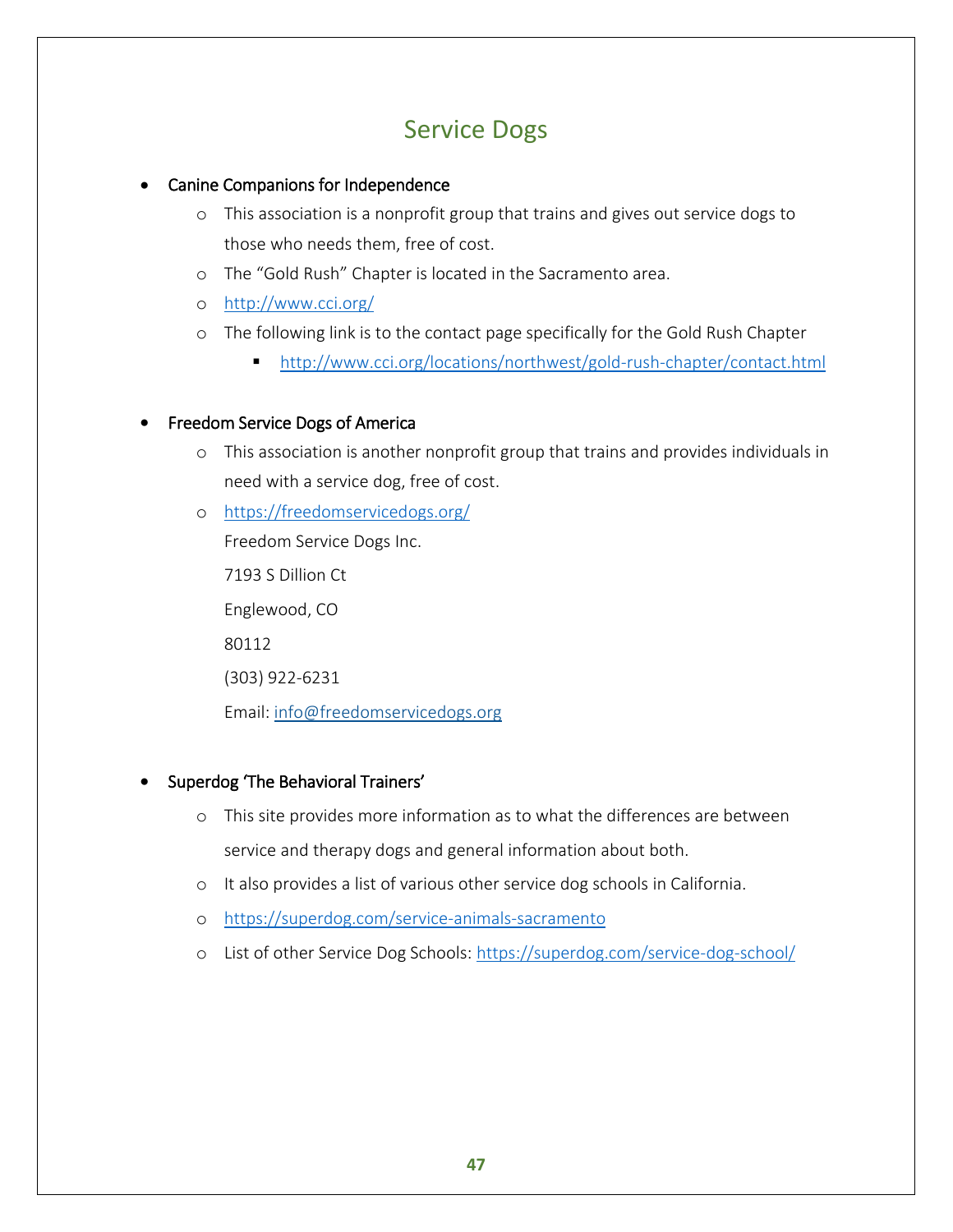## Roseville California Joys

- o This site provides a list of various programs, local and national, for service dogs, therapy dogs and horse therapy.
- o <http://www.rosevillecaliforniajoys.com/service-dog-therapy-animals/>

## 4 Paws for Ability

- o <https://4pawsforability.org/>
- o Contact: (937) 374-0385 or Info@4PawsForAbility.org
- Bergin University of Canine Studies: Home of the Assistance Dog Institute (ADI)
	- o Contact: (707) 545-3647 or [info@berginu.edu](mailto:info@berginu.edu)

# Guide Dog Foundation for the Blind, Inc.

- o [www.guidedog.org](http://www.guidedog.org/)
- o Contact: Toll Free: (800) 548-4337 or [info@guidedog.org](mailto:info@guidedog.org)

#### Guide Dogs of America

- o <https://www.guidedogsofamerica.org/>
- o Contact: Toll Free: (800) 459-4843 or [mail@guidedogsofamerica.org](mailto:mail@guidedogsofamerica.org)

# International Hearing Dog, Inc. (IHDI)

- o <http://www.ihdi.org/>
- o Contact: (303) 287-3277 or [info@hearingdog.org](mailto:info@hearingdog.org)

#### Leader Dogs for the Blind

- o <http://www.leaderdog.org/contact>
- o Contact: (248) 651-9011 or [leaderdog@leaderdog.org](mailto:leaderdog@leaderdog.org)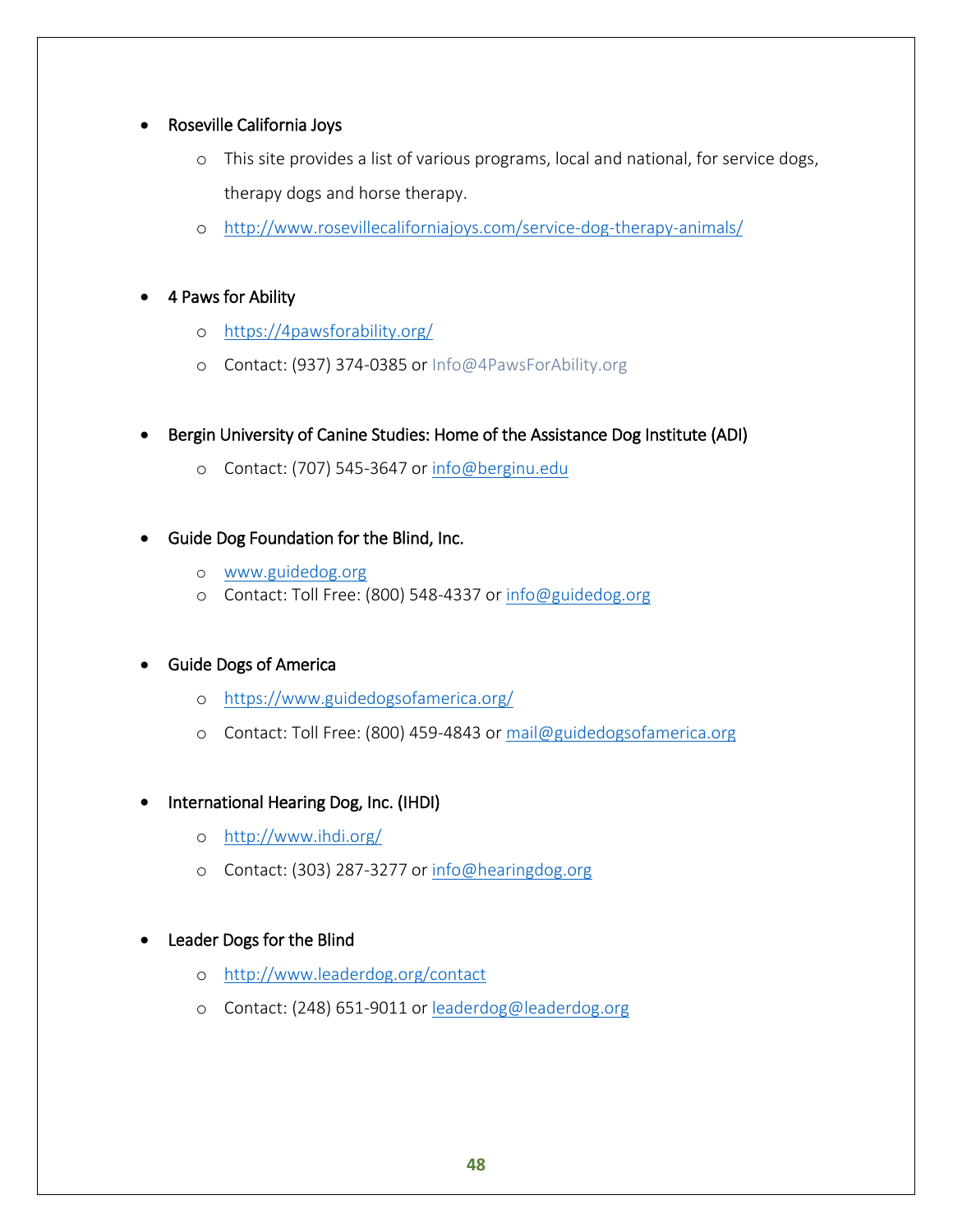- National Education for Assistance Dogs Services (NEADS)
	- o <https://neads.org/>
	- o Contact: (978) 422-9064
- Pet Partners Animal Assisted Interactions
	- o <https://petpartners.org/about-us/contact-us/>
	- o Contact: (425) 679-5500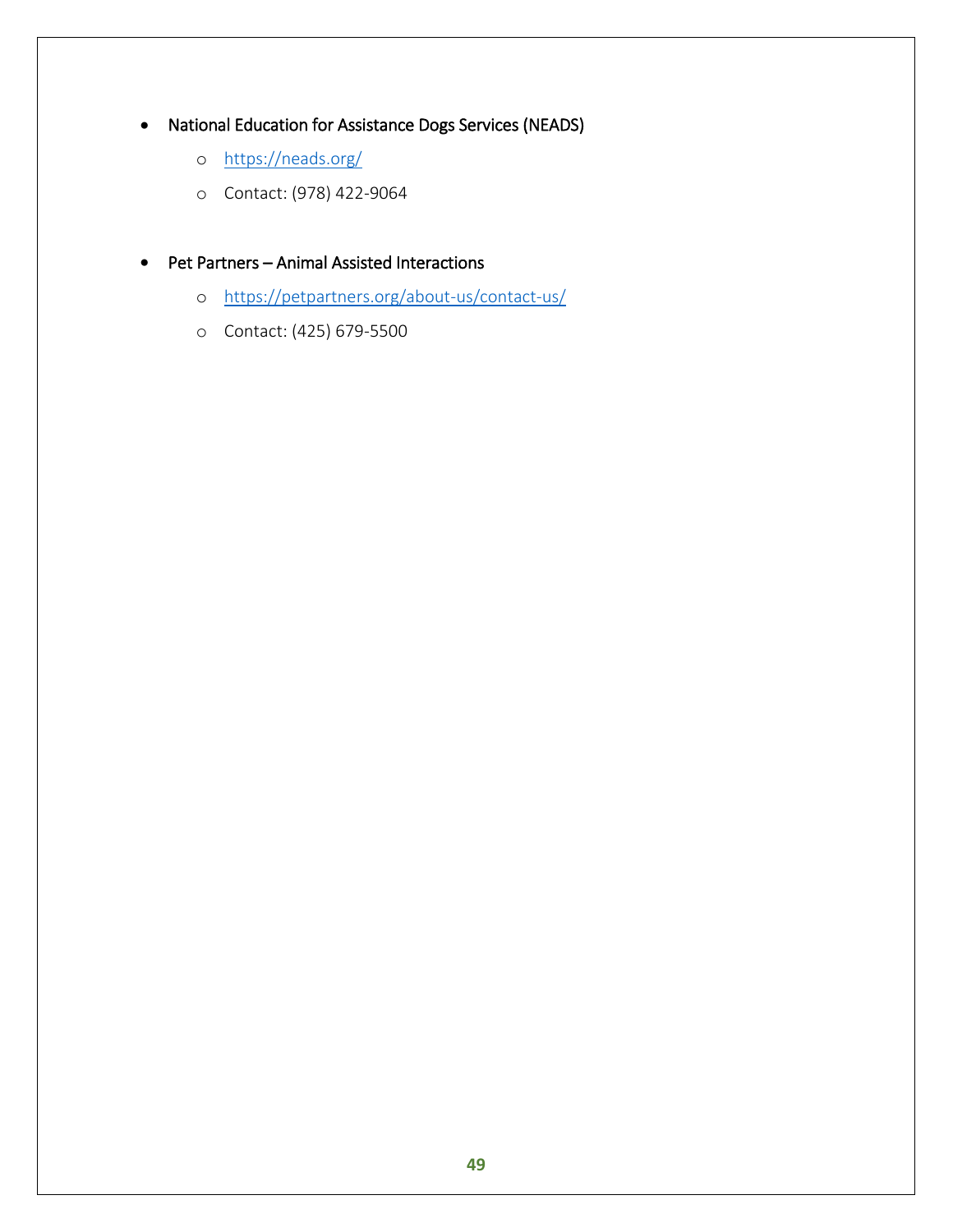# Equipment and Other Resources

Free Equipment

- FREED
	- o <http://www.freed.org/>
	- o Contact: (530) 477-3333

2059 Nevada City Hwy, Suite 102 Grass Valley, CA 95945

# BRANCH OFFICE

508 J Street Marysville, CA 95901 (530) 742-4474

#### PIRS (Placer Independent Resource Services)

- o [www.rehab.cahwnet.gov/ILS/ILCS-PIRS.html](http://www.rehab.cahwnet.gov/ILS/ILCS-PIRS.html)
- o Contact: (530) 885-6100

Serves Alpine, El Dorado & Placer Counties.

11768 Atwood Road, Suite 29

Auburn, CA 95603

# Easter Seals Superior California Equipment Loan Closet

- o [www.myeasterseals.org](http://www.myeasterseals.org/)
- o Contact: (916) 485-6711

3205 Hurley Way Sacramento, CA 95864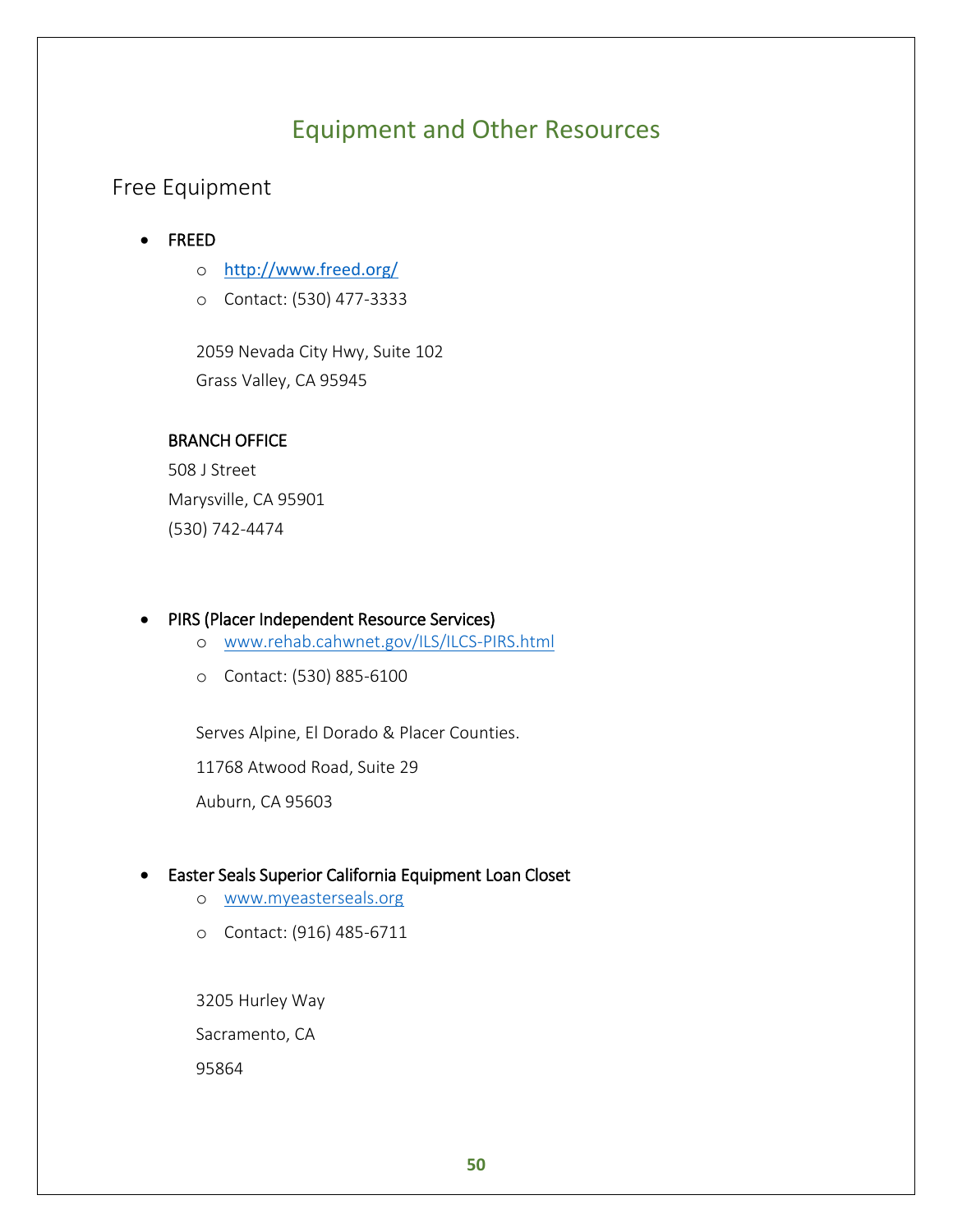#### American Cancer Society – Sacramento

- o Contact: (916) 446-7933
- California Telephone Access Program (CTAP)
	- o <http://www.californiaphones.org/>

Sacramento CTAP Center

1300 Ethan Way, Suite 105

Sacramento, CA

95825

#### California Telephone Access Program

- o For individuals with hearing, speech, cognitive, mobility or vision disabilities
- o [www.ddtp.org](http://www.ddtp.org/)
- o Contact: (800) 806-1191

## Churches

o Various churches have equipment loan closets

# Equipment Sales

- Numotion
	- o <https://www.numotion.com/locations/sacramento>

1650 Tribute Rd

Sacramento, CA

95815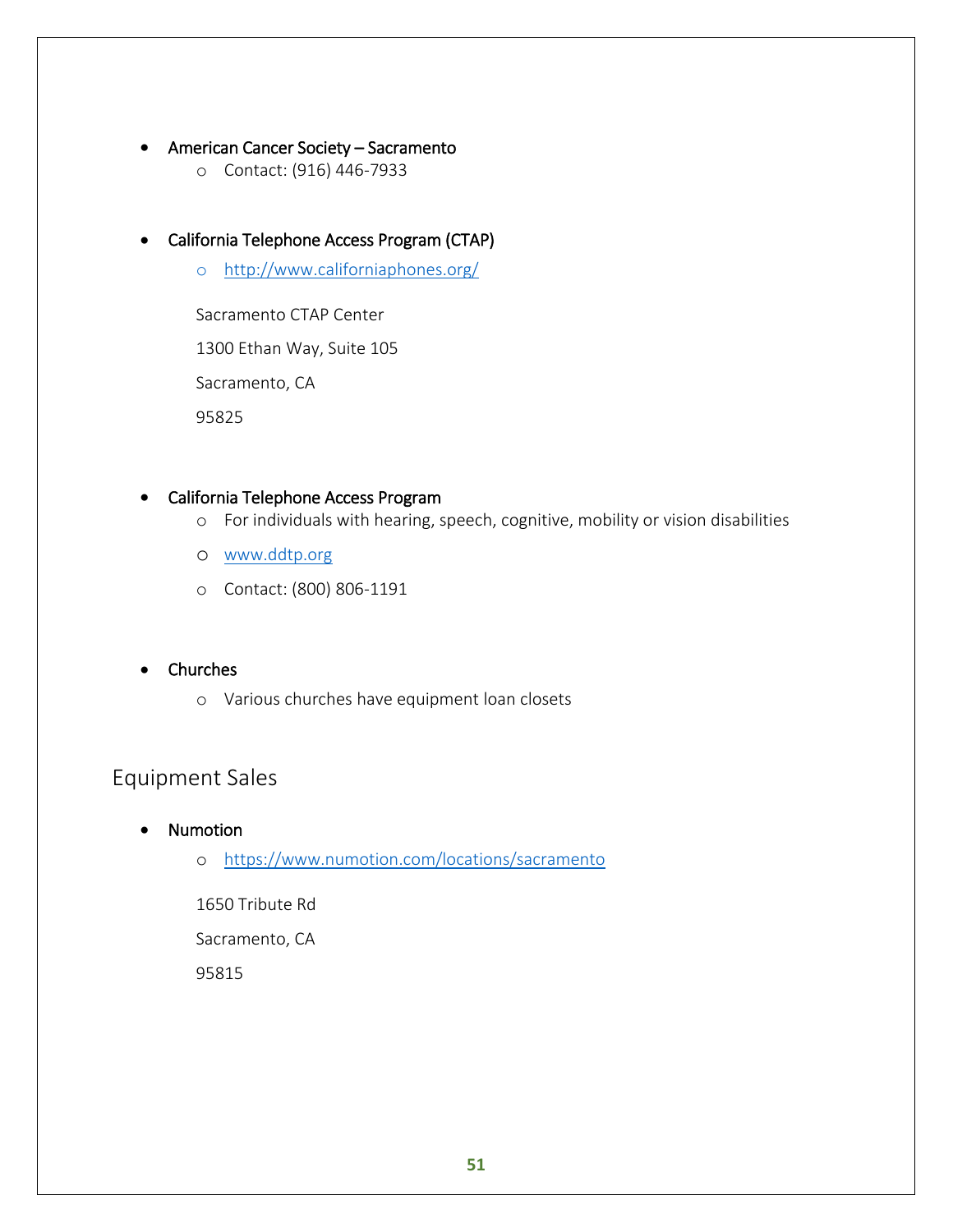# CapTel Captioned Telephone

- o <http://www.captel.com/>
- o Contact: 1 (800) 233-9130

# **•** Lingraphica

- o [www.aphasia.com](http://www.aphasia.com/)
- o Contact: 1 (888) 274-2742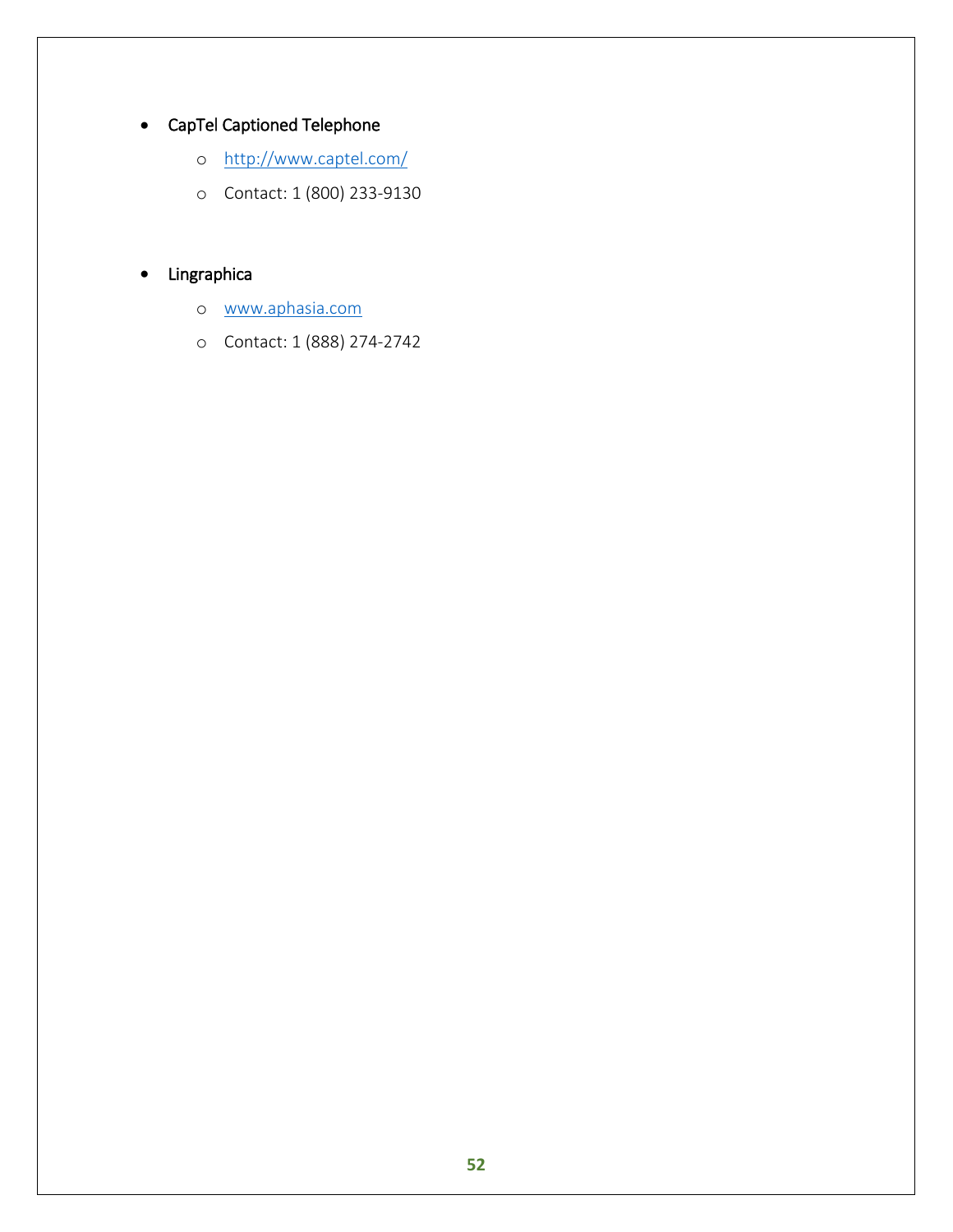# Independent Living

## Ability House

- o Ability House provides affordable, accessible housing for low-income families where one or more members have a disability; make decent shelter that is accessible to a matter of public conscience and highlight the skills, volunteering potential and mentoring capabilities of people with disabilities
- o <https://abilitymagazine.com/abilityhouse.html>
- Mortgage and Home Loan Help
	- o The following link provides tutorials for people with disabilities looking for more help of housing and mortgages.
	- o <https://www.mortgageloan.com/disabilities>

## Independent Living Research Utilization (ILRU)

- o The ILRU program is a national center for information, training, research, and technical assistance in independent living.
- o <http://www.ilru.org/>
- o Contact: (713) 520-0232

# National Council on Independent Living (NCIL)

- o <http://www.ncil.org/>
- o Contact Toll Free: (877) 525-3400
- Statewide Independent Living Councils (SILCs)
	- o <http://www.ilru.org/projects/silc-net/silc-directory>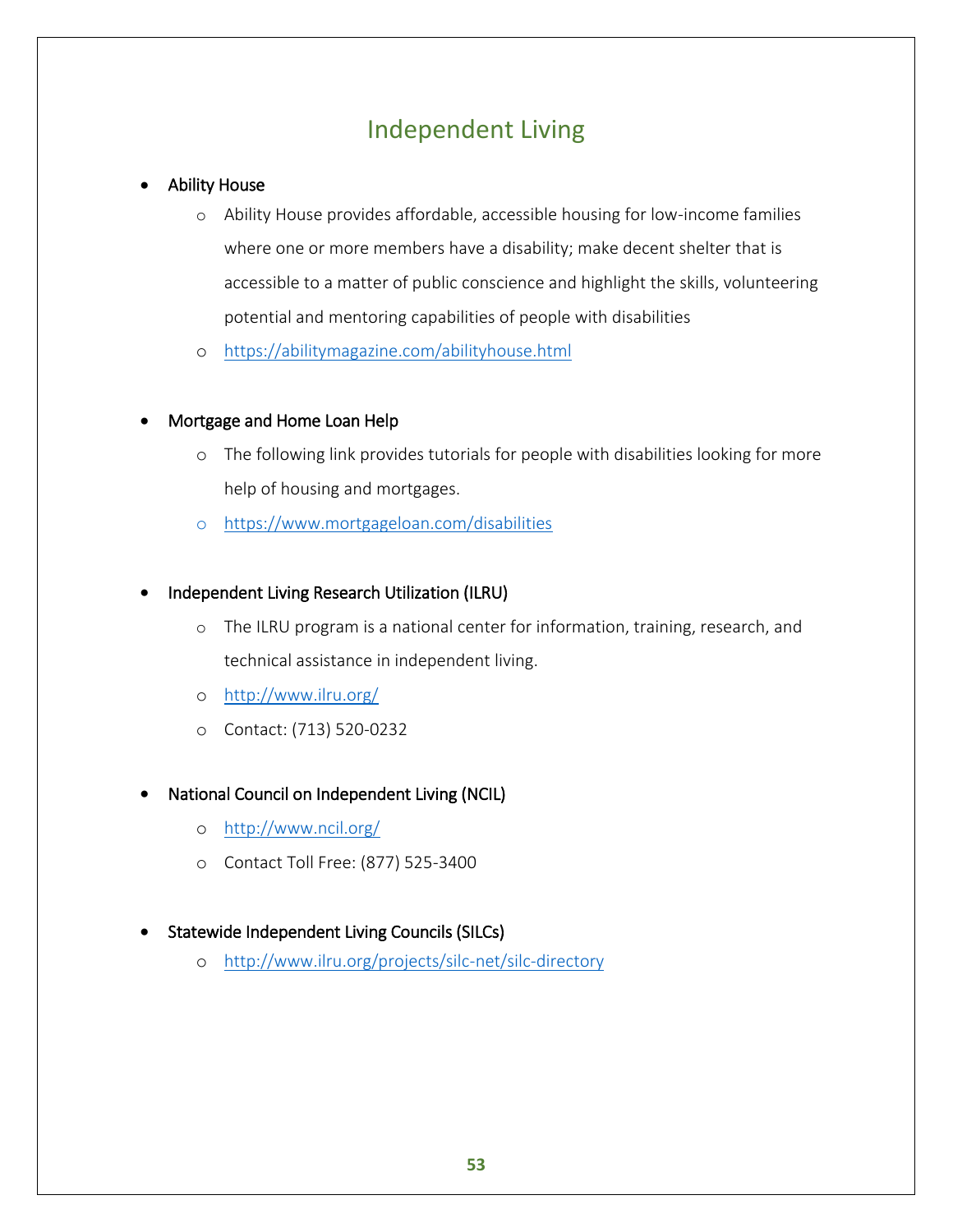# **Patient Care**

# Respite Care

# Del Oro Caregiver Resource Center

- o Del Oro funds and contracts certain agencies/facilities in order to provide caregivers with a period of relief.
- o The services can be in the home, a day care center or an assisted living facility.
- o <http://www.deloro.org/services/>

8421 Auburn Blvd, Suite 265 Citrus Heights, CA 95610 (916) 728-9313 Email: [crc@deloro.org](mailto:crc@deloro.org)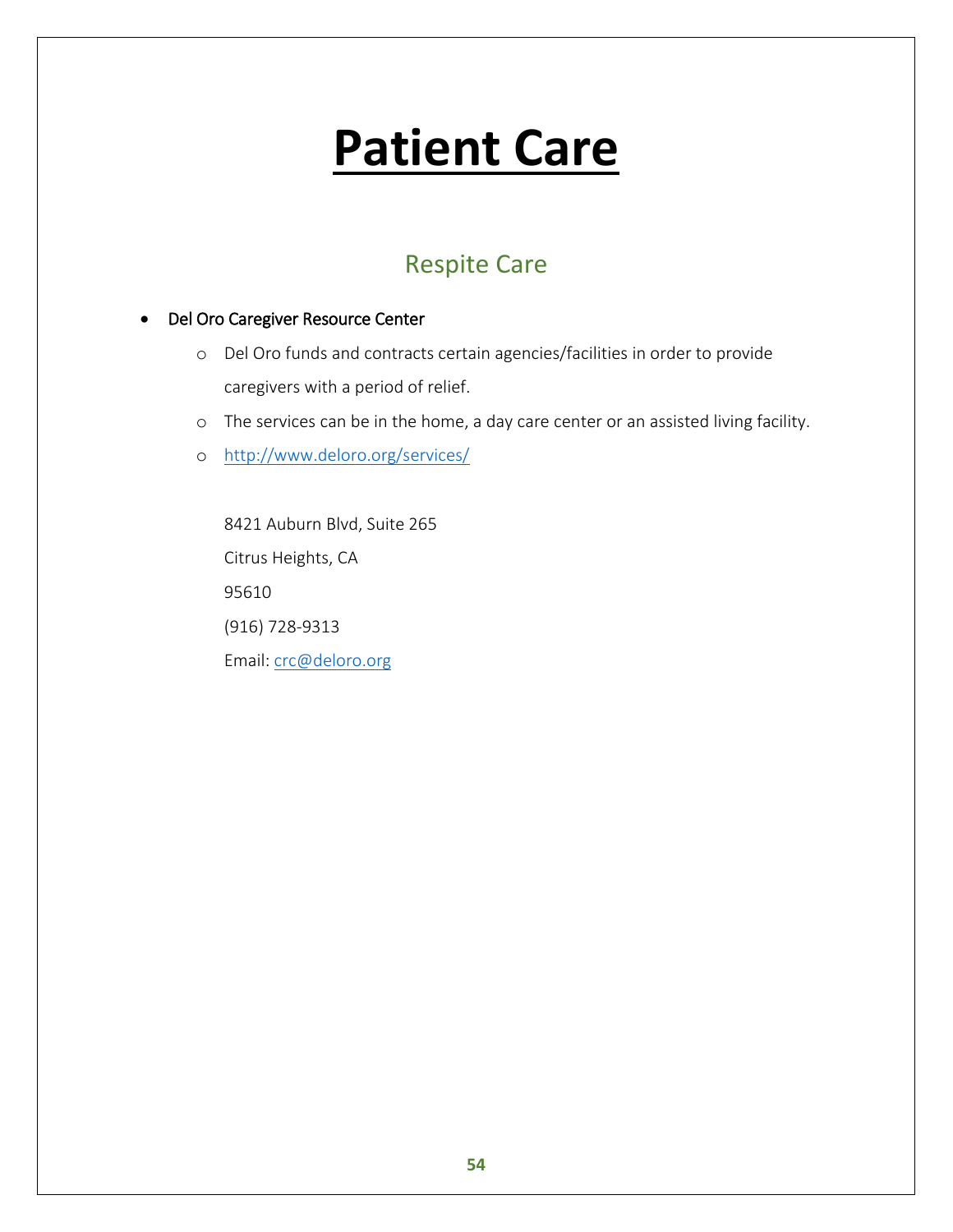# Therapy

# Neuro Service Alliance (NSA) - California State University Sacramento

- o NSA is designed especially for adults who are living with acquired communication disorders such as aphasia, apraxia of speech, and dysarthria often as a result of a stroke, traumatic brain injury or other neurological involvement.
- o Under the guidance of founder and director, Dr. Darla K. Hagge CCC-SLP, undergraduate and graduate speech-language pathology students serve as trained communication partners for group members.
- o <http://www.csus.edu/hhs/csad/research/neuroservice-alliance.html>
- o The programs are as follows:
	- AACtive Talkers (AAC)
		- Communication practice for individuals who use dedicated speech generating devices in partnership with Communication Technology Education Center (CTEC)
	- Aphasia Book Club (ABC)
		- A literature-based aphasia book club utilizing a variety of tools and supports to create access to reading.
	- Communicating Through Art (CTA)
		- A unique group art program that allows the art to serve as the vehicle for communication between the member and the trained student communication partners.
	- Communication Recovery Groups Sacramento (CRG-SAC)
		- A literature-based group conversation program
	- Creating Access Through Technology (CAITT)
		- Individual practice and support using a member's personallyowned smart phone, tablet, and other devices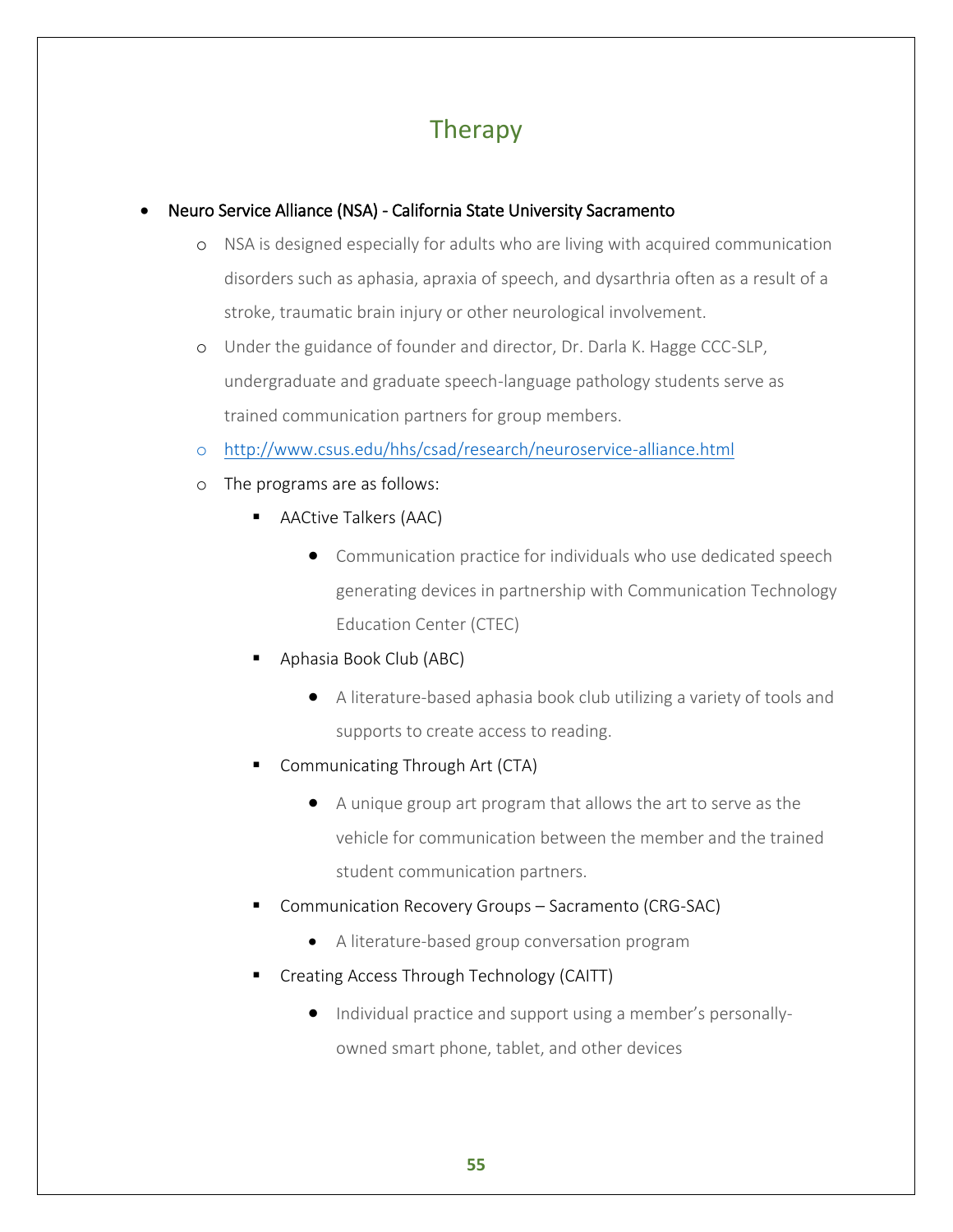- Vocally Devoted (VoD)
	- A choir for adults living with acquired neurogenic communication disorders and their spouses, significant others, and friends.

#### Sutter Roseville Medical Center

- o <https://www.sutterhealth.org/srmc/services/physical-therapy-rehabilitation>
- o Sutter provides the following therapies at their Roseville location:
	- **Physical Therapy**
	- **C** Occupational Therapy
	- Speech Therapy
	- Contact: (916) 781-1117

1 Medical Plaza Drive Roseville, CA 95661

# Speech Therapy

# Aphasia Communication Group at UC Davis

- o This group meets year-round in a group of 2-10 participants that have varying speech abilities and are joined by a single intern or speech therapist.
- o It meets every Friday from 12:30-2PM.
- o There is a charge of \$10 per session.

Lawrence J. Elision Ambulatory Care Center Room 3016 4860 Y Street Sacramento, CA 95817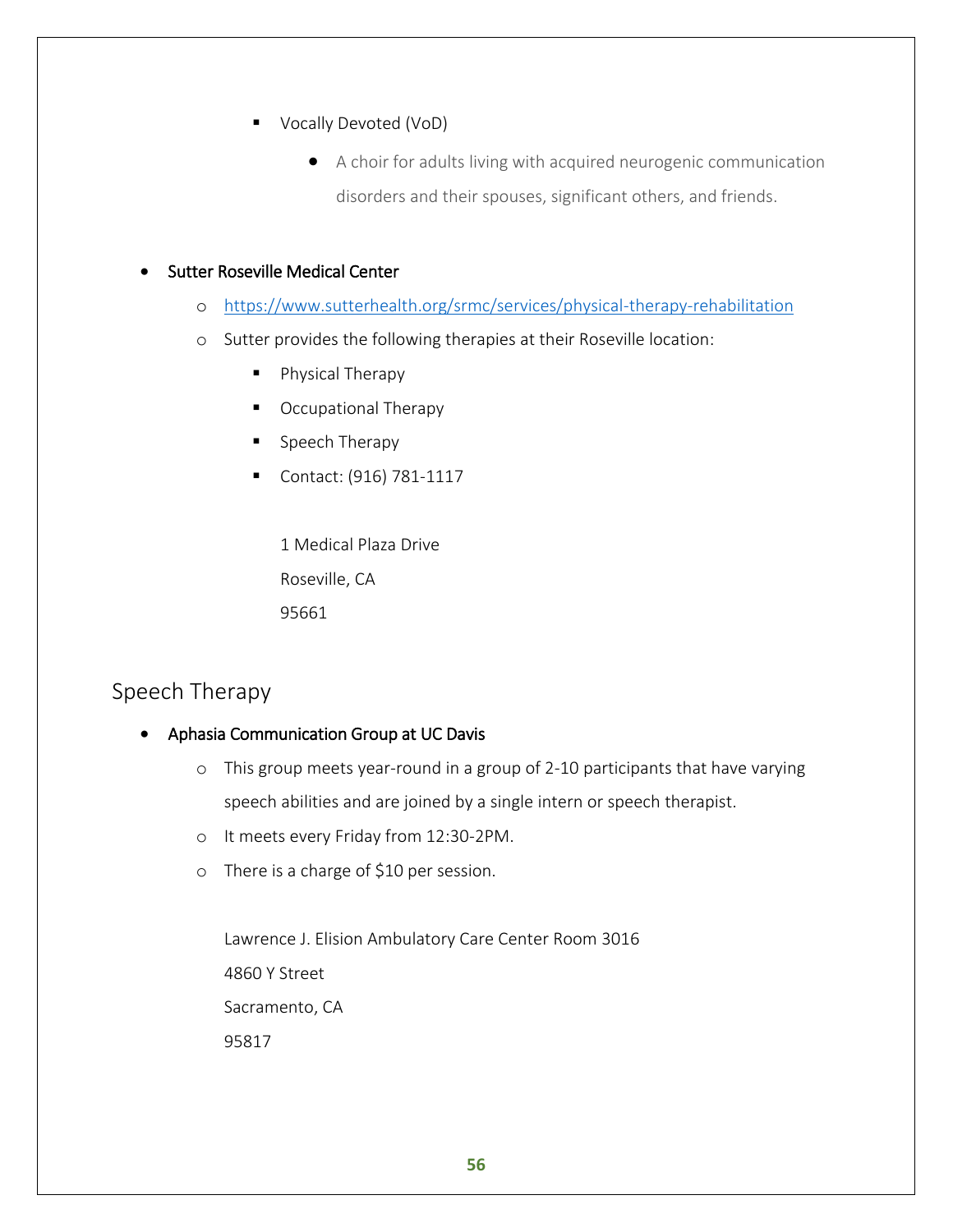- Triangle Aphasia Project Unlimited TAP
	- o TAP is a community based nonprofit organization that helps individuals with aphasia, their families and friends, and the community. Individuals with aphasia receive support and programming for as long as they want to, helping them return to the community with improved communicative confidence and full engagement. Programs are available for family/friends to Learn to Speak Aphasia©, as well as to healthcare providers and businesses to increase access to services in their community.
	- o <https://www.aphasiaproject.org/>
	- 1. TAP clients should have a working/charged phone! They are working on their communication and a cell / smartphone is a great way to encourage independence in this journey.
	- 2. There are emergency ID systems in every type of phone, such as the App: ICE (or In Case of Emergency) http://incaseofemergency.org/ This app allows you to enter medical conditions, medications, emergency contact info and more in an app that is available without unlocking the person's phone! Apple products now all come with an Apple HealthApp
		- o <http://www.apple.com/ios/health/>
	- 3. Wearable identification is another way to inform individuals of your medical and communication status.
		- o <http://www.medicalert.org/>
		- o <https://www.roadid.com/>

#### American Speech Language Hearing Association

o Find a Speech Therapist:<http://www.asha.org/proserv>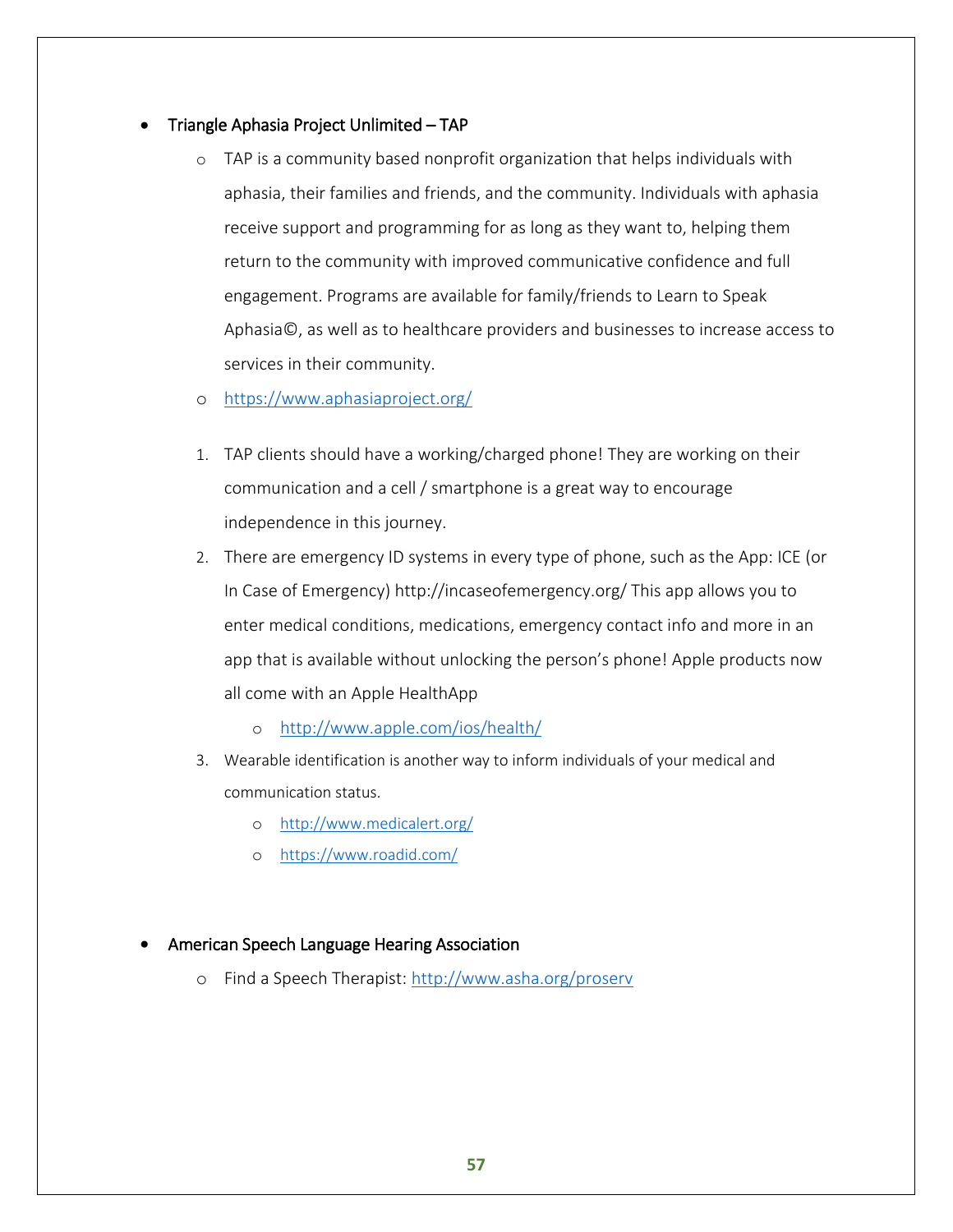- Maryjane Rees Speech, Language and Hearing Center
	- o Provides the community with exceptional speech, language and hearing services with their on-campus clinic at California State University Sacramento.
	- o Main Website: [http://www.csus.edu/hhs/csad/clinical-services/maryjane-rees](http://www.csus.edu/hhs/csad/clinical-services/maryjane-rees-language-speech-and-hearing-center.html)[language-speech-and-hearing-center.html](http://www.csus.edu/hhs/csad/clinical-services/maryjane-rees-language-speech-and-hearing-center.html)
	- o Brochure: [http://www.csus.edu/hhs/csad/documents/maryjane%20rees%20language%20sp](http://www.csus.edu/hhs/csad/documents/maryjane%20rees%20language%20speech%20and%20hearing%20center%20brochure.pdf) [eech%20and%20hearing%20center%20brochure.pdf](http://www.csus.edu/hhs/csad/documents/maryjane%20rees%20language%20speech%20and%20hearing%20center%20brochure.pdf)
	- o Contact: (916) 278-6601

# Physical Therapy

- Physical Therapy at Sacramento State
	- o Sacramento State students conduct therapy sessions under the supervision of their instructors. There is no fee for the session.
	- o They work with stroke and TBI survivors in the Fall semester.
	- o You can contact the physical therapy office for appointments or cancellations.
	- o Contact: (916) 278-6426

Folsom Hall, Rm 1059 7667 Folsom Blvd.

Sacramento, CA

95826

# American Physical Therapy Association

- o Choosing your Physical Therapist: [https://www.moveforwardpt.com/Resources/Choose.aspx#.VL\\_NOS7G-T8](https://www.moveforwardpt.com/Resources/Choose.aspx#.VL_NOS7G-T8)
- o Find a Physical Therapist: [http://aptaapps.apta.org/findapt/default.aspx?UniqueKey=](http://aptaapps.apta.org/findapt/default.aspx?UniqueKey)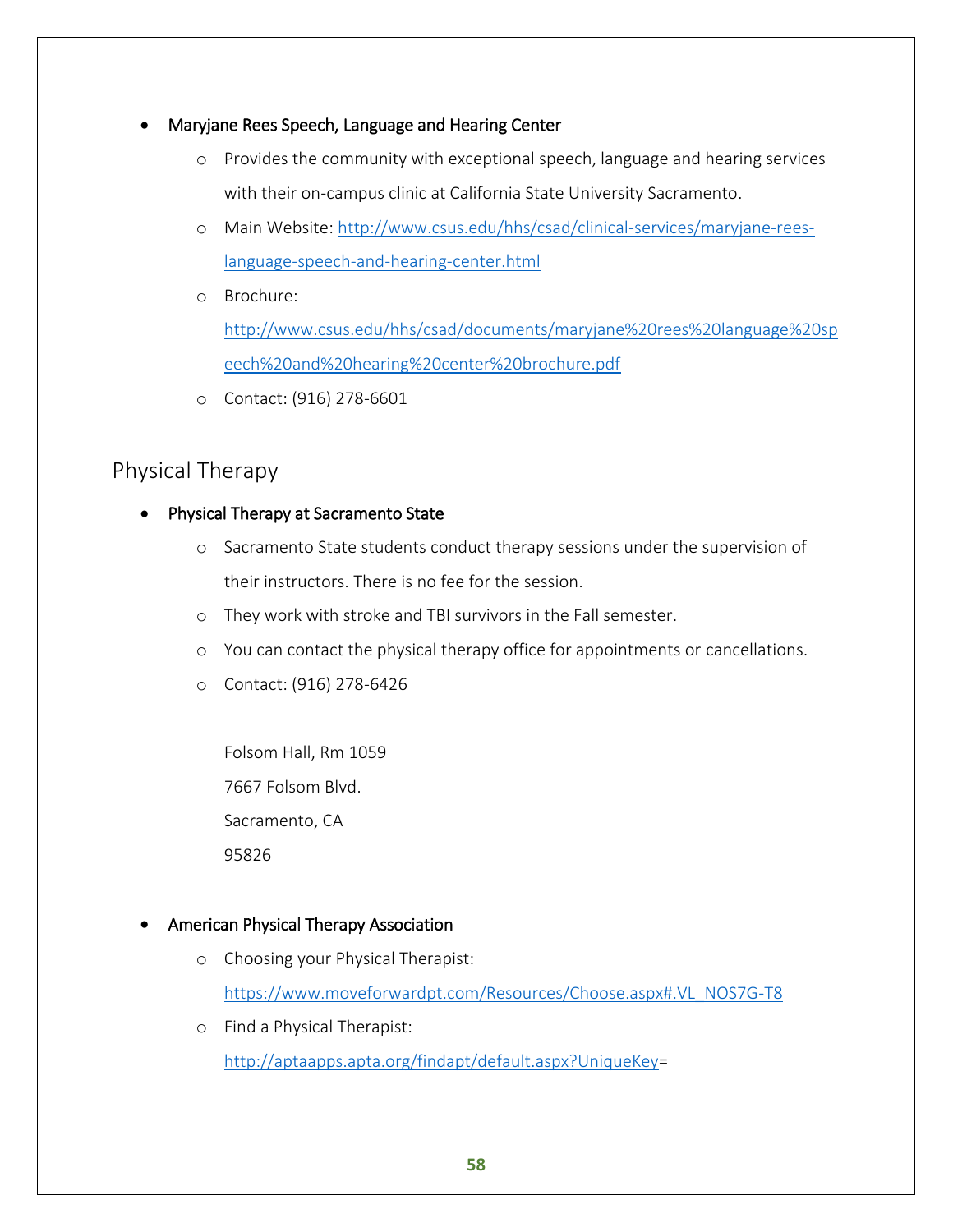# Rehabilitation Services

## Consumer Guide to Choosing a High Quality Medical Rehabilitation Program

- o A free, 40-page guide with checklists, questions to ask, and a great glossary of terms to help you find the right rehabilitation facility for your needs
- o <https://search.naric.com/public/choosingquality.pdf>

# NARIC – National Rehabilitation Information Center

- o Disability Resources are available from NARIC
- o <https://www.naric.com/?q=en/node/27>

## California Department of Rehabilitation

- o Information on California rehabilitation services and links to local offices.
- o <http://www.rehab.cahwnet.gov/>

#### California Client Assistance Program

- o [http://www.rehab.cahwnet.gov/CAP/](http://www.rehab.cahwnet.gov/cap/)
- California Brain Injury Programs and Services
	- o About CNS:<http://www.neuroskills.com/>
	- o Brochure: [http://www.neuroskills.com/files/CNS SF Brochure Web.pdf](http://www.neuroskills.com/files/CNS%20SF%20Brochure%20Web.pdf)
	- o Directions: [http://www.neuroskills.com/about-us/cns-san-francisco](http://www.neuroskills.com/about-us/cns-san-francisco-directions.php)[directions.php](http://www.neuroskills.com/about-us/cns-san-francisco-directions.php)
	- o Contact: (510) 318-8600 or spersel@neuroskills.com

CNS – Center for Neuro Skills – San Francisco 2200 Powell Street Ste. 120 Emeryville, CA 94608